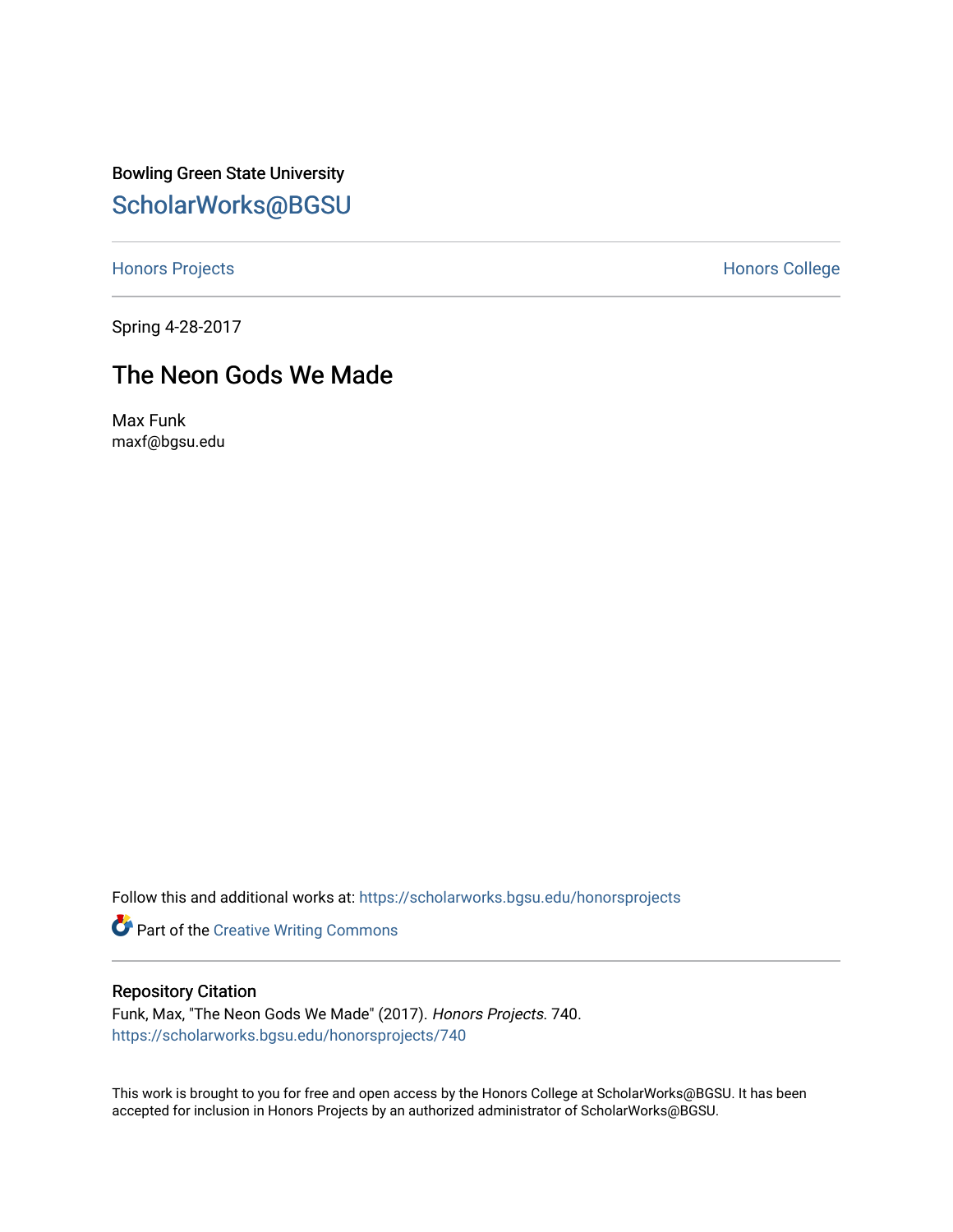## The Neon Gods WE MADE

Honors Project Final Draft

Written by: Max Funk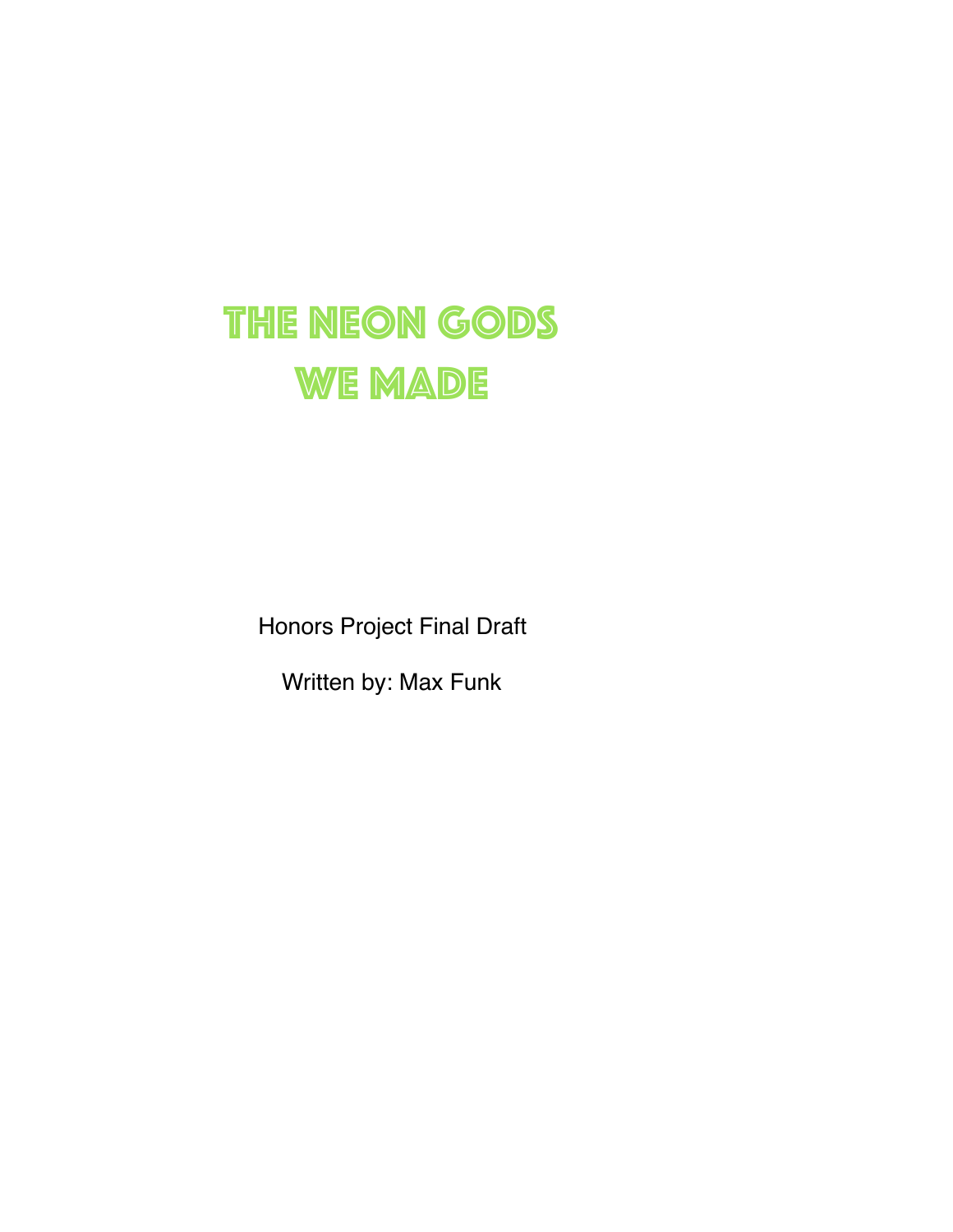Table of Contents:

**ii.** A Preface

**1.** Terms

- **7.** Is your holy text obsolete?
- **8.** The Parting Of The Red Carpet
- **9.** S†. Pe†er's Ca†hedral: Now Wi†h Quick Absolu†ion
- **10.** The Day I Decided To Join A Cult
- **11.** The Day After I Decided To Join A Cult
- **12.** The Friday Two Days After I Decided To Join A Cult And The Day I Was Informed Of The Cult's Weekly Luncheon
- **13.** The Saturday Three Days After I Decided To Join A Cult And The Day Before The Cult's Weekly Luncheon
- **14.** The Very First Sunday After I Decided To Join A Cult, Which Also Happens To Be The Day Of The Much Anticipated Weekly Luncheon Held At The Grand Master's House

**15.** Like A Rapture

- **17.** S†. Pe†er's Ca†hedral: A New And Exci†ing Way †o Worship
- **18.** Bible Burning

**19.** *Believe*

- **23.** The Amazing Atheist
- **39.** Idol Talk
- **40.** Name Your Price
- **45.** Best Buy (Black Friday)
- **46.** S†. Pe†er's Ca†hedral: Now Wi†h a Gif† Shop!
- **47.** this is a poem where the dog dies at the end

**49.** Doves

- **51.** The Neon Gods We Made
- **52.** S†. Pe†er's Ca†hedral: We're Going Digi†al!
- **53.** What Gets Me Through
- **54.** Religious State Apparatus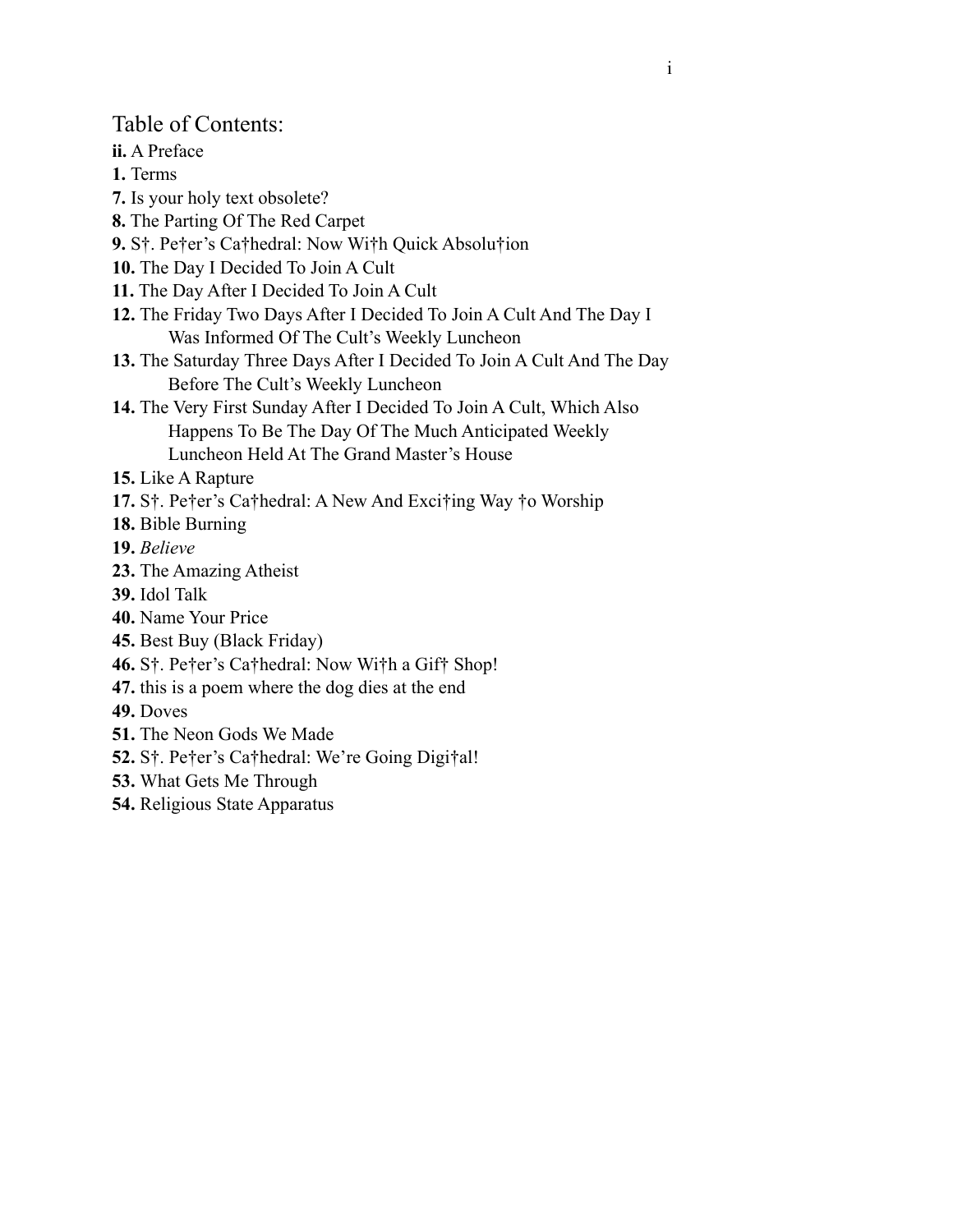#### **A Preface:**

Religion fascinates me. It is both toxic and bright. Destructive and healing. Truthful and full of lies. "Good" and "evil". However defined, it is so many things at the same time, and to box the subject into any one particular view—positive, negative, neutral—would be to severely misrepresent its complexity.

I want it to be clear before reading the text to come that this collection is not *just* some critique of religion, however one chooses to define the term; I subscribe to one myself. Instead, with this project I hope to explore the links between organized religion, spirituality, and the culture(s) of the United States. I am particularly interested in the ever-dominating process that is commodification in the US (and worldwide for that matter) as it relates to religion and people's practicing of their respective religions or modes of spirituality. Furthermore, I am interested in the ways in which religion operates as a concept, an ideology. I explore not only what religion *is*, but what it *does*.

During the process of writing this collection, I conducted a series of informal interviews with some of my friends and family; these individual's thoughts and beliefs now populate the pages that lay ahead. Many of these people I had known for years, but I had never truly sat and discussed religion (in any sense of term) with them. Once asked, we discussed details more intimate than I would have imagined others, even those close to me, would be willing to share. We shouldn't be afraid to talk to people about their beliefs; people generally desire an audience. Be open-minded. Be curious. Be loving. But perhaps most of all, be critical.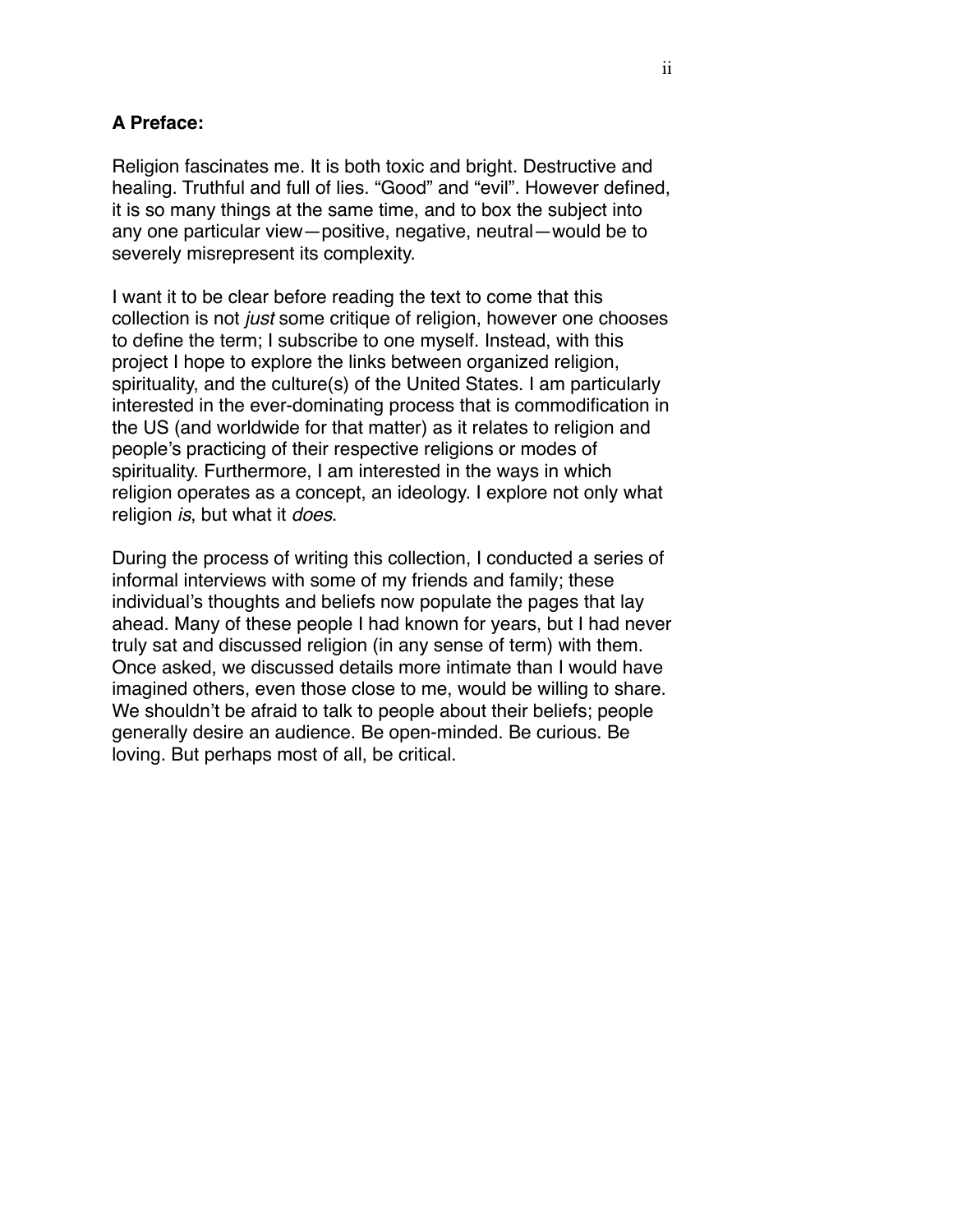### Terms of Agreement ("Terms")

Last updated: July 30, 95 A.D.

Please read these Terms carefully before using our religion as delineated and maintained by us.

Your access to and use of this religion is conditioned on your acceptance of and compliance with these Terms. These Terms apply to all visitors, users, and others who access or use the religion itself as well as any affiliated holy sites, relics, etc.

By accessing or using the religion you agree to be bound by these Terms. If you disagree with any part of the Terms, you may not access the religion nor the various benefits that are included (including but not limited to salvation).

#### Accounts

When you create an account with us, you must provide information that is accurate, complete, and current at all times. Failure to do so constitutes a breach of the Terms, which may result in immediate termination of your account from our denomination.

You are responsible for safeguarding the specifics involving your personal account with us.

You agree not to make an account with any third party. You must notify us immediately upon becoming aware of any breach in protocol regarding any unauthorized third party accounts made by you or others who have accounts with us.

#### Privacy Policy

When you opt in to the Confession™ feature, from time to time our officials will collect information that can be used to identify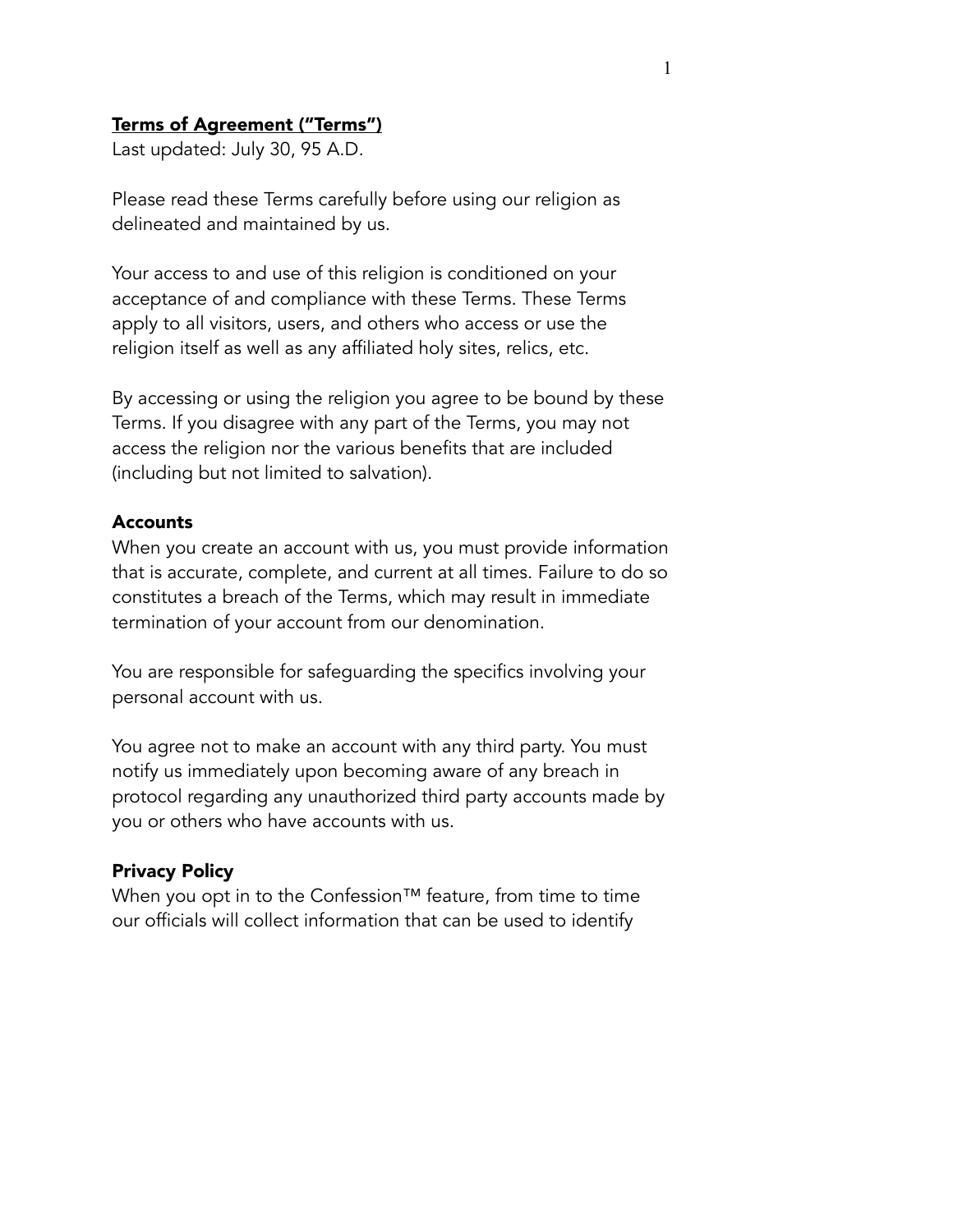your sins. This includes only the information that you are willing to share. This information will be stored anonymously and will not be associated with your name or account.

When you use the Confession™ feature, we will use the information you provide, as well as other gathered information, for various purposes. We may use this information and the aggregated information from other users who also opt in to this feature to:

- Create personalized penances for the sinful.
- Provide you with recommendations regarding ways to prevent sinful living.
- •In the most serious of cases, aid in police investigation.

At all times, your information will be treated in accordance with our privacy policy.

#### Requirements For Use/Membership

Persons of any age are permitted to have an account, but persons under the age of 13 will require a parent, legal guardian, or appropriate educational institution to create the account for them. Children under the specified age need not review these Terms with their parents or legal guardians. The children will still be bound by the Terms but will have some leeway until they understand the Terms or reach the age of 13.

Accounts are currently available\* to all citizens of the United States and many other locations world wide.

\*Unfortunately, accounts are unavailable at this time to most persons not of traditional heterosexual orientation.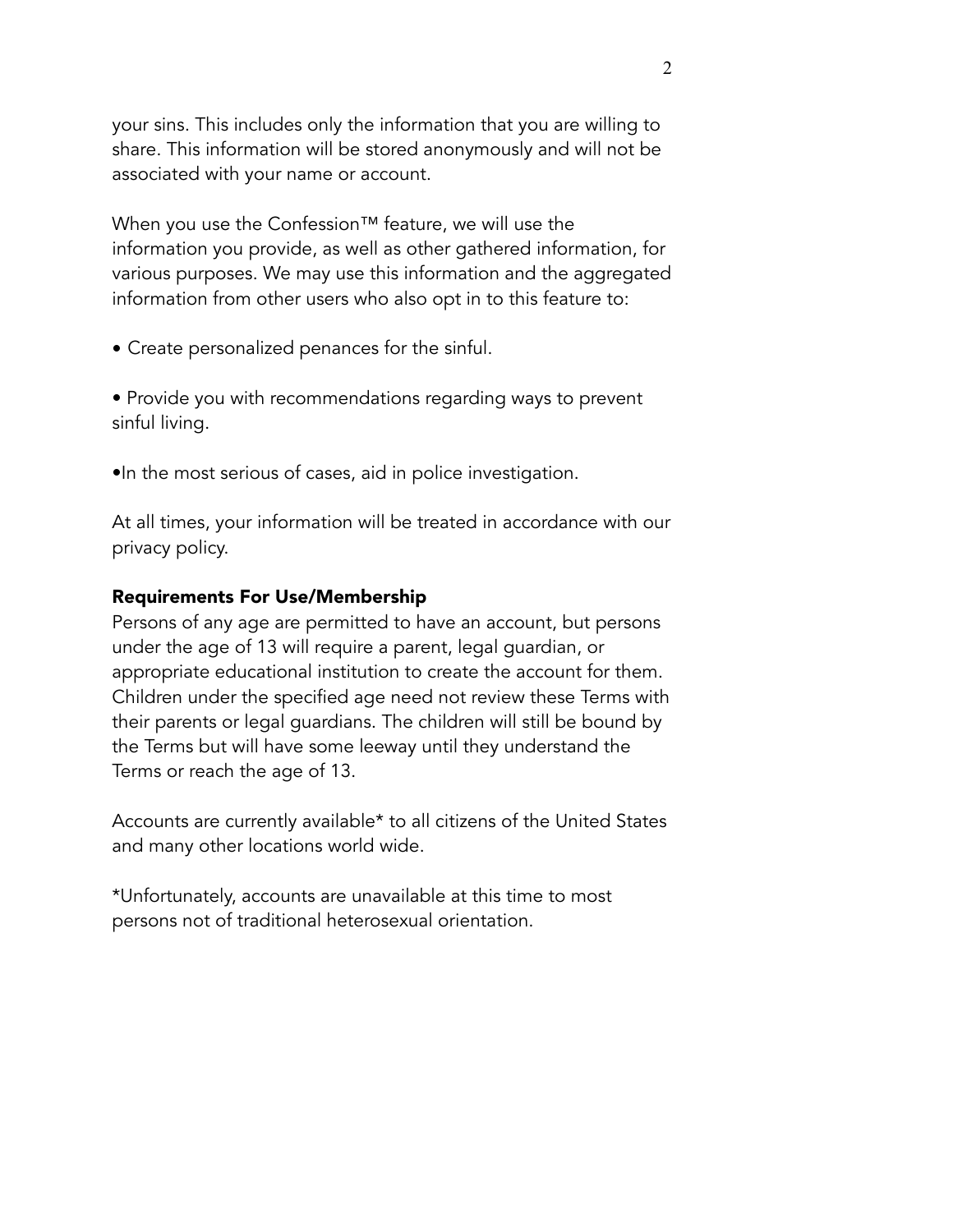### Use of Content

We reserve the right to modify the Usage Rules at any time. You agree not to violate, circumvent, question, or otherwise deface anything related to such Usage Rules for any reason—or to attempt or assist another person in doing so. Usage Rules may be changed and molded by us for convenience purposes and without notice to you. You agree not to modify the rules in any manner or form (unless otherwise convenient), or to act upon modified versions of the rules for any purpose. Violations of the Usage Rules may result in civil or divine criminal liability.

## Usage Rules

(i) You shall be authorized to use the religion as long as you respect the Terms and conditions provided.

(ii) You shall not be entitled to use this religion while also using another.

(iii) You shall not deface the name or values of the religion while you are an active member.

(iv) You shall use the religion often; inactivity may justify account termination.

(v) You shall respect other members, especially more senior account holders.

(vi) You shall not harm others, regardless of membership.

(vii) You shall be monogamous.

(viii) You shall not be entitled to our property nor the property of others (regardless of membership).

(ix) You shall be required to provide us with nothing but the truth you are authorized to do as you please with regards to other people or institutions.

(x) You shall not be jealous of members' or nonmembers' property (i.e. house, cars, women).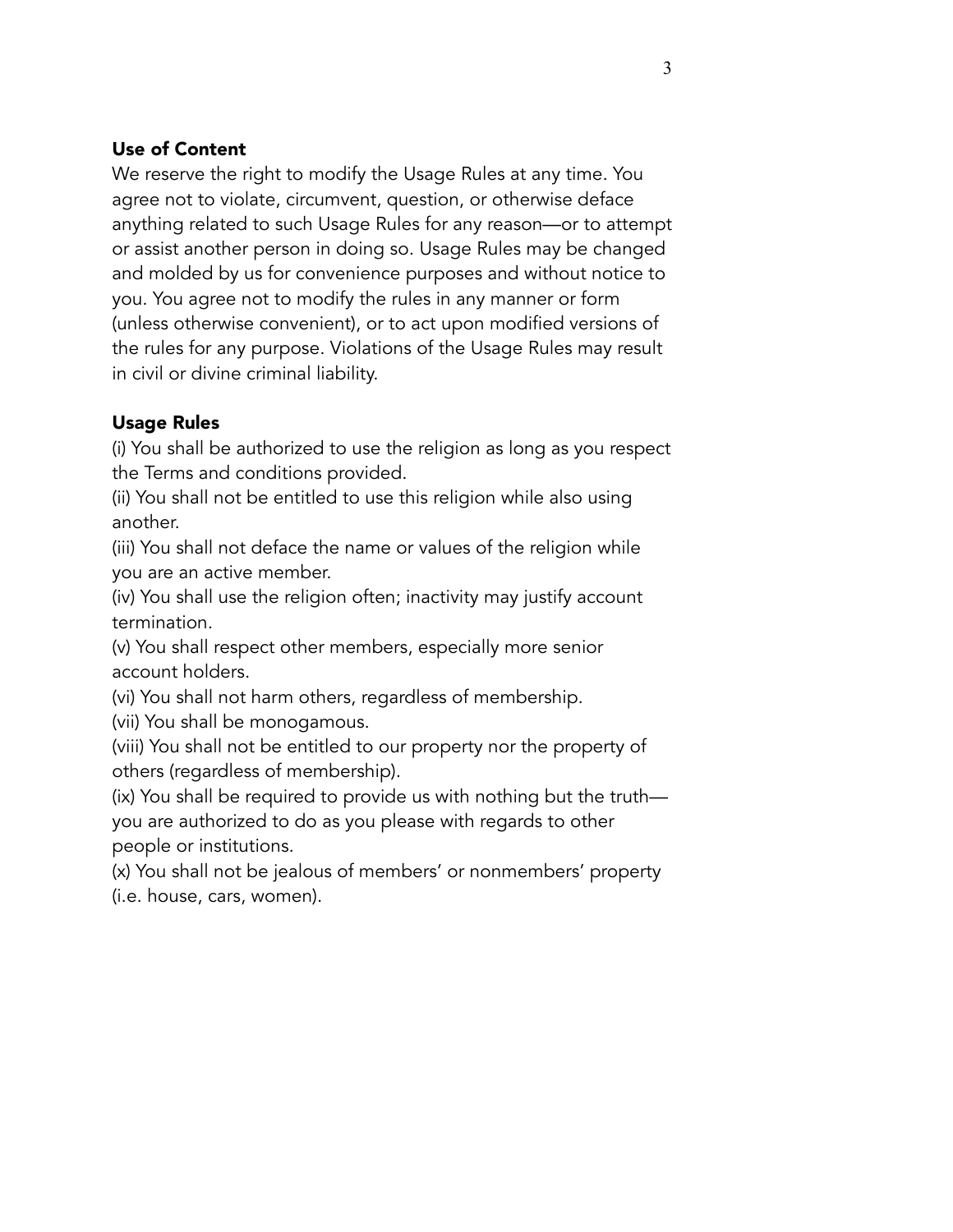#### **Termination**

We may terminate or suspend your account immediately, without prior notice or liability, for any reason whatsoever, including without limitation if you breach the Terms.

All provisions of the Terms which by their nature should survive termination shall survive termination, including, without limitation, indemnity and limitations of liability.

Upon termination, your right to use the religion in any way (i.e. prayer, hope, bigotry) will immediately cease. If you wish to terminate your account/membership, you may simply agree to the Terms for a different religion, which will automatically terminate your membership with us.

#### Governing Law

These Terms shall be governed and construed in accordance with the laws of heaven, without regard to its conflict at any times with national or international laws.

Our failure to enforce any right or provision of these Terms will not be considered a waiver of those rights. If any provision of these Terms is held to be invalid or unenforceable by our heavenly father, the remaining provisions of these Terms will remain in effect. These Terms constitute the entire agreement between us regarding our religion, and supersede and replace any prior agreements we might have between us regarding said religion.

#### Changes

We reserve the right, at our sole discretion, to modify or replace these Terms at any time. In the rare event that a revision is made, we may or may not provide notice prior to the new Terms taking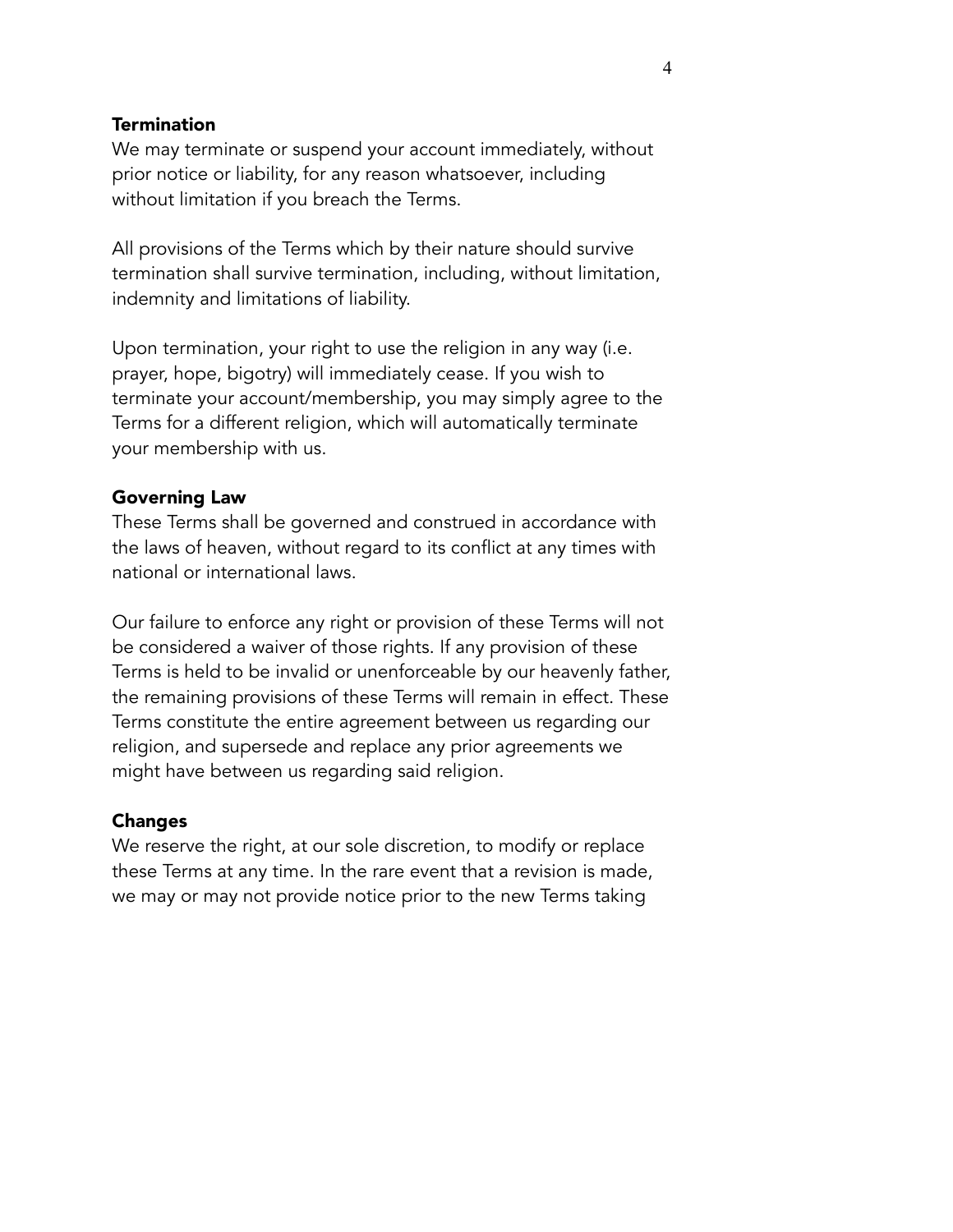effect. What constitutes a significant change and the appropriate notification time will be determined at our sole discretion.

By continuing to use our religion after those revisions become effective, you agree to be bound by the revised Terms. If you do not agree to the new Terms, please stop your usage of our product.

## Objectionable Material

You understand that by using our religion you may frequently encounter people and ideas that are offensive, bigoted, or erroneous, and that these people and ideas may or may not be identified as such beforehand. Nevertheless, you agree to use the religion at your sole risk and we shall have no liability for the aforementioned people and ideas. Additionally, we provide prescriptions and descriptions about the world for your personal well-being, and you agree to acknowledge that we do not guarantee complete accuracy of these prescriptions and descriptions.

## Waiver / Indemnity

BY USING OUR RELIGION, YOU AGREE, TO THE EXTENT PERMITTED BY BOTH INTERNATIONAL AND HOLY LAW, TO INDEMNIFY AND HOLD THE LEADERS AND OFFICIALS OF OUR RELIGION HARMLESS WITH RESPECT TO ANY CLAIMS ARISING OUT OF ANY BREACH OF CONTRACT ON YOUR PART OR ANY ACTIONS TAKEN IN OUR INVESTIGATIONS TO FIND OUT IF THERE HAS BEEN A BREACH OF CONTRACT, MEANING YOU CANNOT SUE OR RECOVER DAMAGES FROM US FOR ANY REASON OUTLINED IN THIS AGREEMENT, INCLUDING BUT NOT LIMITED TO OUR DECISION TO TERMINATE YOUR ACCOUNT, CHANGE OUR TERMS WITHOUT PRIOR WARNING OR NOTICE THEREAFTER, AND RELEASING INACCURATE INFORMATION;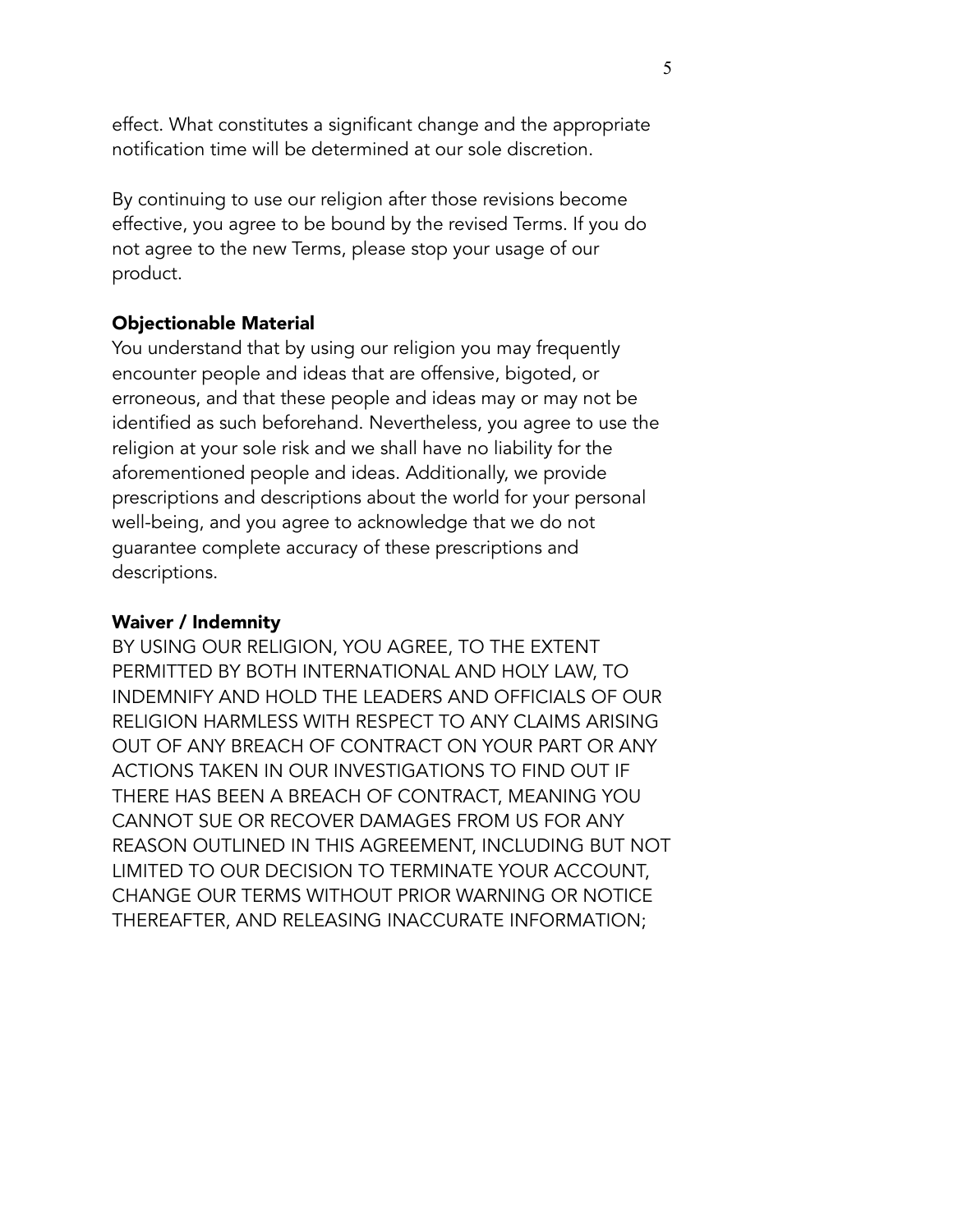THIS WAIVER /INDEMNITY PROVISION APPLIES TO ALL VIOLATIONS DESCRIBED IN OR CONTEMPLATED BY THIS AGREEMENT.

## Other Information

Our Terms of Agreement was created with the assistance of TermsFeed Terms of Service Generator [\(https://termsfeed.com\)](https://termsfeed.com).

## Contact Us

If you have any questions about these Terms, please pray for the answers you need.

By pressing agree, you accept and agree to abide by the Terms listed above.

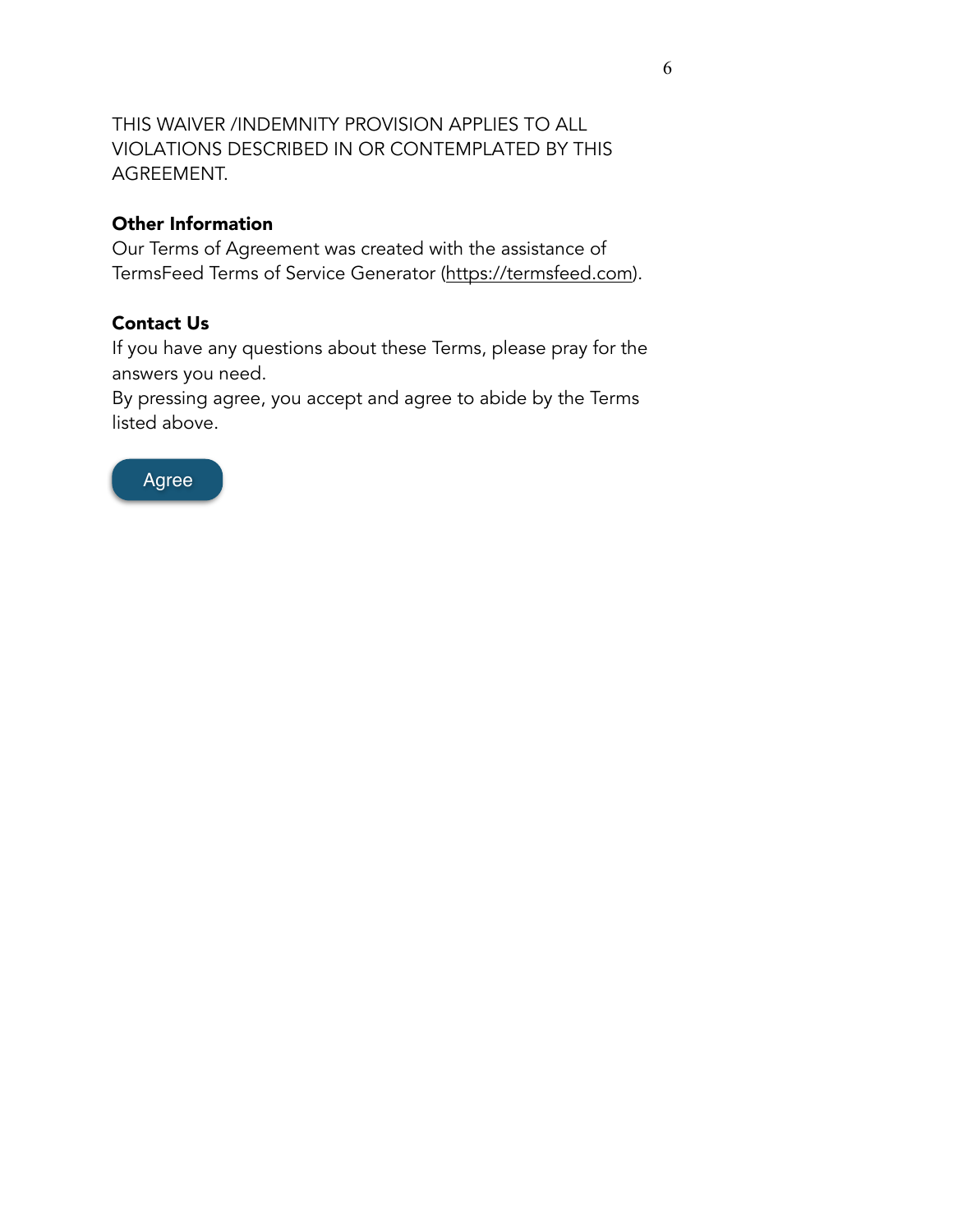Is your holy text obsolete?

## YOU BET IT IS!

Aren't you tired of flipping through the wornout pages, lugging around such an outdated medium of communication, and needlessly wasting a copious number of trees?

Well, fret no more! Come and pay a visit to [www.yourholytexts.com](http://www.yourholytexts.com) for free—that's right, FREE! —downloads of any and all of your favorite holy works.

Do you need a quote for a billboard? [www.yourholytexts.com/](http://www.yourholytexts.com)bible Do you need help impressing relatives, showing you really did pay attention in religion class?

[www.yourholytexts.com/](http://www.yourholytexts.com)torah Do you need to back up your unfounded hatred of Islam with a minute understanding of the religion and its teachings?

[www.yourholytexts.com/](http://www.yourholytexts.com)qur'an Do you need to know about a nonmonotheistic religion? [www.yourholytexts.com/](http://www.yourholytexts.com)other

The texts you've come to know are outdated compared to the new, digital versions we can provide.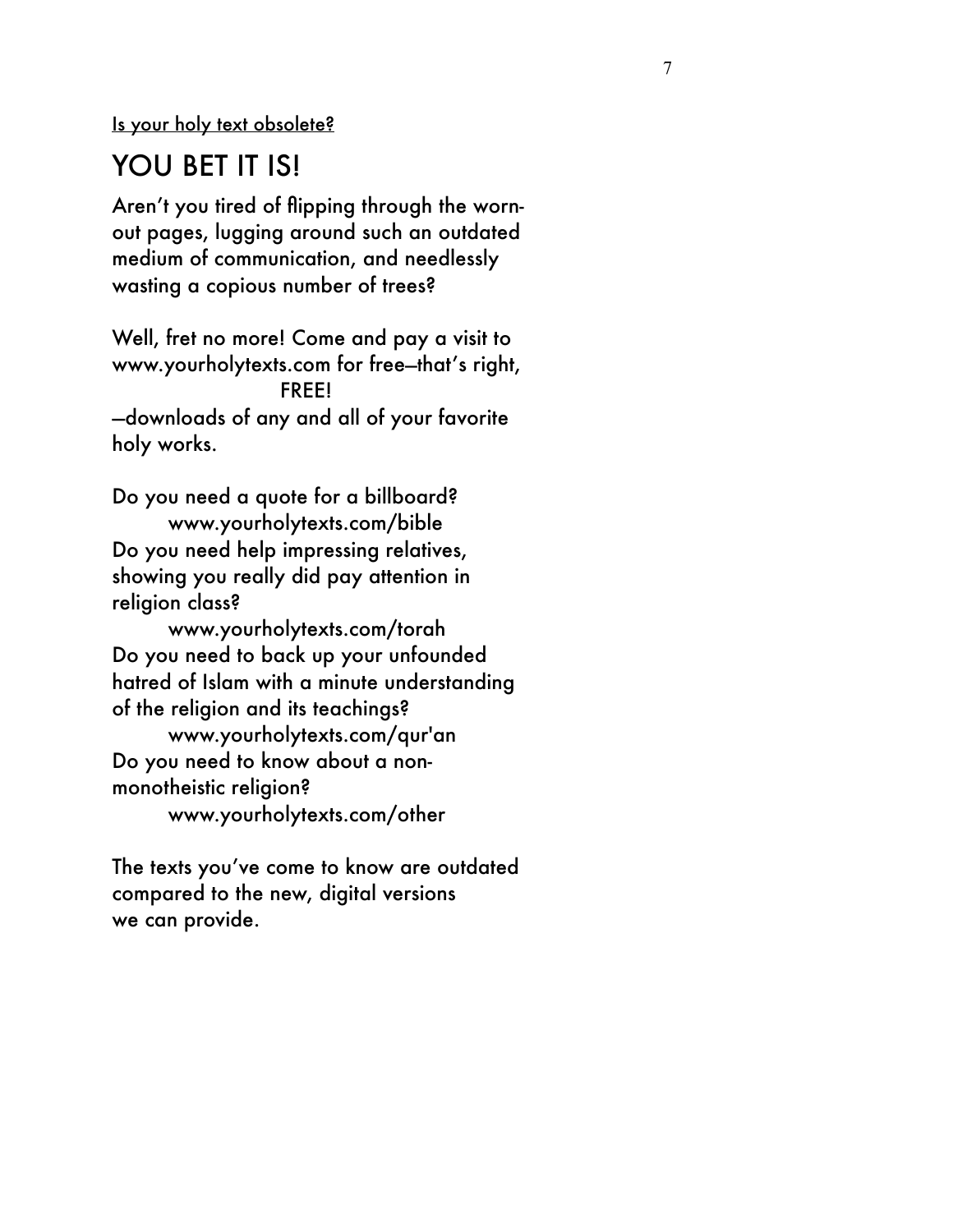#### **The Parting Of The Red Carpet**

Many predicted the second coming of Christ, but few predicted the second coming of ancient simplicity. The Nazareth born son of God arrived at the gala late Tuesday night bearing a modest earth brown tunic with hints of dogwood (or was it pine?) colored stitching laced throughout. Underneath, he showed off skin tone, embroidered leggings that were just a little bit vintage and just a little bit obvious. As for our savior's footwear, he donned carefully tattered Khaki sandals with profoundly intricate lacework that cry inspiration from the Te Rewa Rewa Bridge in New Plymouth, New Zealand. The outfit was an almighty stroke of genius by Jesus' compatriot Renon Chean, and it serves as a very conscious pilot for his new line. If this outfit is any indication of what's to come, Chean, who is frequently touted for his ability to make fashionably restrained lines of clothing fit for everyday wear, is on the cusp of yet more success.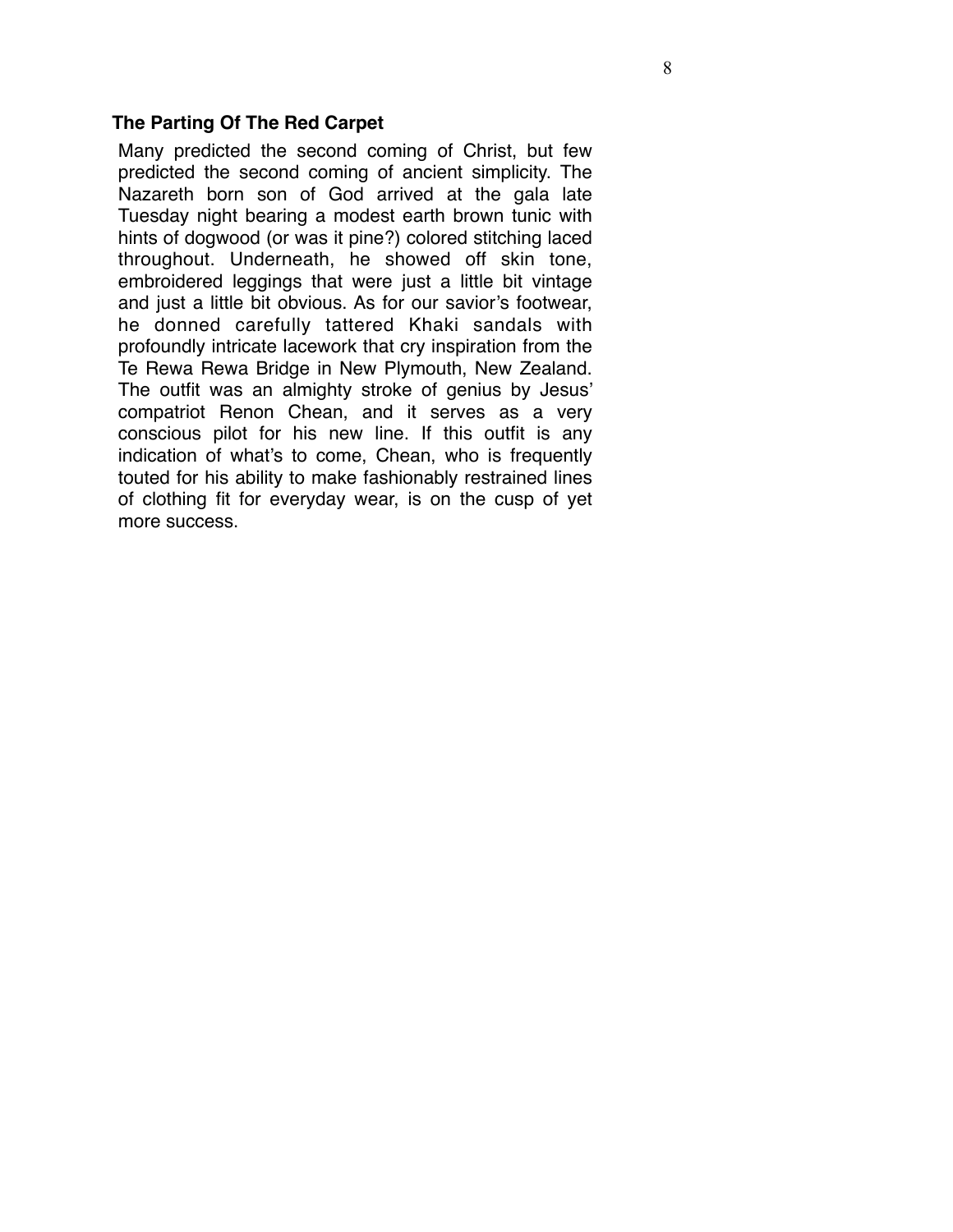## **S†. Pe†er's Ca†hedral: Now Wi†h Quick Absolu†ion!**

God created the world in six days. The atmosphere. The land. The creatures that populate that land. She even threw in the sun for good measure, and it only took her six days. She probably didn't work around the clock either.

Do you think she would condone spending countless boring hours every Sunday worshipping her? We think not. Chances are, she feels more offended than praised because of said blatant disregard for speed, efficiency, and effective time management.

Luckily, S†. Pe†er's Ca†hedral has the answer: speed communion.

For the first time ever, you will be able to enter church, receive the holy communion, and be on your blessed way in 15 minutes or less! We understand that with overloaded work schedules and a countless number of commitments, people simply don't have the time they once did to make meaning in their lives.

Why compromise? Why wait? Come get your taste of Christ at S† Pe†e's!

Located: 8th Ave., New York, NY 10022, USA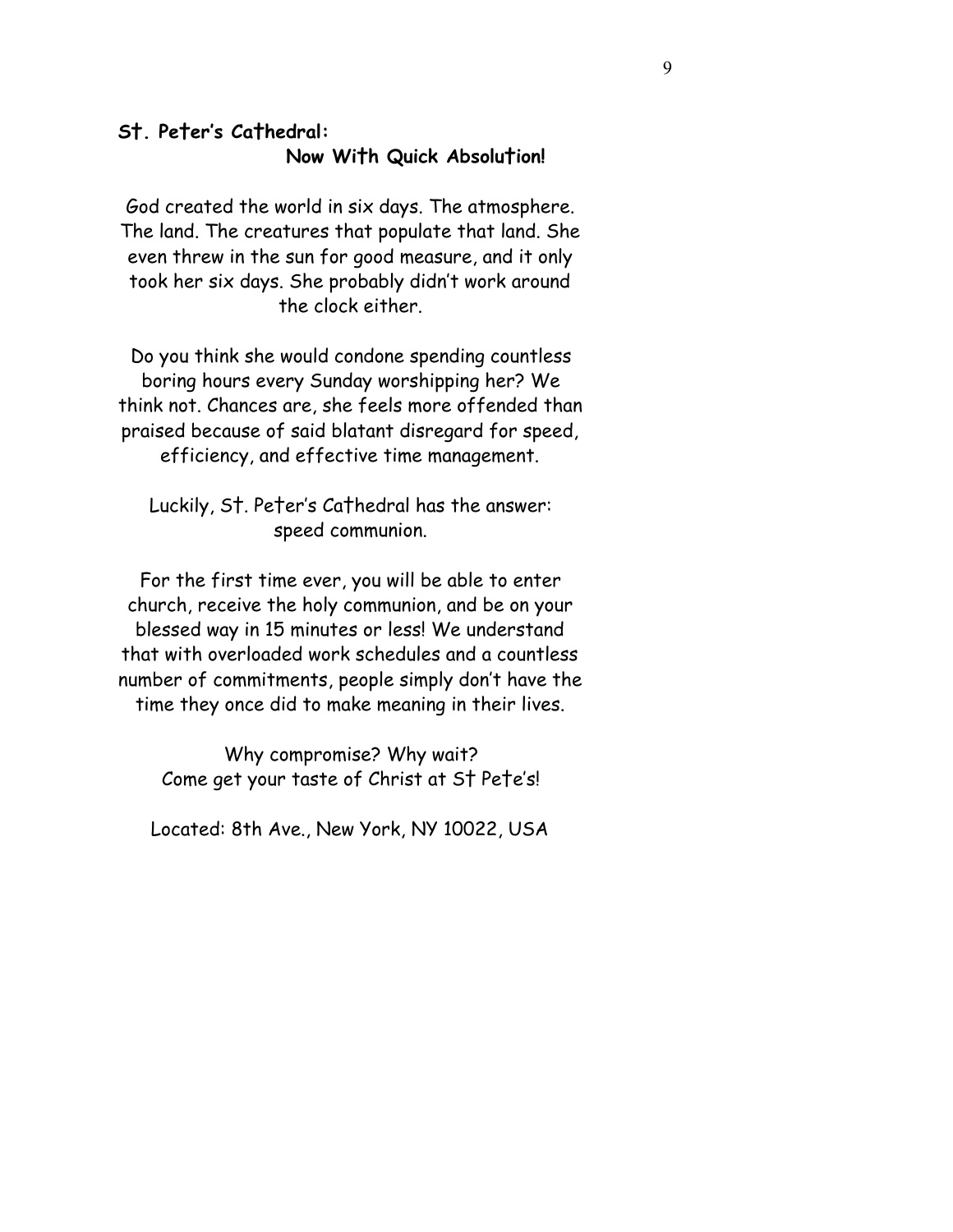## **The Day I Decided To Join A Cult**

Wednesday, June 24th, 2015 Dear Diary,

It's been a while since I've written to you, but today seemed like a grand enough occasion to pick the pen back up. You see, today I decided to join a cult. Jason convinced me; he lives next door. We had never talked much until today. I was out trimming the hedges, and the next thing I knew, I told Jason I'd join the cult. He said he'd talk to his grand master and get back to me. I'll keep you updated.

Your friend,

*Max*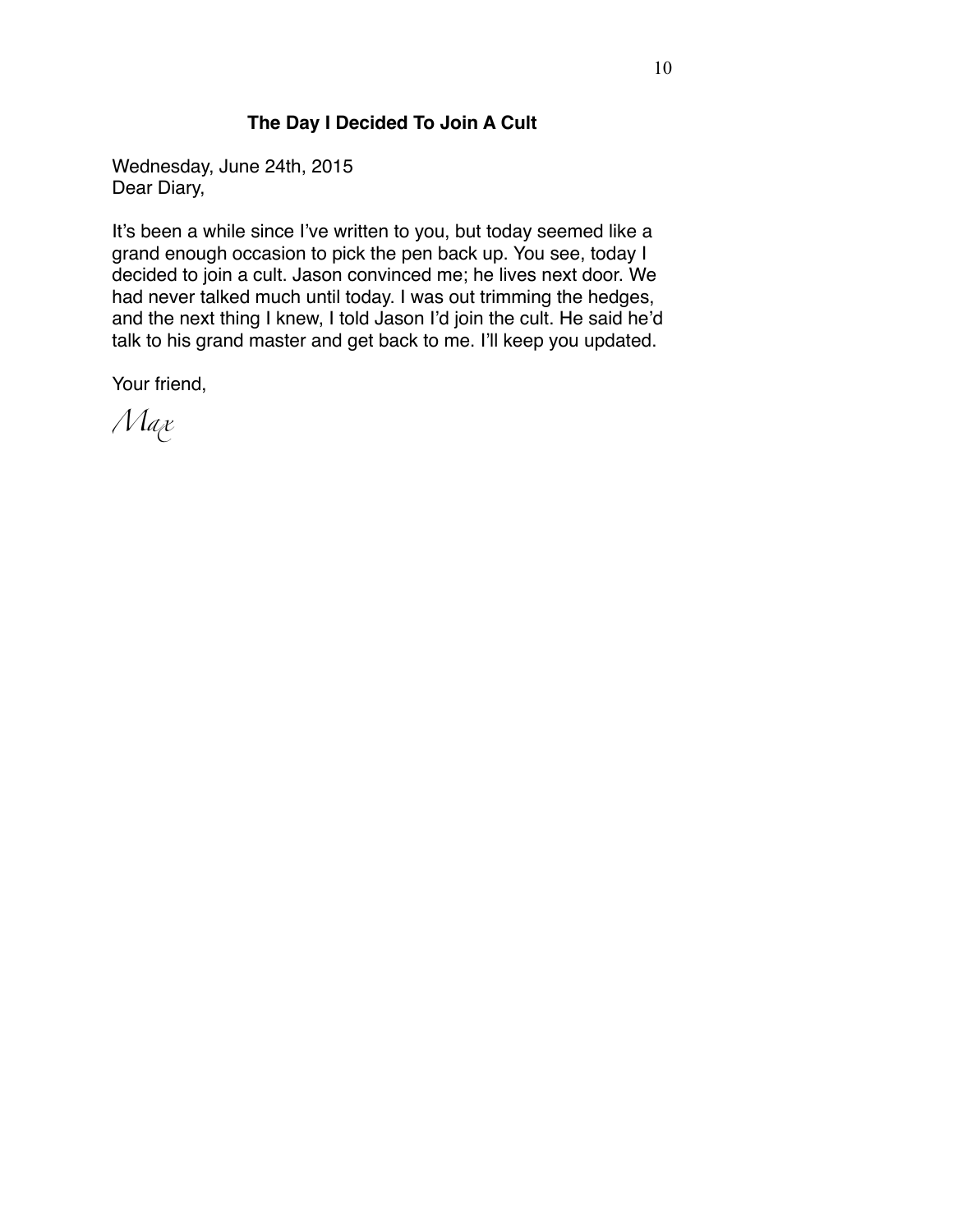### **The Day After I Decided To Join A Cult**

Thursday, June 25th, 2015 Dear Diary,

Not much news on the the cult front today; I was hoping to hear back from them by now. Unfortunately, the basement flooded today so I've mostly been trying to deal with that. The sump pump is broken and and it might take a miracle for me to fix it at this point; it's under at least 6 inches of water by now. Until that issue gets fixed I'm putting everything that was in the basement on the back porch to dry. It's really my only option at this point, so I hope no one takes anything. Also, I just remembered I forgot to pick up milk at the store. I guess I'll go do that now.

Your pal,

*Max*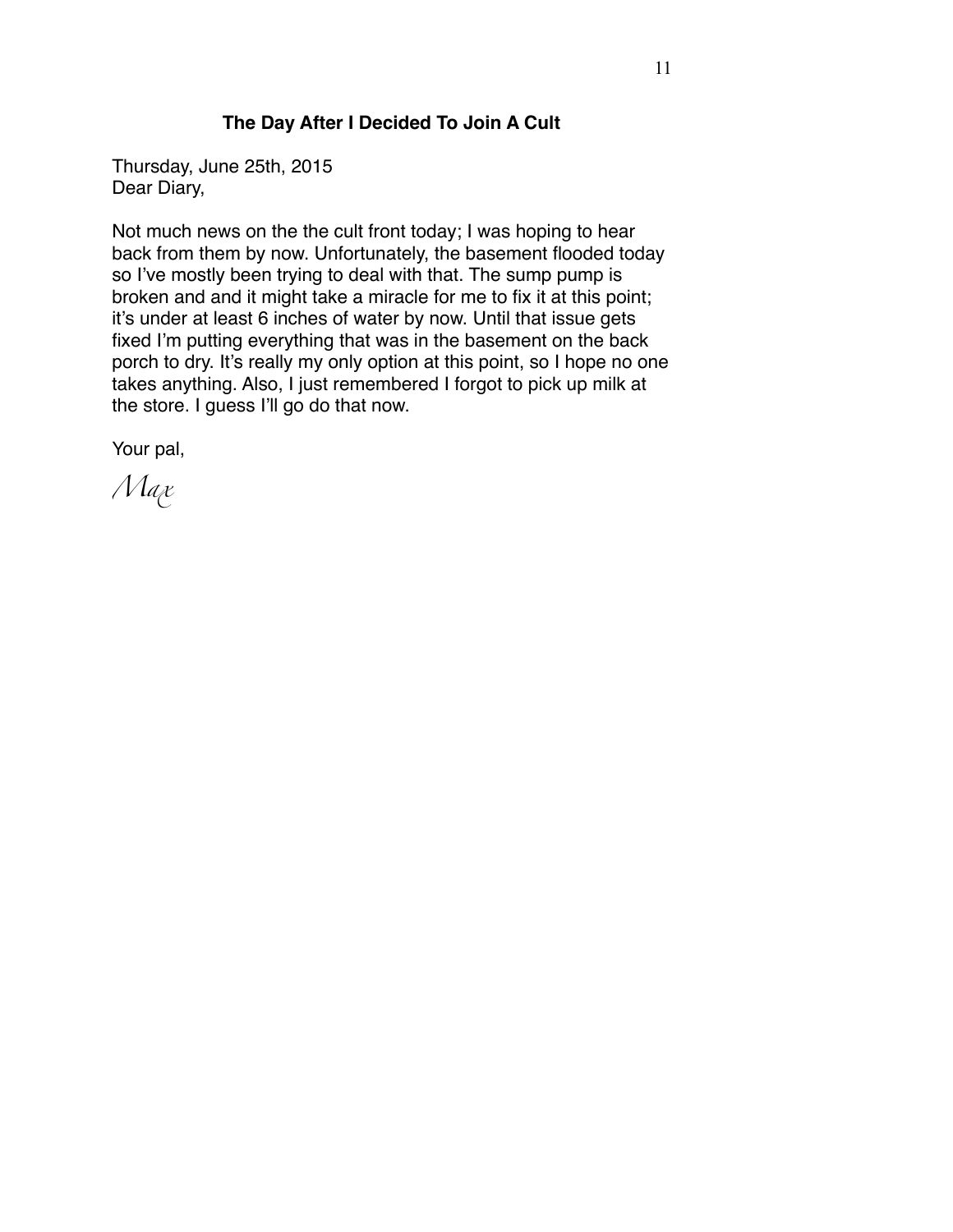#### **The Friday Two Days After I Decided To Join A Cult And The Day I Was Informed Of The Cult's Weekly Luncheon**

Friday, June 26th, 2015 Dear Diary,

Today the phone rang and you'll never guess who it was…it was the grand master himself! He called to personally invite me to the cult's weekly luncheon that will be held at his house this Sunday. He paused in the middle of the call and whispered, "can I ask something important of you?" Of course, I said "Of course!" He asked if I wouldn't mind bringing some potato salad; he said that his wife would really appreciate it. What a hoot that guy is. I can't wait to meet him.

Your companion,

*Max*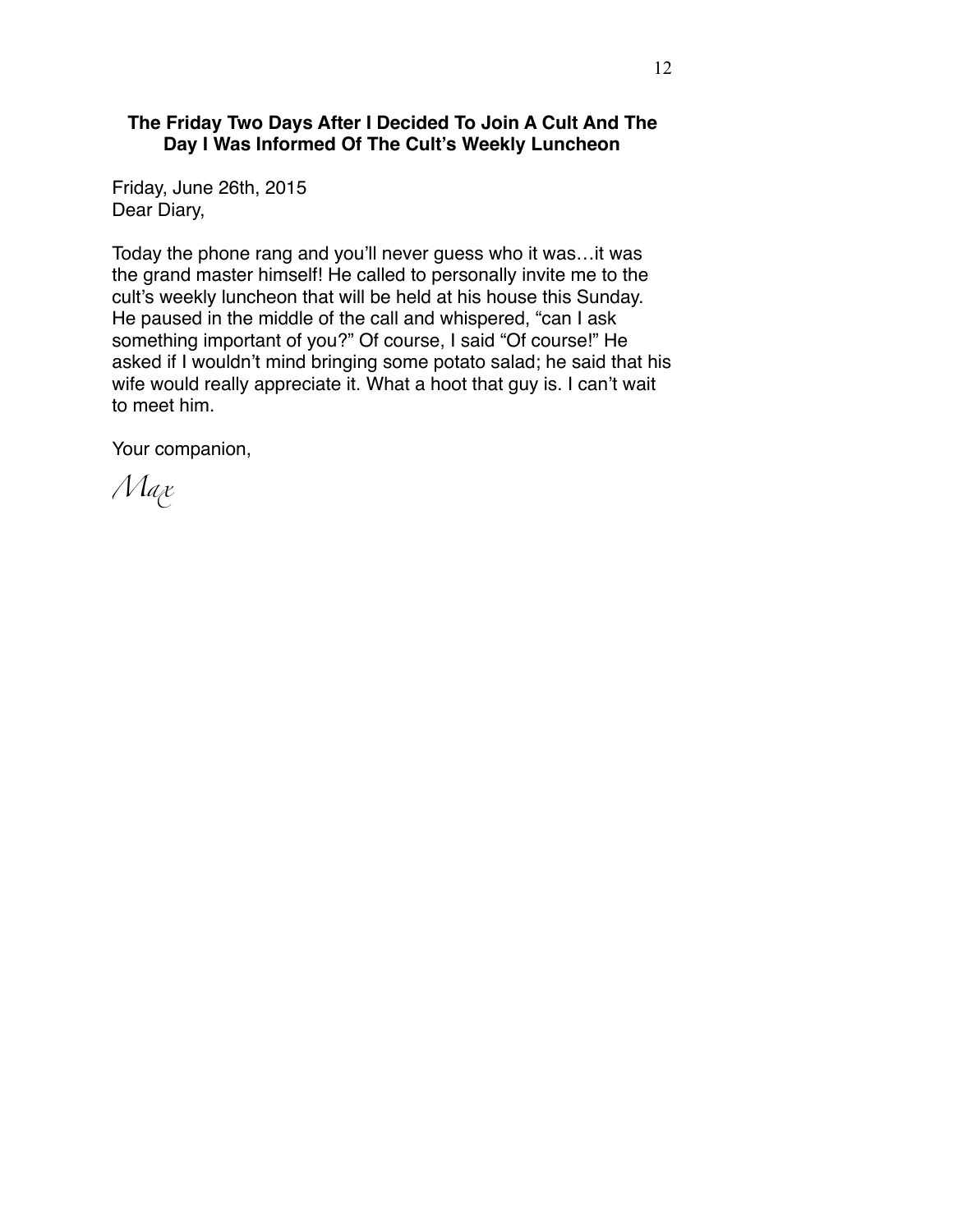#### **The Saturday Three Days After I Decided To Join A Cult And The Day Before The Cult's Weekly Luncheon**

Saturday, June 27th, 2015 Dear Diary,

Today I tried to make potato salad; needless to say, it didn't go very well. I had already boiled the potatoes, cut the celery and onion, and got out all of the condiments when I realized I forgot to hard boil the eggs. What an idiotic thing to do! But it gets worse. When I grabbed the egg carton out of the refrigerator I only grabbed the top of the carton; the bottom half swung open and the eggs fell out, only to break open once they hit the floor. It took so long to clean up. Now, I'm about to head to the store. I haven't decided whether I'm going to buy eggs or just buy pre-made potato salad yet. While I'm out, I might try to get the brakes on my car checked; they've been squeaking a bit lately. I'm not quite sure if the auto shops are open on Saturday's though. Anyway, I'll let you know how everything goes sometime tomorrow night.

Your mate,

*Max*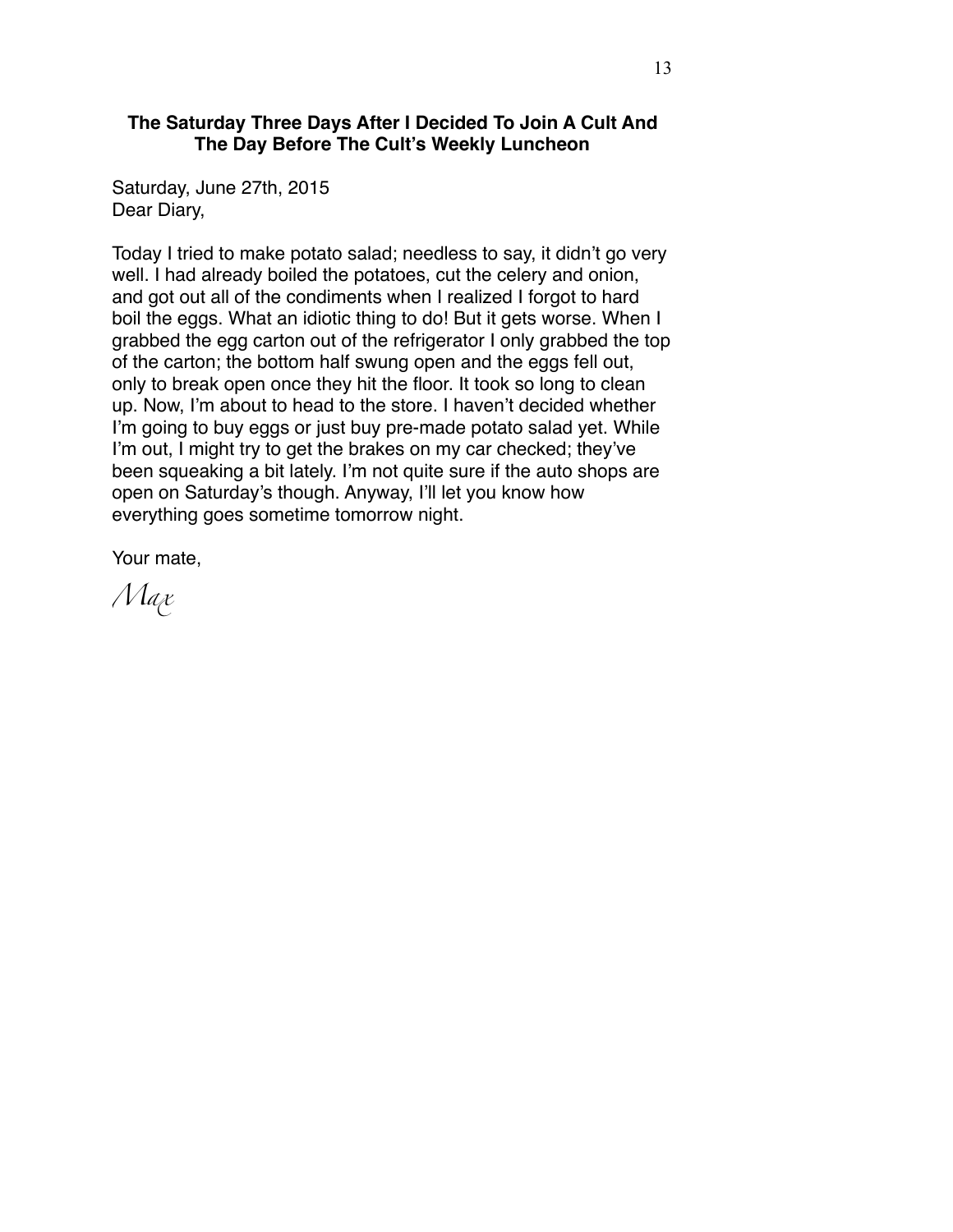#### **The Very First Sunday After I Decided To Join A Cult, Which Also Happens To Be The Day Of The Much Anticipated Weekly Luncheon Held At The Grand Master's House**

Sunday, June 28th, 2015 Dear Diary,

What an amazing day, Diary! I have to admit, I was extremely nervous when I first arrived at the cult's weekly luncheon. To make matters worse, brother Todd and sister Lisa engaged in a very heated argument about whether we should watch the Nationals' game or the Angels' game while we ate. Thankfully, for the tranquility of the luncheon, sister Lisa won and the Angels' game was decided on. Apparently, brother Todd forgot that he had to leave the luncheon early so that he could see his son's softball game; everyone had a big laugh afterward. After the game was decided on, I grew much more comfortable. Brother Jason introduced me to so many people that I can hardly remember everyone's names. When I spoke with the grand master, he told me how excited he was that I decided to join and that he looked forward to getting to know me better. Oh, and I almost forgot, his wife really did appreciate that I brought potato salad!

Your comrade,

*Bro*t*er Max*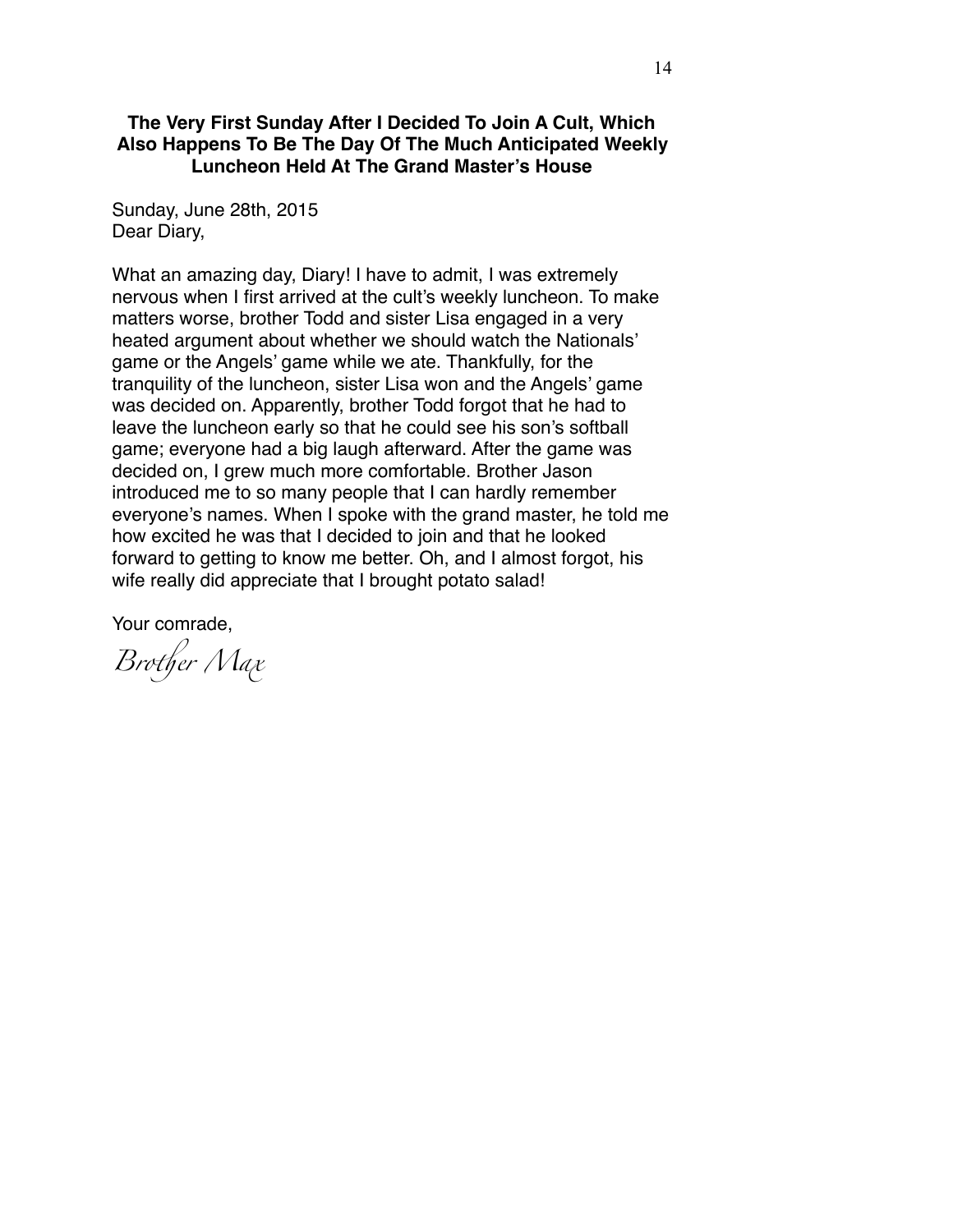# Like A Rapture

On Friday, December 21st, tragedy struck the world like never before. Both the earth and sky were torn open, leaving cities worldwide in utter ruin.

Many reports are claiming that the destruction is an event described in the Christian bible known as "The Rapture." Acting president Biden has yet to make an o fficial statement regarding his thoughts on the cause. Meanwhile, the FBI has launched an extensive investigation.

One eyewitness, Chelsea Jenkins, 23, witnessed the events unfold. "Oh my god, like, that was like, the scariest thing ever. I like, don't even know how to start," she said trying to come to terms with the events that had just unfolded.

"First, these light beams like, shot down, like, into a crowd of people. Then, like half of them were literally, like, just gone. I was like, 'What the Hell?' Like, why would they, like, disappear, you know?" Many reports similar to Jenkins' continue to stream in to the news station.

"So, not long after," Jenkins continued, "there was like, this bang. Then, like, my ears were like, ringing and fire like, raised up through the ground."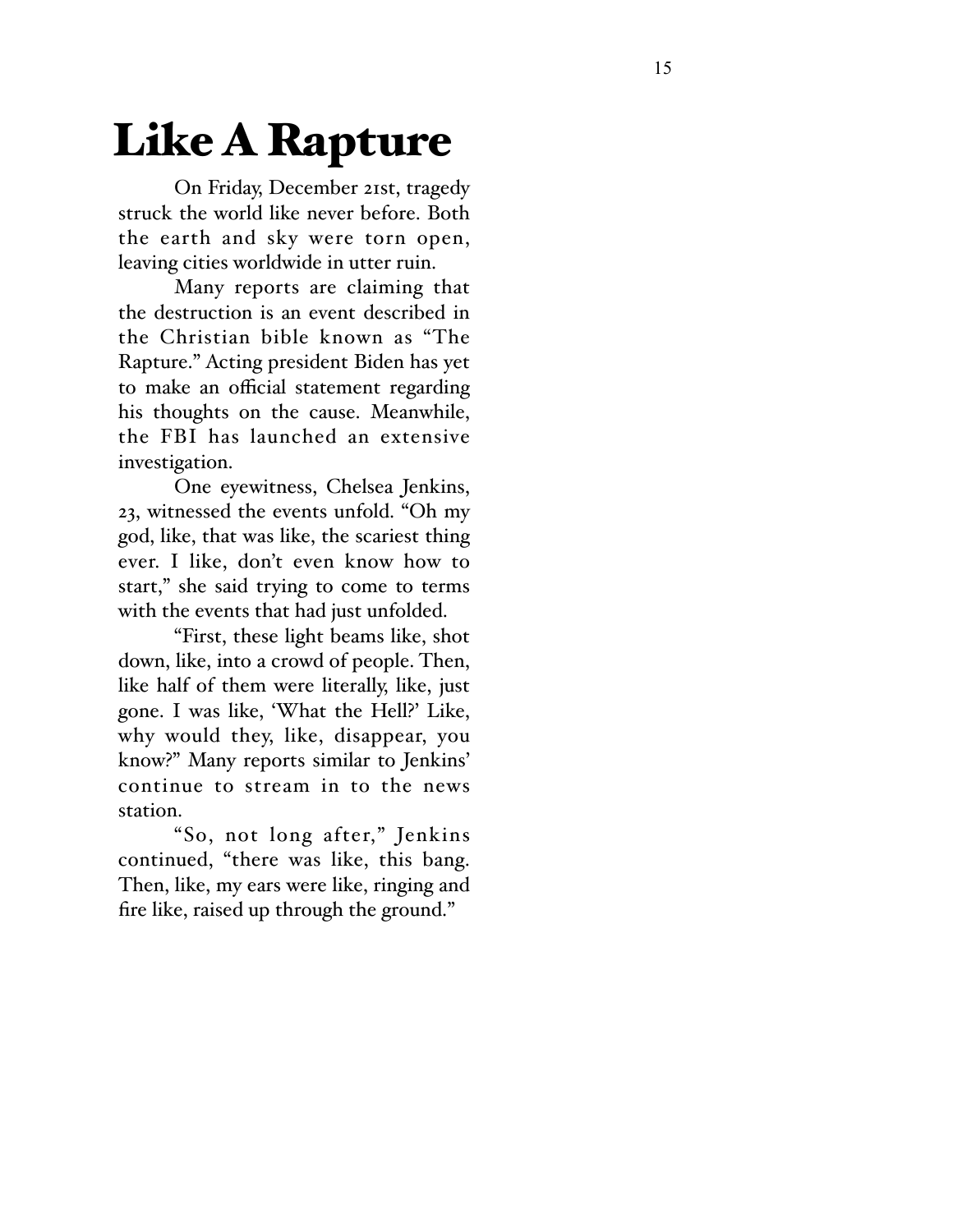"So then I like, ran with the crowd and like, it was like, so hectic. People were like, pushing and shoving and crying. Like no one knew what was going on, and like, Jesus Christ, I'm still shaking."

Police o fficers and response teams countrywide initially struggled to gain control over the ever-worsening situation that saw society quickly dissolving into chaos. Thanks to those men and women who, brave as lions, responded to the call of duty, order was eventually restored in most areas of the country.

Despite the response teams' god like e fforts, not everyone got away unscathed. In the U.S., there are currently over one hundred thousand reported deaths and a list of injured that has now surpassed one million. Additionally, there are millions of missing persons who seem to have disappeared into thin air. We are currently awaiting word on the apparently similar statistics worldwide.

Certainly, this tragic day will not soon be forgotten. "I like, don't even know, like, how this could happen," Jenkins said. "It's like, such a terrible thing to happen to this, like, amazing country."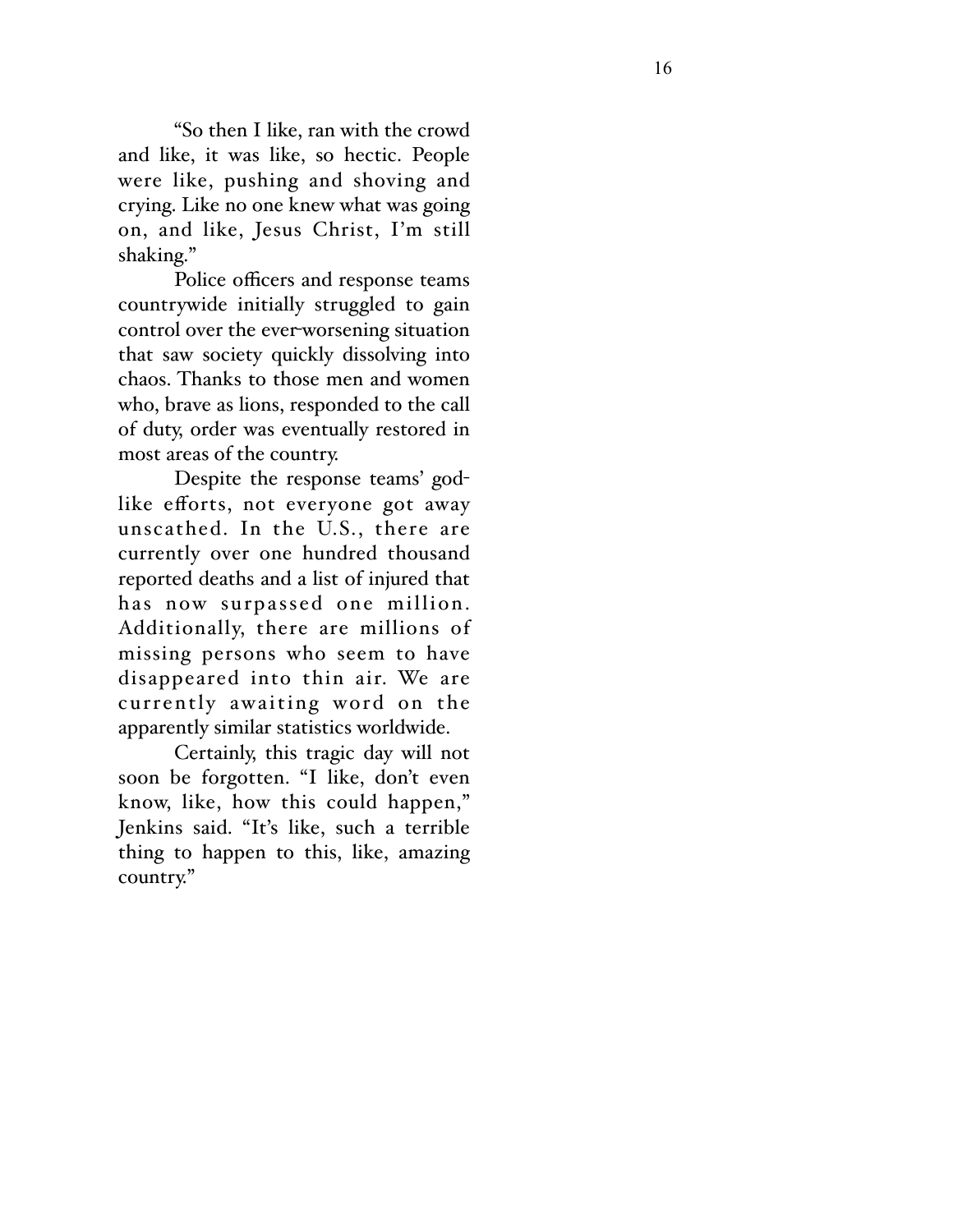## **S†. Pe†er's Ca†hedral:**

 **A New And Exci†ing Way †o Worship**

Are you among the everyone who thinks your church is just too boring? Can't stand to sit, kneel, stand, and sit through another, stand<br>sermon?, stand another bland

Lucky for you, we at S†. Pe†er's Ca†hedral are here to help.

Starting this Saturday at 6 pm, stop passively hearing about Jesus Christ and start experiencing him.

Through scientific approximations of Jesus' vocal chords —based on measurements taken during his recent exhumation—we were able to electronically recreate our savior's voice.

Come join us as we play Christ's voice at 124 dB so that you can literally feel the word of god coursing through your body.

This is a once in a lifetime experience that you won't want to miss!

Located: 8th Ave., New York, NY 10022, USA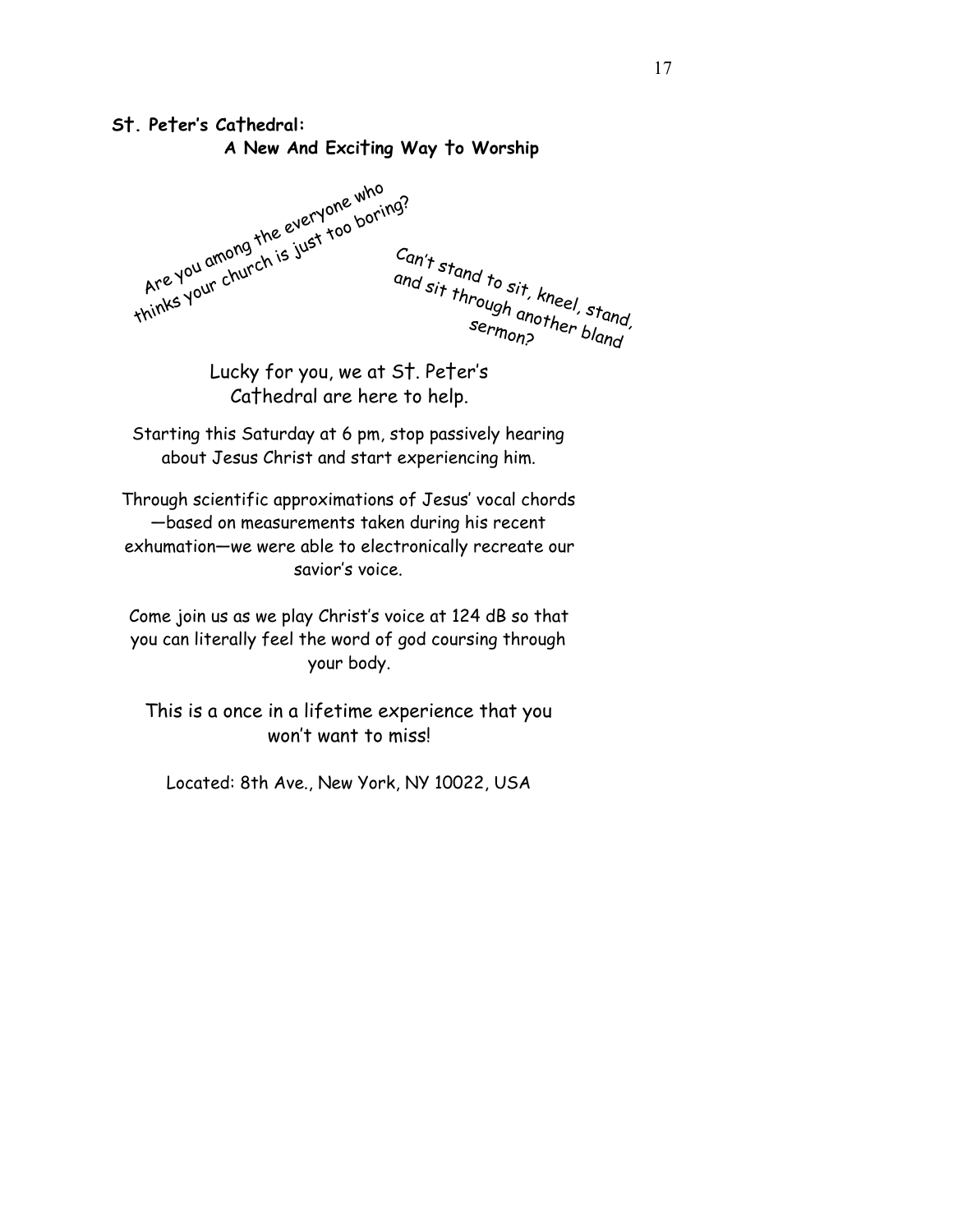## Bible Burning

carbon monoxide cauterized sky words are logs in a pile

ancient understandings now charcoal wisdom, harmony, peace

ashes spread populating kindred breezes

cheap cameras snap thin dust thicker smoke

death, violence, hypocrisy stacks inhaled fire stoked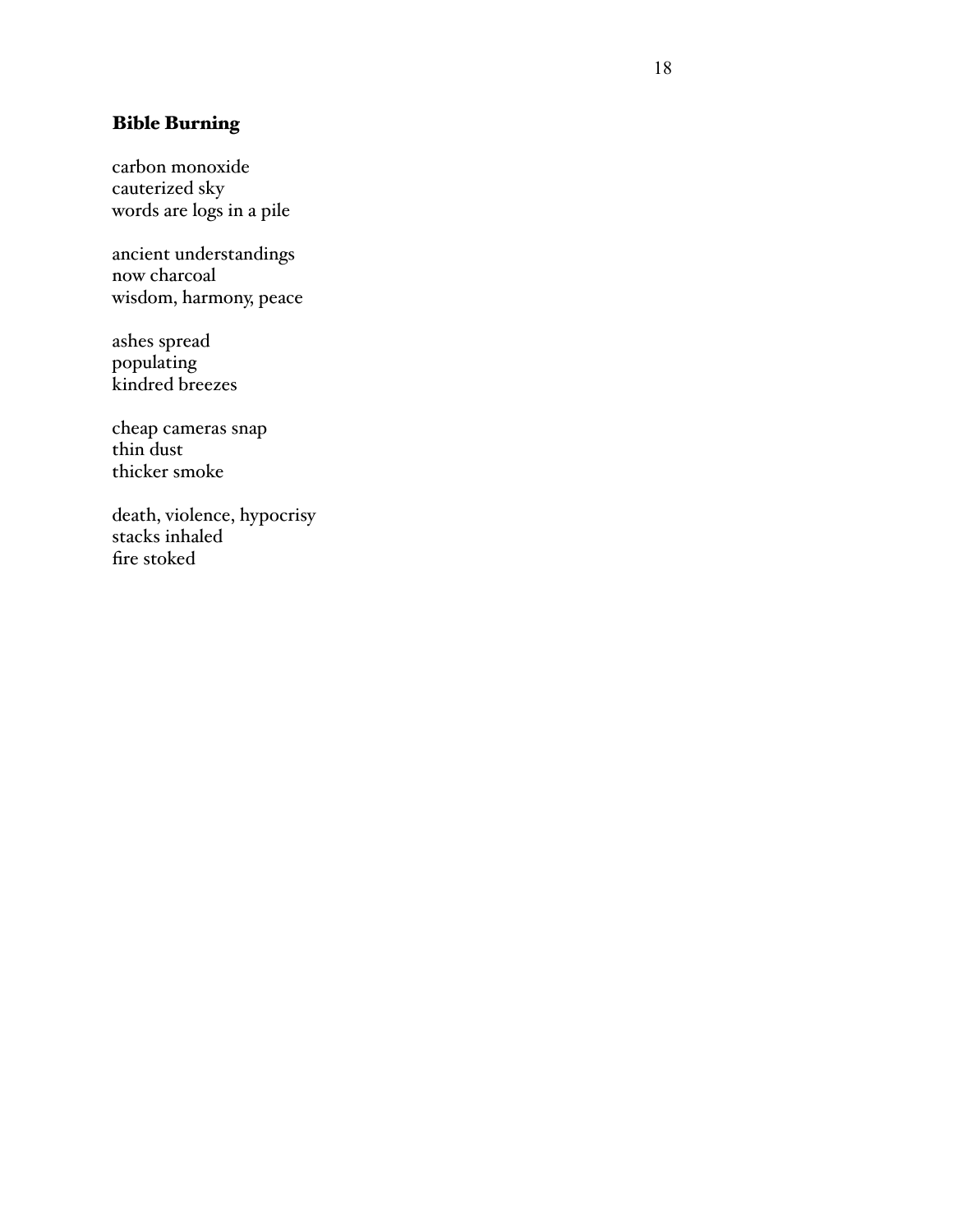#### *Believe*

Many people mock Beliebers, the followers of Justin Bieber. These fanboys and fangirls are said to be short sighted, blind, deaf, other terms that mock disability, ignorant, brimming with faith, deceived. Many see their pursuits as one great waste of time. They are following some idol who has yet to really deliver them anything. However, I'd like to point out that he has actually delivered.

First, he hit the ground running with *My World*. Some might argue that the album is just a collection of over-simplistic love songs. There isn't much substance. But I urge those critics to be careful jumping to conclusions too early; the boy was just discovering his greatness, as evidenced by *My World 2.0.* Don't even try to claim that "Baby," "Somebody To Love," and "U Smile" aren't incredibly catchy. With this album, we see a growing young man pour his heart out to the world. Even better, he refines these previously unpolished gems with his release of *My Worlds.*

Sure, it took him his third try before he released a truly masterful collection, but he would never look back from there. He himself says in his subsequent hit single "Never Say Never" that he has no plans to turn his back on destiny. That destiny includes changing from an adorable boy into a mostly matured young man. That destiny includes adapting his music from teen pop into something a bit more hip hop and R&B. That destiny includes selling millions of albums and winning over millions of adoring fans.

It is now important to note that Justin's influence over those millions of people hasn't been a shallow venture. One need only look at what he's done for people spiritually around the Christmas season to see his greatness. "Home For Christmas" reminds people the importance of togetherness, "All I Want For Christmas" engenders love, "Someday At Christmas" calls for world peace, "Little Drummer Boy" and "The Christmas Song" stress the importance of the traditions the holidays are built on, and "Only Thing I Ever Get For Christmas" reminds us to always be giving. Most importantly, as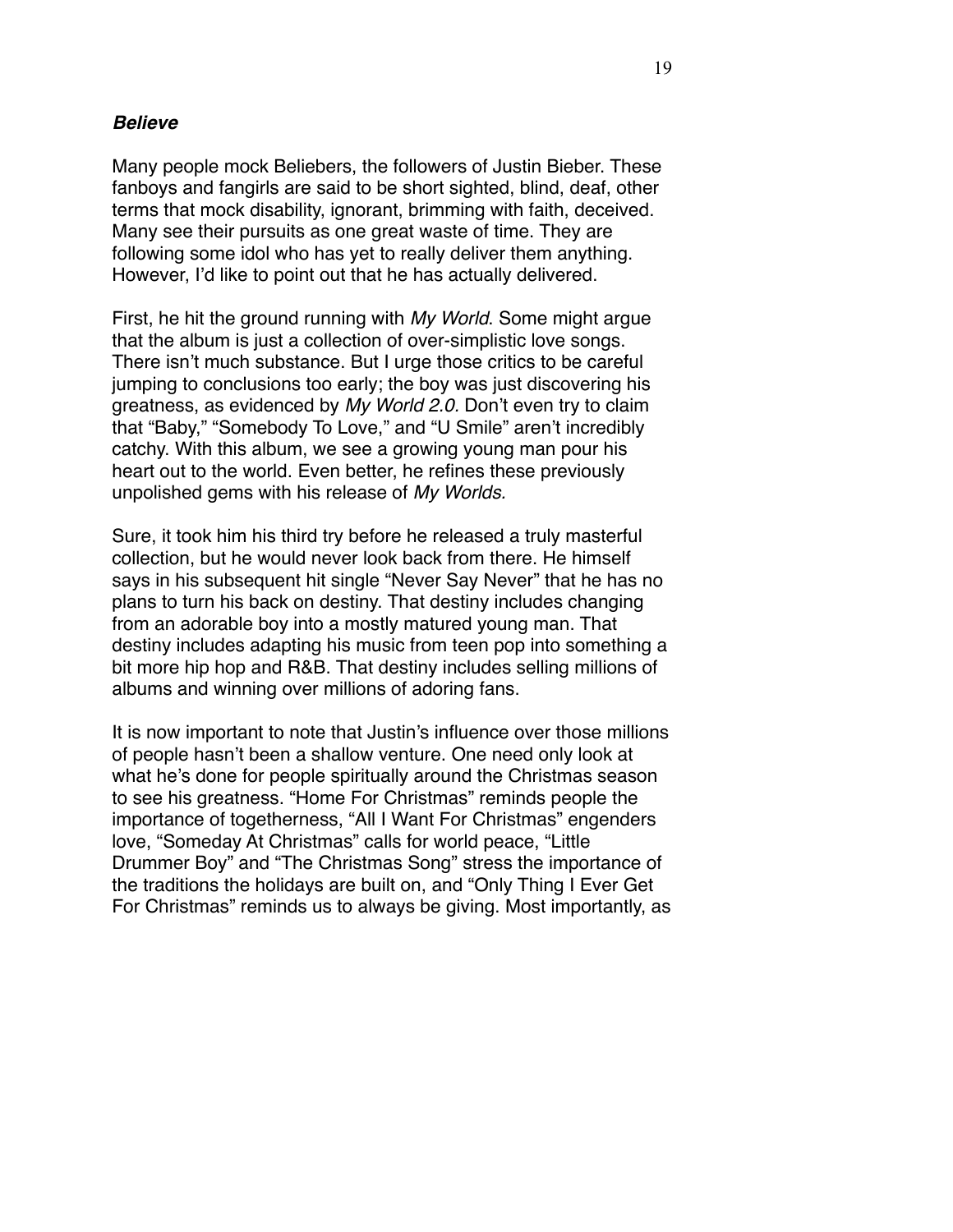a whole, *Under The Mistletoe* reminds everyone who the Christmas season is truly supposed to be about.

Next, Justin reverses the dynamic between himself and his faithful with *Believe*; he claims that he owes his success to their Belieb in him. Simply put, he lets his followers know they are loved. "Boyfriend" assures followers that Justin will always be by their side while "As Long As You Love Me" shows that his only requirement is a reciprocation of his undying love. In addition to a sensual selection of songs meant to build bonds between Beliebers and Justin, there are amazing songs such as "Beauty and A Beat" that keep the mood fun and light.

Now, cynics might say something along the lines of, "Justin shouldn't be sanctified because of his glaring inconsistencies. Sure, he's done some good, but look at the nonsensical lyrics in his first few albums, look at his reliance on cheesy love songs and weak metaphors, look at whatever *Journals* is. Additionally, separate from his music career, he isn't as pure as Beliebers might think; he's even gotten into trouble with the authorities on multiple occasions."

To those critics I say, if nothing else, Justin has given his millions of followers *Purpose*. This album retains his trademark pop vibe, but replaces shallow lyrics with meaningful messages. For example, in "I'll Show You," Justin proclaims that he is human too, and that pressure effects him as it does anyone else. In "Sorry," Justin recognizes that he has indeed made mistakes. He isn't perfect. However, his admission of weakness shows that he has grown, matured, and is now taking responsibility. The significance of these important messages is that Justin is finally acting as a role model, leading people to accept and revel in their humanity. This album has already had and will continue having a largely positive impact on Beliebers, and non-Beliebers, alike.

But the greatness of Justin Bieber extends well beyond him as a musician, or even as a man; he has become much more than that now. He is a symbol, an icon. He brings people together. A massive community of love, togetherness, and devotion exist as a result of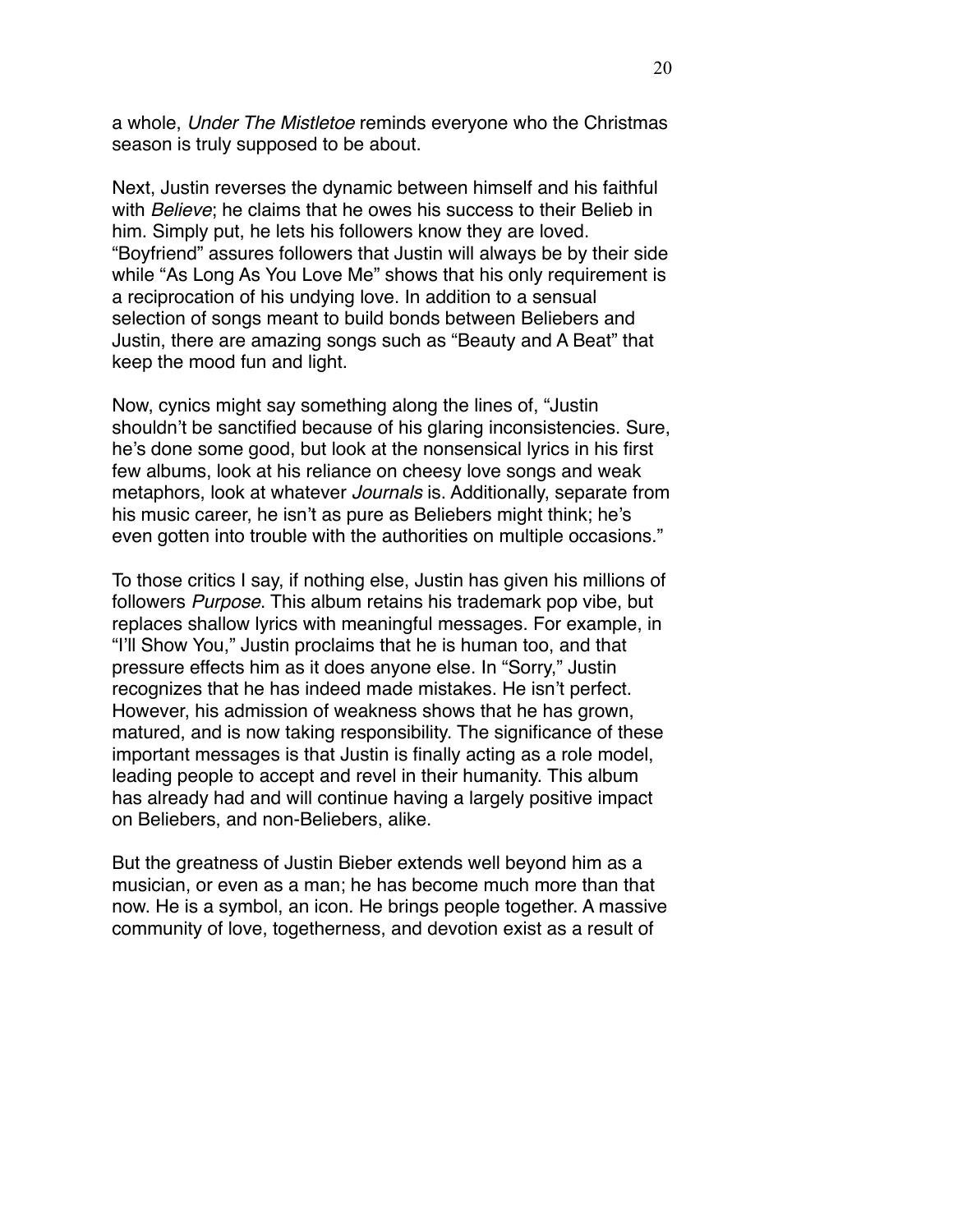that iconic status. He has brought millions of adoring fans en masse, regardless of whether they congregate online or at a soldout Madison Square Garden. Because of the sheer size of this community, it is now incredibly easy to find Justin related paraphernalia and assorted artifacts. Incredibly, these shirts, wrist bands, and photographs bring joy and fulfillment into the lives of the ever-so-devoted community. Simply put, the culture and lifestyle associated with Beliebing is remarkably beneficial for the followers. Furthermore, this Belieber culture is more intricate—not to mention important—than many could possibly imagine.

 $\sim$   $\sim$   $\sim$ 

Unfortunately, I find it hard to Belieb. To be clear, as evidenced by a rather hefty amount of praise I have bestowed upon him, I believe Justin is an incredibly talented singer. However, to be a Belieber is to Belieb that Justin continuously performs miracles of sound on stage. And yes, he is great live; but, much of his best work comes in the studio, where sound crews and editors can piece together a finished product that *seems* miraculous. Simply put, he is a different man in the studio than he is live. Again, this distinction wasn't made to discredit the man; he is still profoundly important and incredibly talented, even without his studio magic.

Truly, following Justin is a worth-while venture. I see why throngs of people follow him. Hell, I envy Beliebers. I would like to be one. I really would. Unbounded faith aimlessly directed in whatever direction Justin Bieber is touring that week, whatever random direction brought the most meaning to my life, would probably make me a happier and more satisfied person. Still, I don't see why I should limit myself to Justin and his comparatively narrow set of songs when there are millions of other works out there for me to explore. As a non-Belieber I can enjoy and hear messages from all of the great artists worldwide while also listening to songs written by Justin, which stands as a stark contrast to the restricted, narrow view of music I would have were I to focus solely on Justin.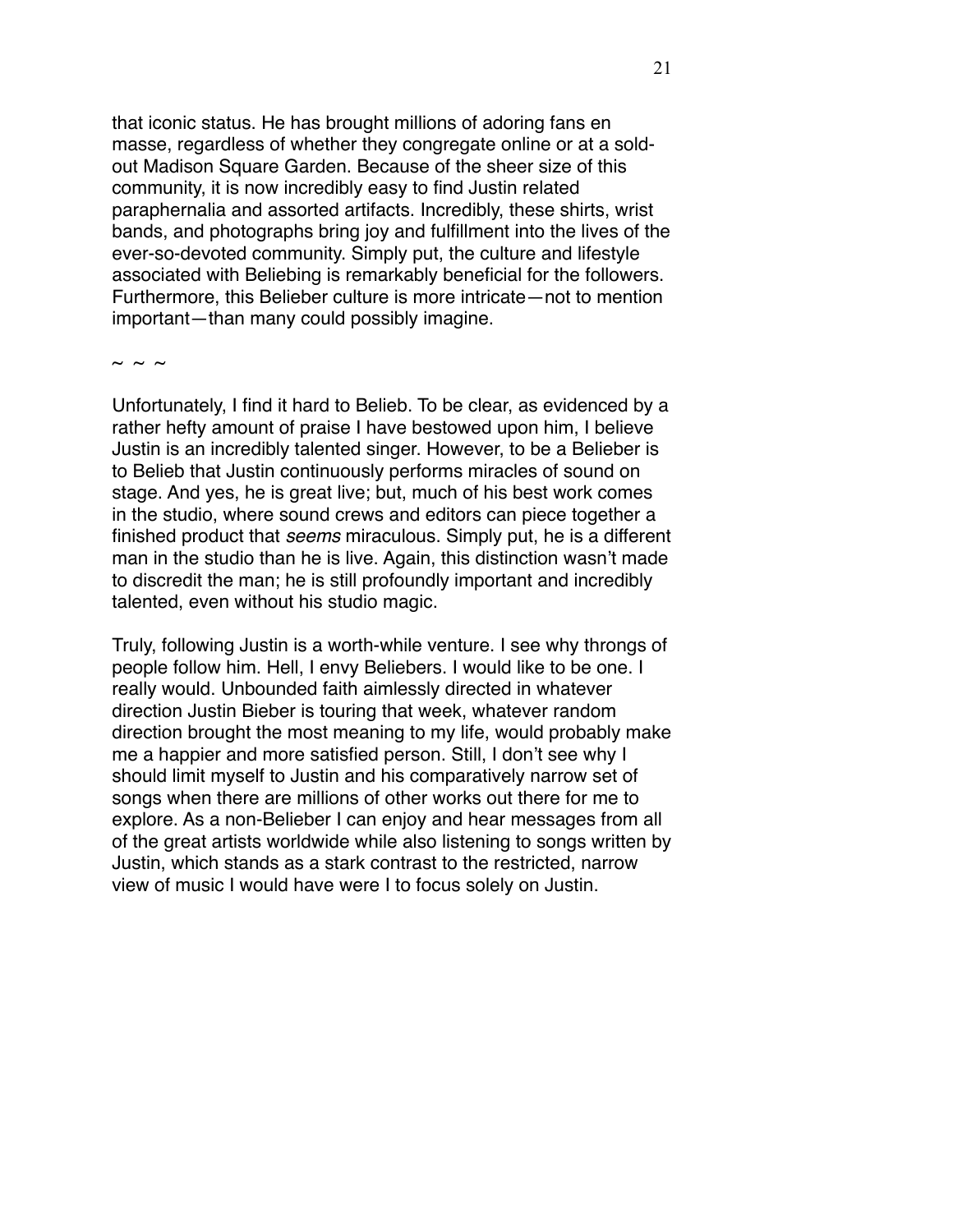I suppose that what I'm really trying to say here is that I like Justin —how could one not?—but he simply isn't *that* special.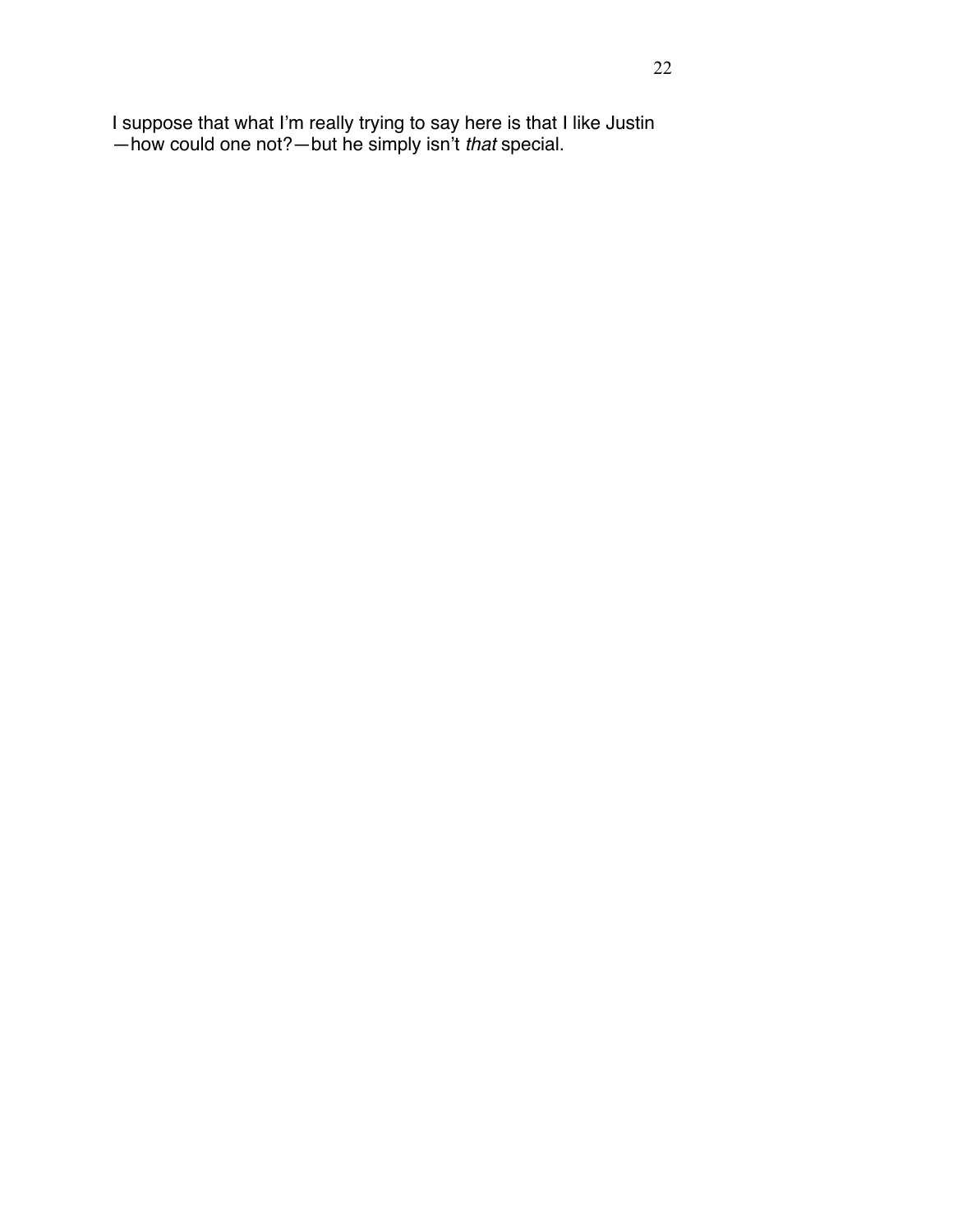#### **The Amazing Atheist**

#### Characters:

#### **The Caller**

The Caller/Barker at a circus; his job is to attract circus-goers to a newly opened exhibit: "The Amazing Atheist". He is 45 years old, has disheveled, short hair, half of his face is—somewhat poorly painted like a clown, and he is about 5'4''. Everything about him is exaggerated and showy; his speech, movements, and expressions should feel more surreal and uncomfortable than natural.

#### **Elleander**

A soloist dancer/performer at the circus. She is in her early 20s and about 5'5" or 5'6". She wears dark purple lip stick, has black painted circles surrounding her eyes (almost like a superhero mask), and vibrant polka dots cover her face. Her movements should be dreamlike: fluid, smooth, and athletic. Her speech sounds like a combination of a lofty intellectual and a 90s punk-rock diva. Like The Caller, her conglomeration of speech, movements, and expressions should create an unnatural/unrealistic feel. **Circus-goer 1**

Boisterous and confused, but still confident. Speech sounds labored.

## **Circus-goer 2**

Accusatory and confrontational. Speaks with their head slightly tilted back and chest puffed; stiff. Vague New York accent. **Circus-goers/Chorus**

Author's note: Punctuation indicates how a line is being said. A "/" marks a point of interruption.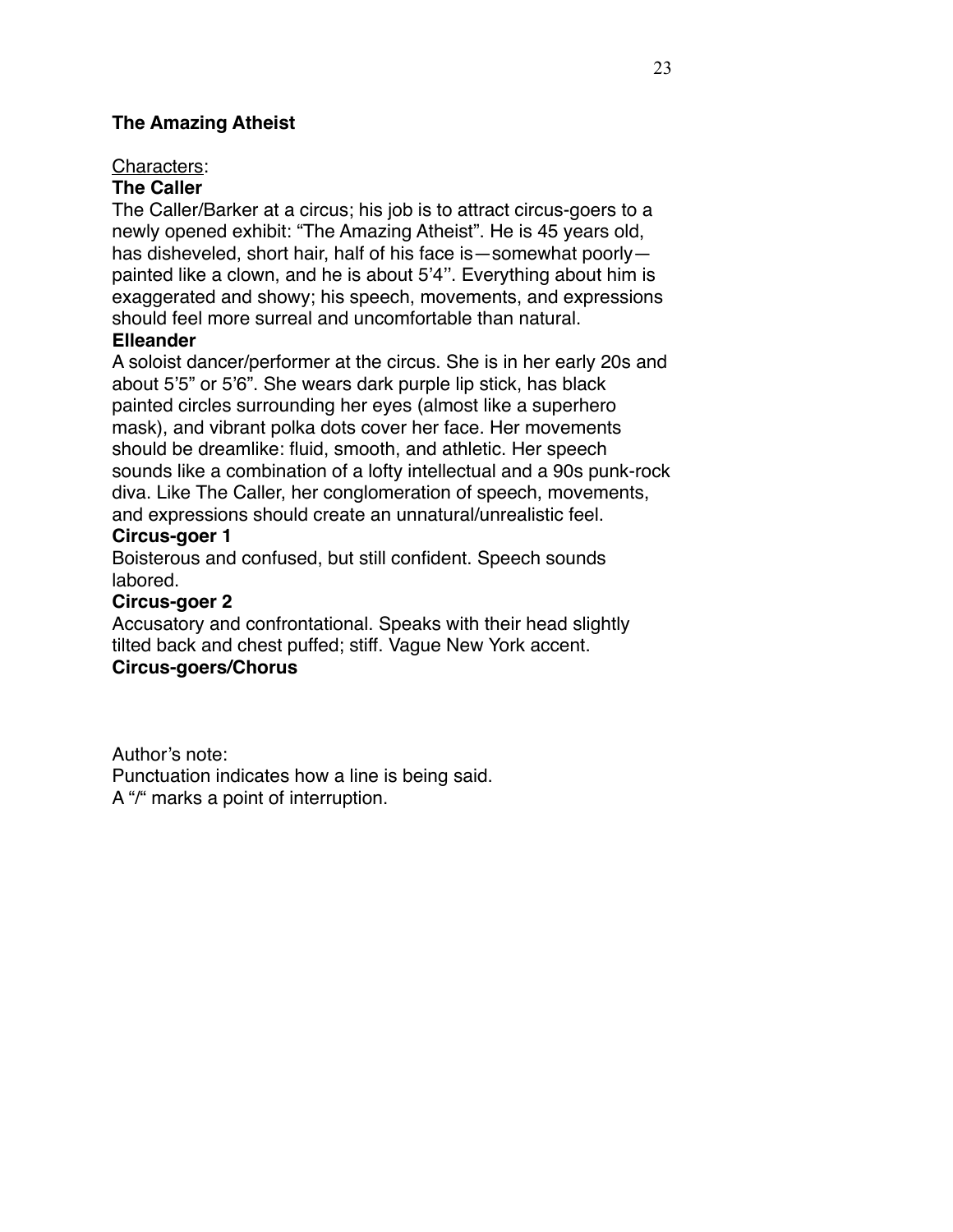*Flush white overhead lighting. The lighting is more subtle at the beginning and increases in potency throughout the course of the play. By the end, the flush light is overwhelming.* 

*The scene is a Vaudeville-esque stage, elevated about 3-5 feet, outside of a sparkling theater. The elevated stage takes up about a third of the stage starting from upstage left. The elevated stage is slanted so as to face equally the remainder of the stage and the audience. Above the elevated stage is the theater's marquee. It is surrounded by alternating red and white lights and contains the message: COME SEE THE AMAZING ATHEIST.*

*Around the stage is gathered a crowd of circus goers of anywhere from 5 to 15 people, among them Circus-goer 1 and Circus-goer 2. All are dressed in dull, earthy colors; their clothes appear worn and dirty, but not ragged. Throughout the play, the Circus-goers (except for Circus-goer 1 and Circus-goer 2 when prompted) are silent bar occasional coughs and/or sneezes. They are to appear relatively disinterested in the spectacle taking place before them. Throughout, some circus goers leave and others arrive. The actors, and even clothing, can be the same for coming and going circus goers. By the final lines, all circus goers except for Circus-goer 1 and Circus-goer 2 are off stage.* 

*On the elevated stage stands a caller/barker dressed in clown style, red pin-stripe pants. He wears an off brown, corduroy jacket and a crooked red tie that is not quite matching the pin-stripes on his pants. His undershirt is greased as though it was recently used as an apron. Initially, The Caller is illuminated by a neon red spotlight. It is bright, but not overpowering.* 

*After The Caller's initial dialogue, Elleander slowly makes her way to the front of the crowd. She wears a flashy dance outfit. The right side of the outfit is a tight, robin's egg, suede suit and the left side is a bright red, flowing dress; the mashup resembles outfits worn by*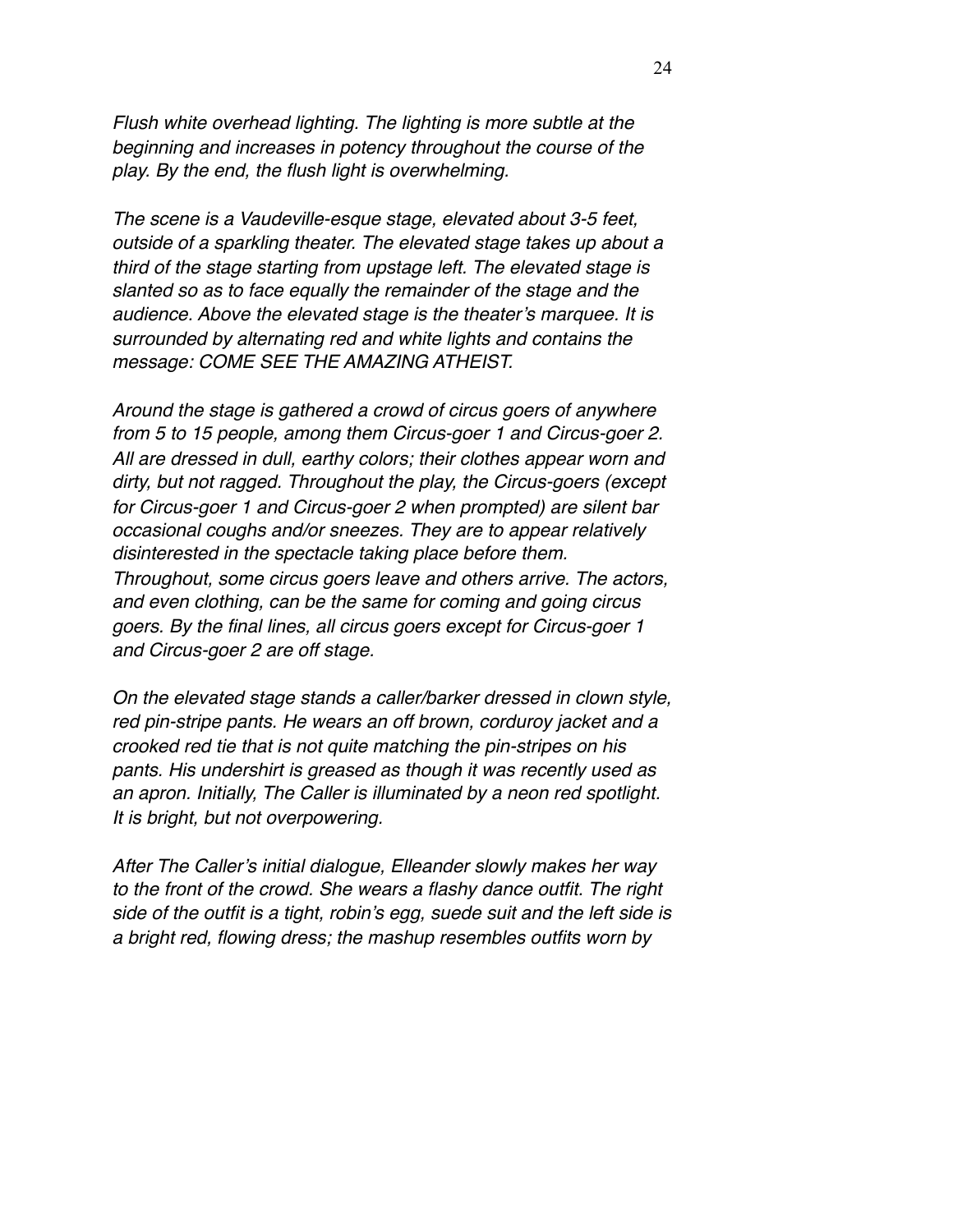*Elsa Von Freytag-Loringhoven. She wears a crooked headband, illfitting glasses, and feathers are stitched randomly on the outfit.*

**Caller** (*with cheerful gusto, moving about the elevated stage energetically*): Come one come all, welcome from near and far. Step right up and see "The Amazing Atheist!" The act is just about to begin and you *don't* want to be the one to miss this performance. Yes, come inside and see the live, I repeat, LIVE performance. "The Amazing Atheist" will be like…

**Elleander** (*snaking from the back of the crowd to the front*): Pardon me!

**Caller** (*without stopping at interruption*): …nothing you've seen before. Come and watch the man who is superior in mind to all of us mere mortals,…

#### **Elleander**: Sir!

**Caller** (*without stopping at interruption*): …come and watch the man with no religion (*pauses to take drink, gestures as if to say, "go ahead"*)*.*

**Elleander**: Isn't atheism a religion?

**Caller** (*Beat*. *With menace*): Excuse me?

**Elleander** (*mocking*): I mean, it has "-ism" at the end doesn't it?

**Caller** (*spitefully*): No, *silly girl*, Atheism is what it means to have no religion…(*Beat. With cheerful gusto, moving frantically about the stage; should be out of breath by the end*) The Amazing Atheist is a man of science! He is a man ahead of our time! (*stops to face the crowd before resuming his frantic motion*) And, for the low price of \$1, any of you can come inside and watch this man show off his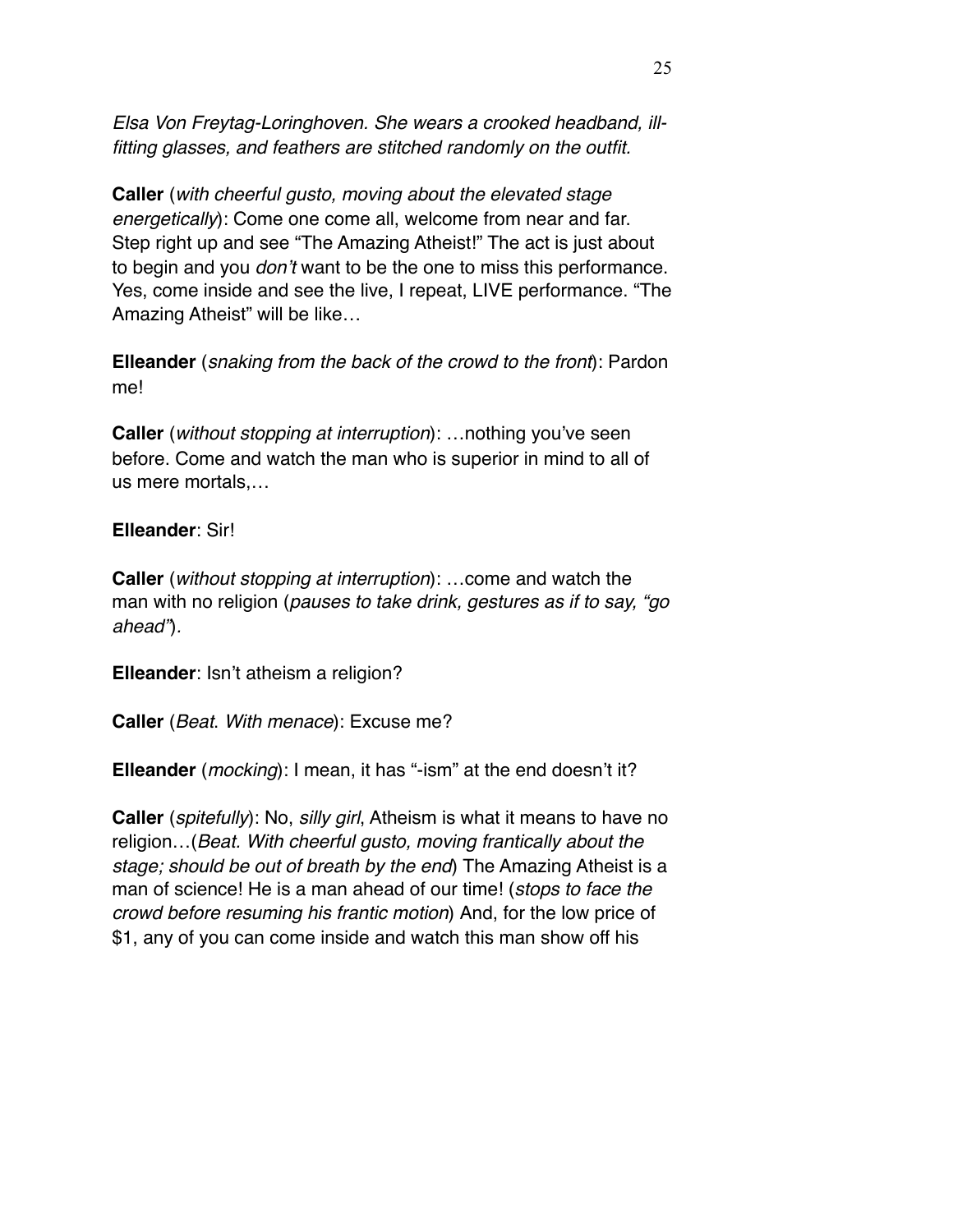talents. (*jumping*) Watch him tear apart a society rampant with dependence on religion using only his logic. (*jumping*) Watch him prove how pointless prayer is. (*jumping*) Watch him laugh at those who use religion as a crutch to bare our meaningless existence. (*jumping*) Watch this fantastic man confirm once and for all that god doesn't exist! I promise you all, this is an experience that you won't soon forget. "But how," you ask, "can this man of science do all of those amazing things?"

**Elleander** (*mocking, almost sounds concerned about his lack of understanding*): Sir, I really am sorry to interrupt again, but isn't science just another religion too?

*The neon red spotlight very slowly fades out.*

**Caller** (*condescending*): Sorry everyone, I think this girl is lost and confused. Did you lose your parents? Or better yet, did they lose you?

**Elleander** (*Beat. Slowly, with force*): Aren't atheism and science belief systems?

**Caller** (*leaning almost comically back*): Ha! Ha! (*playfully addressing the circus goers*) How do all of you feel about this nonsense?

*The Circus-goers do not react*.

**Elleander**: Both atheism and science have assumptions and beliefs that the followers are obligated to believe in order to be a part of the system, right? (*She turns now to face the circus goers. She is still. The circus goers move quickly back as though there were a sudden explosion, creating a semi-circle of space between them and Elleander*) These assumptions are unproven but provide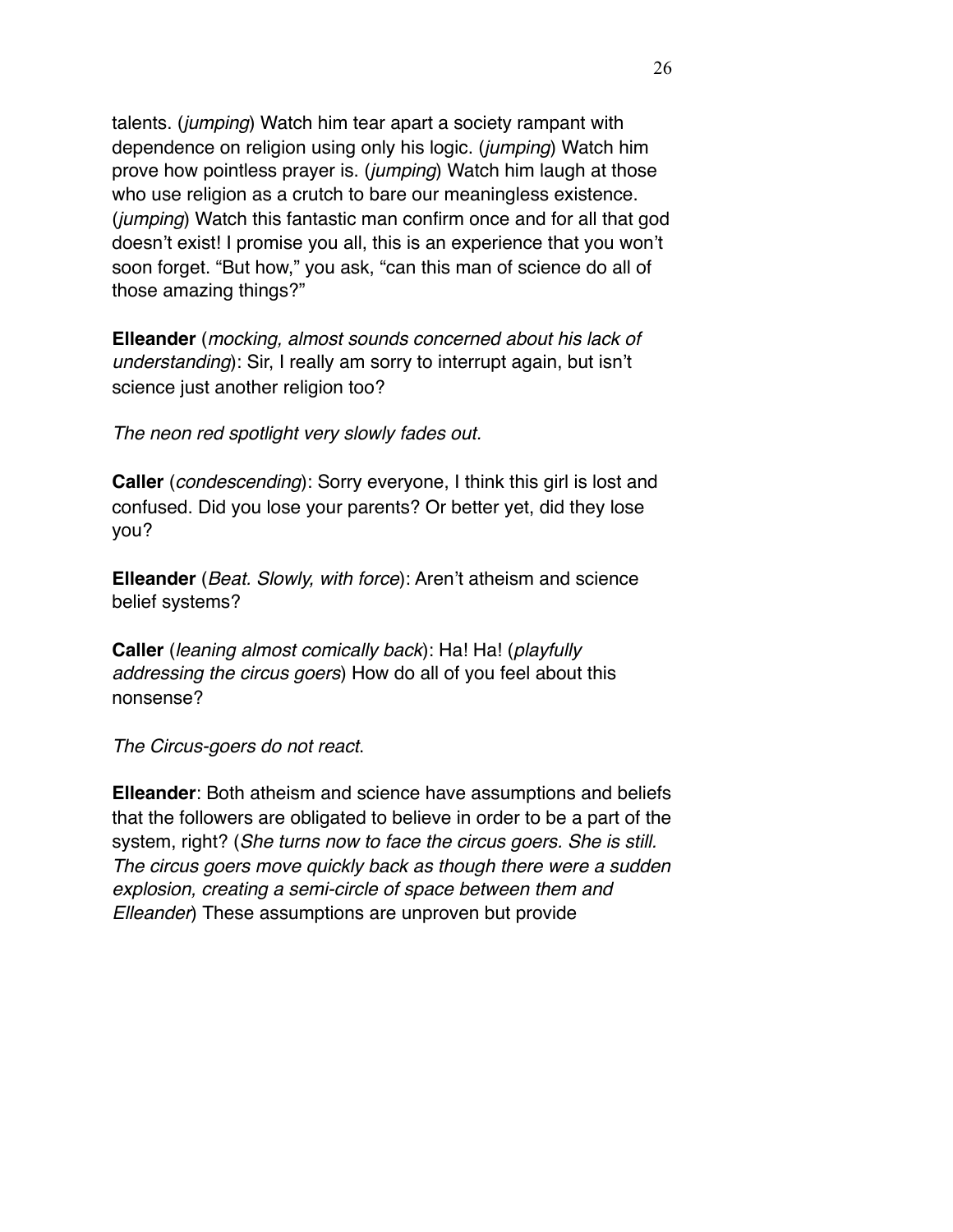explanation about how how the world works and how we should live our lives, and that's pretty much the basis of religion, right?

**Caller** (*sarcastic*): You wouldn't happen to have an example would you?

**Elleander**: Creation. (*As she talks,* she *moves confrontationally at individual circus goers. They move away to maintain a few yards distance as if she were oil in a bowl of water*)*.* How did the world start? Science says a big bang, atheism says that or random chance…or…whatever else. (*ferociously crescendos*) How are those any more factual than saying some god or group of gods started it all? They don't know. It's all about faith and belief even in the "fact" based systems of belief!

**Caller** (*Beat.*): Hmmm…Creation doesn't *really* matter I suppose. (*Beat*. *Addressing the circus goers, smiling uncomfortably throughout*) AND, I think if you, or anyone else here, bought a ticket to see The Amazing Atheist, you would beg to differ! (*Stops, leans forward slowly, playfully winks. Continues while frantically pacing the stage*). He can use his special power of logic to do almost anything, unlike all of those irrational, faith based religion-havers, The Amazing Atheist can use reason to deduce truths about life and the universe. Don't believe me? Tickets are only \$1! "But how," you ask, "did this man become so skilled in the art of logic?" Well, The Amazing Atheist has read the complete works of (*crescendos into a scream by the time Russell is mentioned*) Nietzsche, Sartre, Camus, Marx, Engels, Kierkegaard, Jaspers, Schopenhauer, Foucault, Russell, Stirner, and many many many more. (*spitting, angry, shaking*) He can use any phrase these men have ever written to bolster his arguments. (*Beat*.) What do you have to say to that? (*panting heavily*)

**Elleander** (*cooly after a moment*): I have a few rebuttals if you don't mind.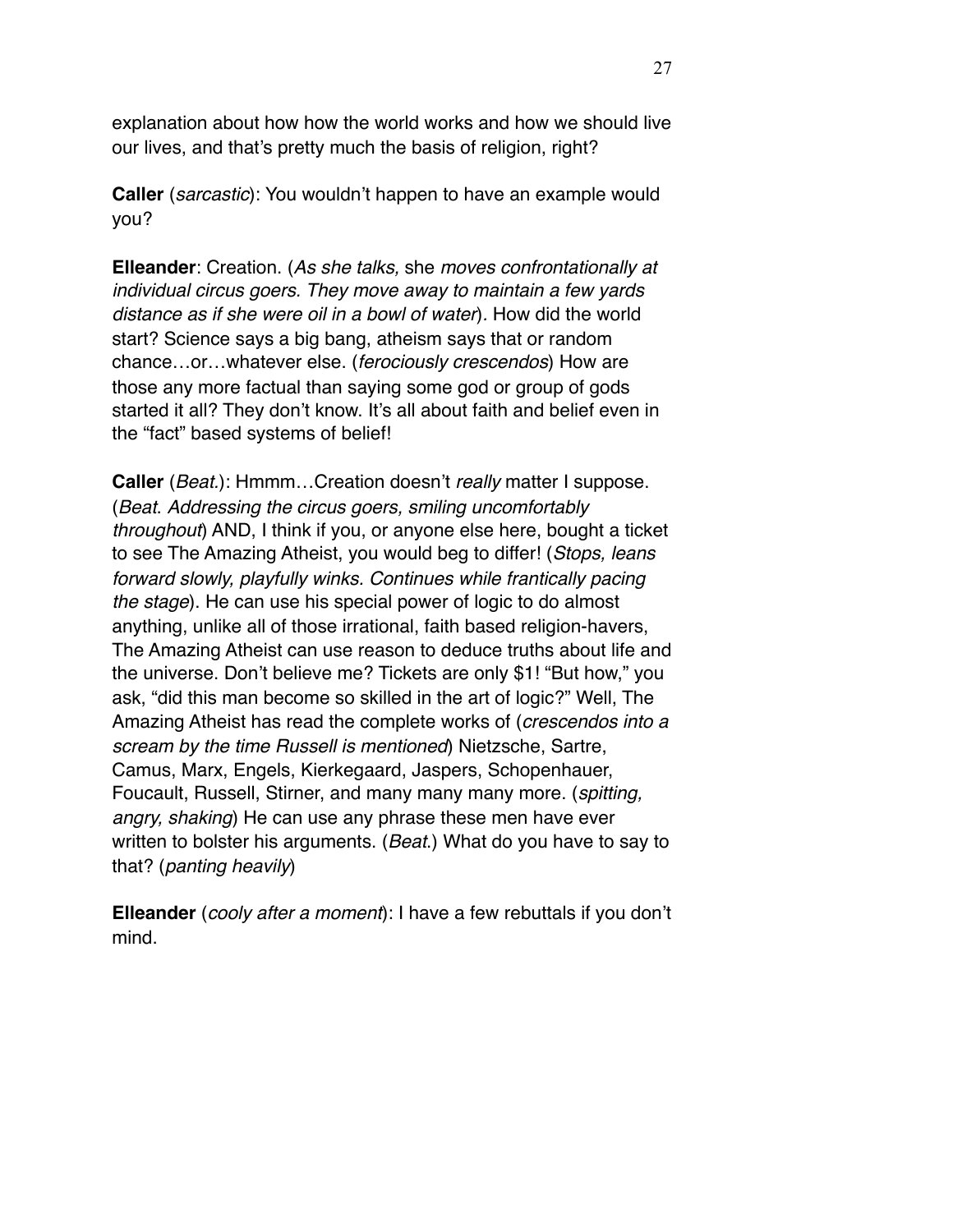**Caller** (*sashays to the side of the elevated stage, grabs a decrepit stool with peeling red paint from under, places it stage right on elevated stage, sits facing Elleander, crosses one leg over the other. This takes a fair amount of time*): Well?

**Elleander** (*leaping onto the elevated stage*): First, logic isn't the same as truth or fact.

**Caller**: But logic leads to truth, does it not?

**Elleander**: It certainly can—if you believe there is an obtainable truth— but again, they are not perfectly synonymous. Using logic to prove something often leads to overly theoretical answers, which, by definition, can not be some objective fact.

*By this point, Circus-goer 1 and Circus-goer 2 are in front of the elevated stage, staggered so that Circus-goer 2 is slightly farther from the elevated stage than Circus-goer 1. Both stand as part of the crowd and are not too close to each other.* 

**Caller** (*crossing arms*): Okay, sure, but—

**Circus-goer 2**: —Hey, Lady!

*Elleander lifts a sideways, open palm like a religious figure indicating Circus-goer 2's turn to speak.* 

**Circus-goer 2** (*face scrunched as if looking into the sun*): What the hell are you talking about?

**Elleander** (*As if giving a lecture to a large class. Speech sounds more curt and formal. Stiff/still; hand gestures sweep outward as if gently shooing flies*): Hmmm, for example, let's look at Sartre, who's philosophy can be crudely summed up to be atheistic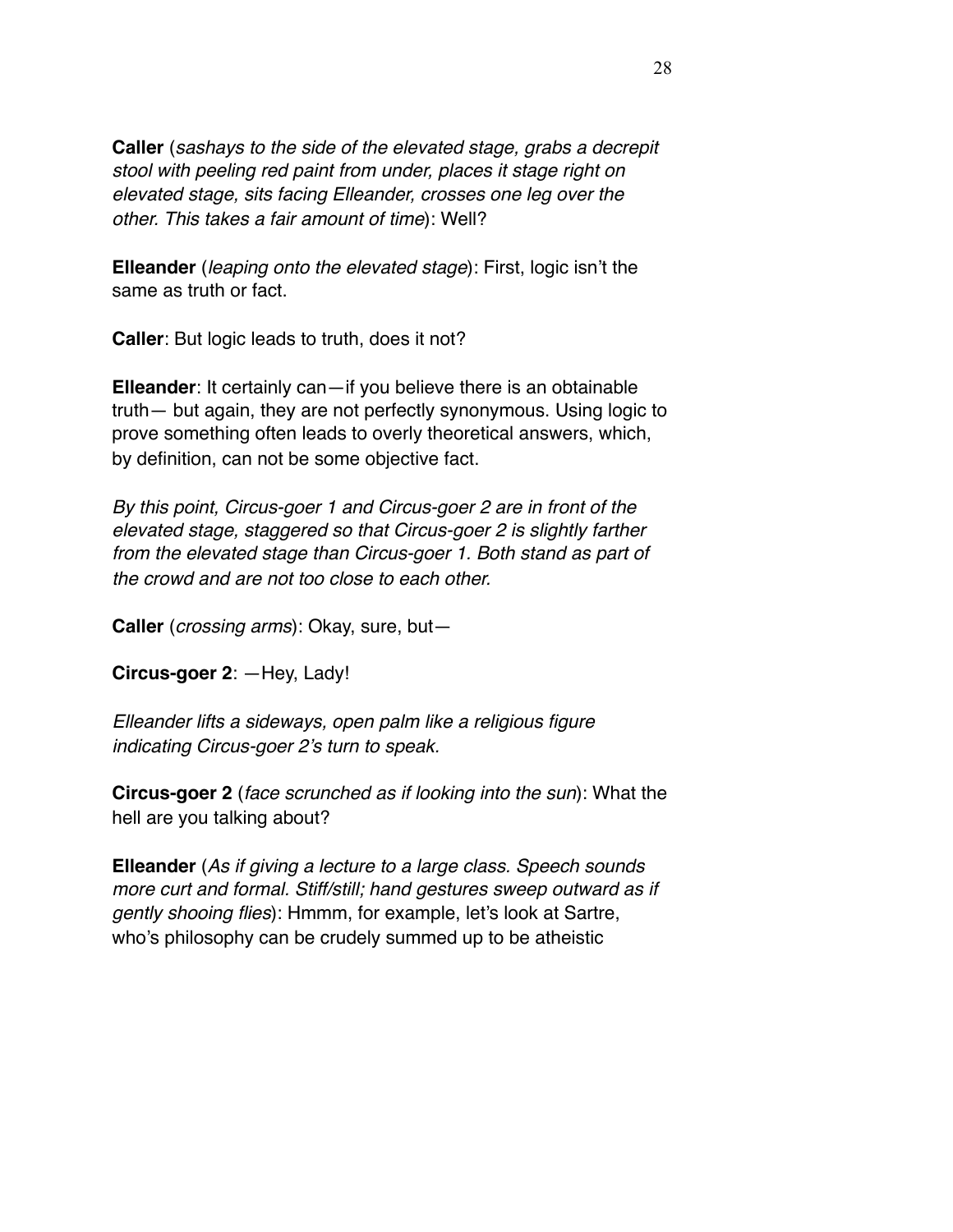existentialism. (*Circus-goer 1's hand shoots up. Elleander nods rapidly, the hand lowers*) Really, he starts with the idea that existence precedes essence (*Circus-goer 1's hand shoots up. Elleander nods rapidly, the hand lowers*), or, the idea of existence. (*Beat.*) God cannot exist if there is no pre-set human blueprint. Stemming from these points, Sartre claims, alongside scores of other existentialists, that (*with slow emphasis*) *man* is the combined result of (*with slower emphasis*) *his* actions. (*Circus-goer 1's hand shoots up. Elleander nods rapidly, the hand lowers*) Meaning for individuals is forged out of the actions and choices made by those individuals, not by some predetermined settings imposed by some god. Then, because meaning is made by humans, Sartre urges people to set forth and make that meaning. Contribute to society, better one's self, etc., because these are the things that can build meaning.

**Caller** (*Beat.*): So what's your point? His arguments work. If there is no god, then there cannot be someone designing humans, which means we humans are entirely responsible for our actions. (*as if making a discovery, proud*) In a sense, we "design" ourselves.

**Elleander** (*maintaining professor-like air*): Okay, but let's, just for a second, look back at where he started. Why does existence precede essence? Sartre comes to this conclusion based on certain observations he made regarding human nature. In other words, because he says it does. (*Beat.*) If existence precedes essence, god cannot exist—or maybe god doesn't exist, thus, existence precedes essence. Either way, there's no proof!

**Circus-goer 1** (*slow, labored*): Wait a second! …So Sartre's argument is that god doesn't exist? …And that's it? …We should just figure out what to do from there?

**Elleander** (*speaks more rapidly than before*): To be fair, he gives it a try. But, one cannot *prove* god doesn't exist. One cannot *prove*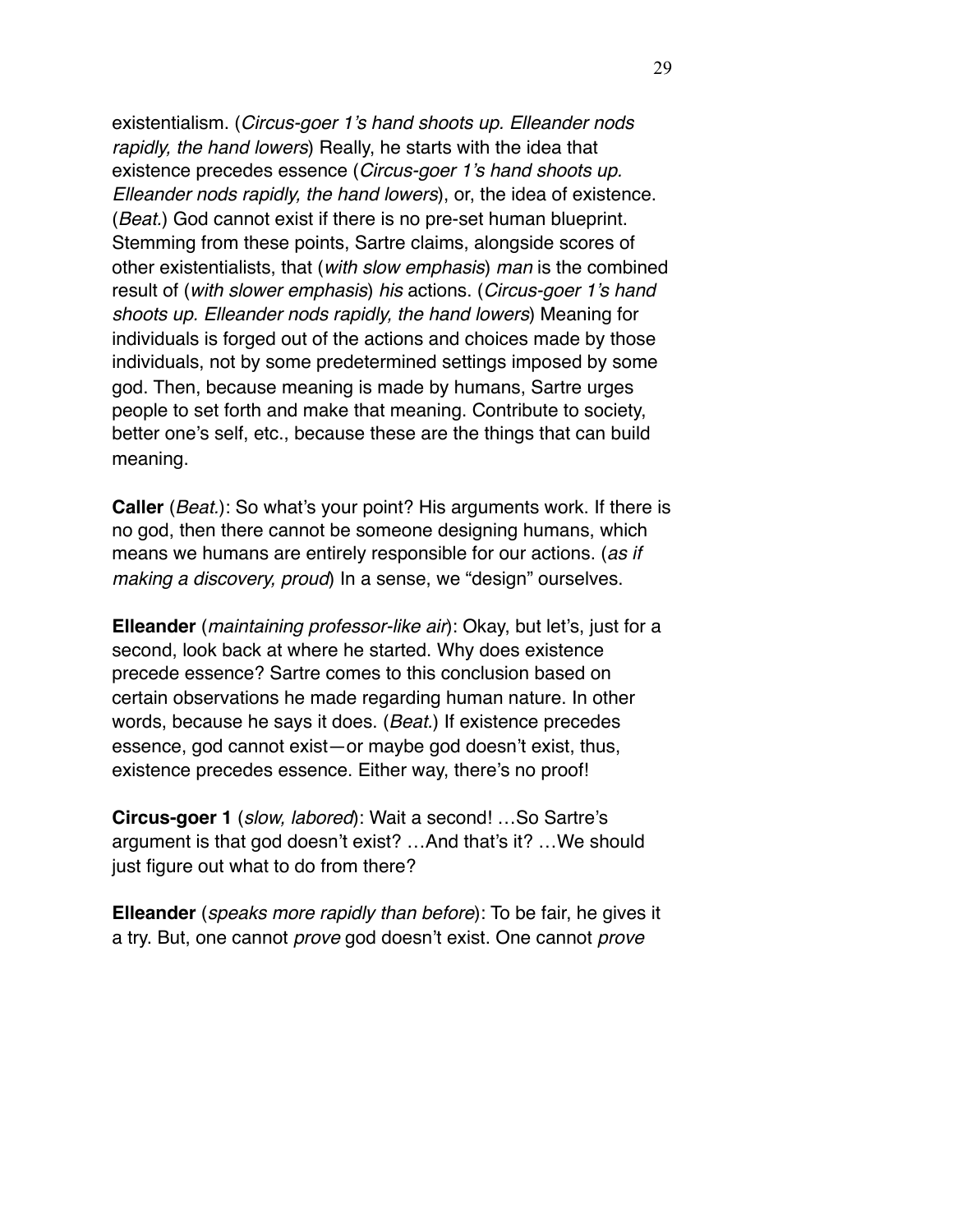certain human nature conjectures—one can try, but there will never be enough evidence to come to an answer that supports an *evidence-based approach* to problem solving. (*Beat*.) All arguments, Sartre's included, that use *infallible* logic only work if the assumptions work. These assumptions are exactly like those of any belief system. There may be reason to believe these assumptions, but there is no way these reasons can be universally correct or applicable, especially in a system like atheism that says nothing can be objectively absolute.

**Caller** (*begins to speak, but words don't come out, only a muttering/coughing jumble of noise*): …

**Elleander** (*Begins moving about the stage: half pacing, half dancing, incredibly fluid. Everyone else stands mesmerized, as if in a daze. Speech is now more flowing and dreamy, like a poet performing at an open-mic-night in some underground jazz bar. Passionate*): This "Amazing Atheist" guy is not better than everyone else just because he read (*crudely imitating in motion and speech the rising, spitting anger from The Caller earlier*) Nietzsche or Sartre or Camus or Marx or Schopenhauer or Foucault or Russell or Stirner, (*returning to the fluid speech and movement; increasingly passionate throughout*) or the works of any other white, European male for that matter. (*Beat.*) Congratulations to him for being well read, but really, if one only reads arguments that bolster their own world view, are they really that amazing? How is reading Sartre's complete works any different than reading the Bible? Both explain how the world starts. Both explain the human condition. Both explain the point of human existence, including but not limited to what gives life meaning. Both give prescriptive arguments regarding how people should live their lives and treat others. (*Beat. Bursting with passion*) Atheism is a religion. Existentialism is a religion. Atheistic existentialism is a religion.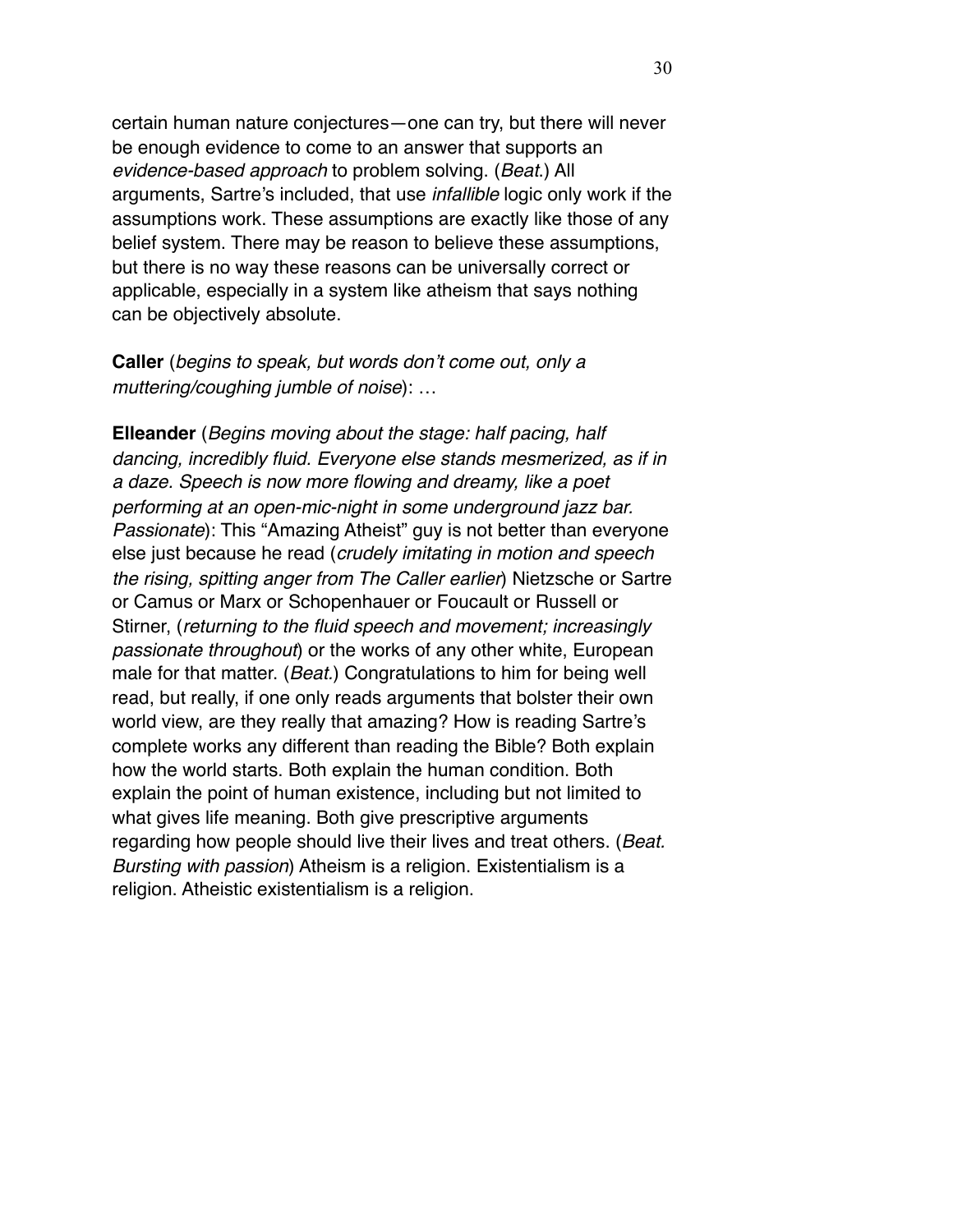*Elleander slides center elevated stage. She waits 15 seconds or so, growing under others' gazes, and then bows and curtsies simultaneously. Some circus-goers tilt their heads or violently scratch at their hair, but don't make much of a reaction otherwise. One claps. One or two casually exit the stage.* 

**Caller** (*Beat. High pitched. In the following dialogue the first word of each phrase is elongated and the rest of the clause is spoken rapidly*): Okay, *maybe* you have a point about Atheism, *maybe* it is actually a system of beliefs and values that, *if* looked at from a specific perspective, *could possibly* be viewed as some form of what people might occasionally refer to as "religion"; (*Beat. Condescending*) after all, it does end in "-ism." (*with cheerful gusto*) But, one thing you are not understanding, (*quietly*) *little girl*, (*with cheerful gusto*) is that science and Atheism are different. You see, the great thing about science is that it's true whether you (*mocking*) *believe* in it or not. Maybe Atheism has as many unfounded beliefs as other religions, but there is no denying the truth that is science.

**Elleander** (*feigning confusion*): No denying?

**Caller** (*slowly, with force*): You heard me.

**Elleander** (*biting*): But isn't that kind of the point of science?

**Caller**: What? Denying?

**Elleander**: Yea.

**Caller**: Denying what?

**Elleander**: Pretty much everything.

**Caller** (*Beat.*): But the Amazing Atheist says that science can be used to come to the cold, hard truth.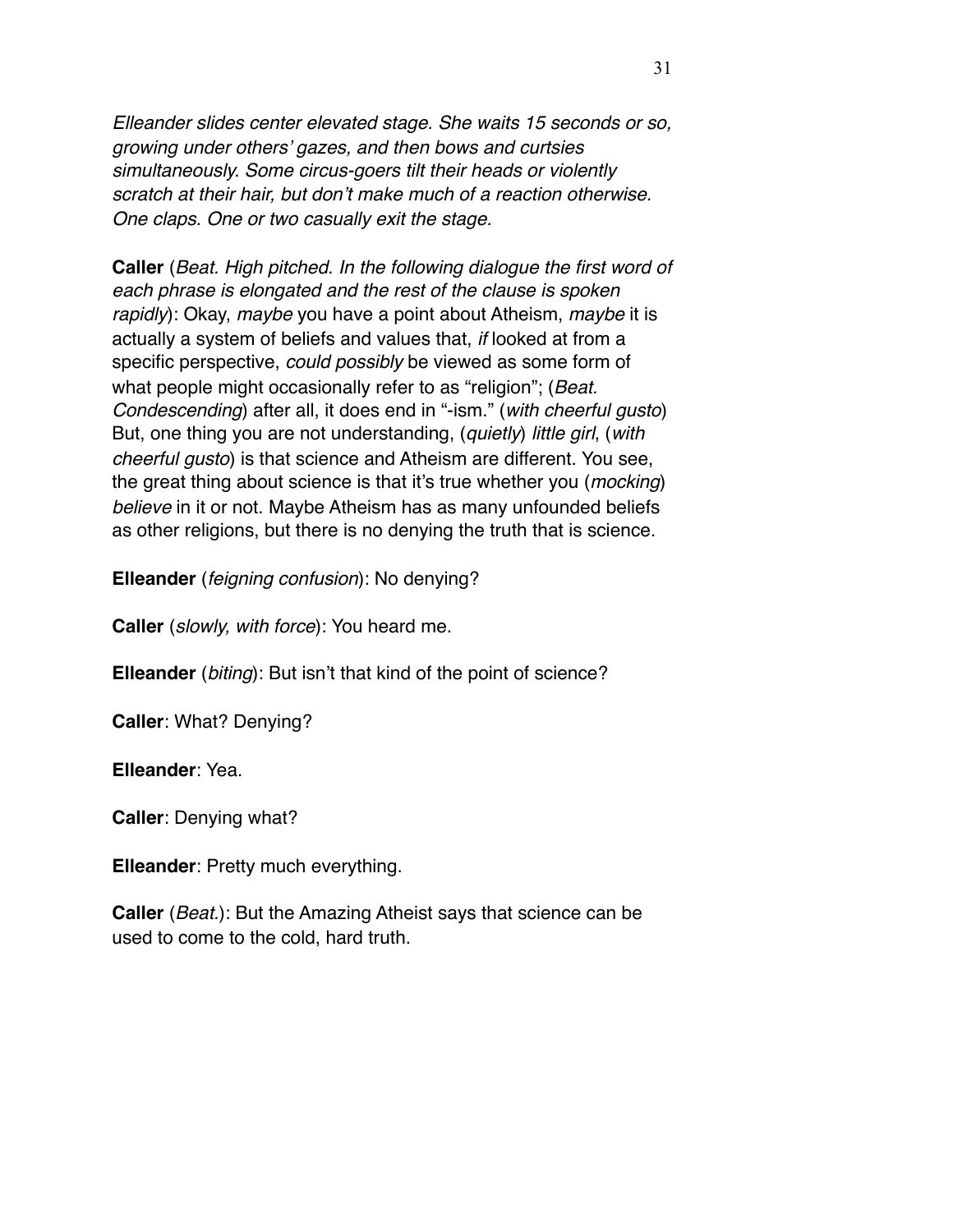**Elleander**: He said that?

**Caller** (*softly, as if hurt*): Yes.

**Elleander**: Cold. Hard. Truth.

**Caller**: Exactly that.

**Circus-goer 1** (*raising arm, half shouting*): Isn't that a tad ambiguous?

**Caller**: I suppose it—

**Circus-goer 2** (*irked*): —"Truth" sounds like a word one of those dirty religion-havers would use, doesn't it?

**Caller**: Well, to be—

**Circus-goer 2**: Out with it!

**Circus-goer 1**:What are you getting at?

**Caller**: Listen, I—

**Elleander** (*playfully addressing the crowd*): Ambiguous? Yes. Religious? Yes.

*The Caller slowly steps stage right of the elevated stage, terrified as a subtle neon red spotlight encircles Elleander and the white fluorescent lighting increases in intensity. She stares nonchalantly at him and gestures for him to vacate the stage. Almost shaking, he climbs slowly and clumsily off the elevated stage, as if into a cold swimming pool. This takes an awkward amount of time, despite the*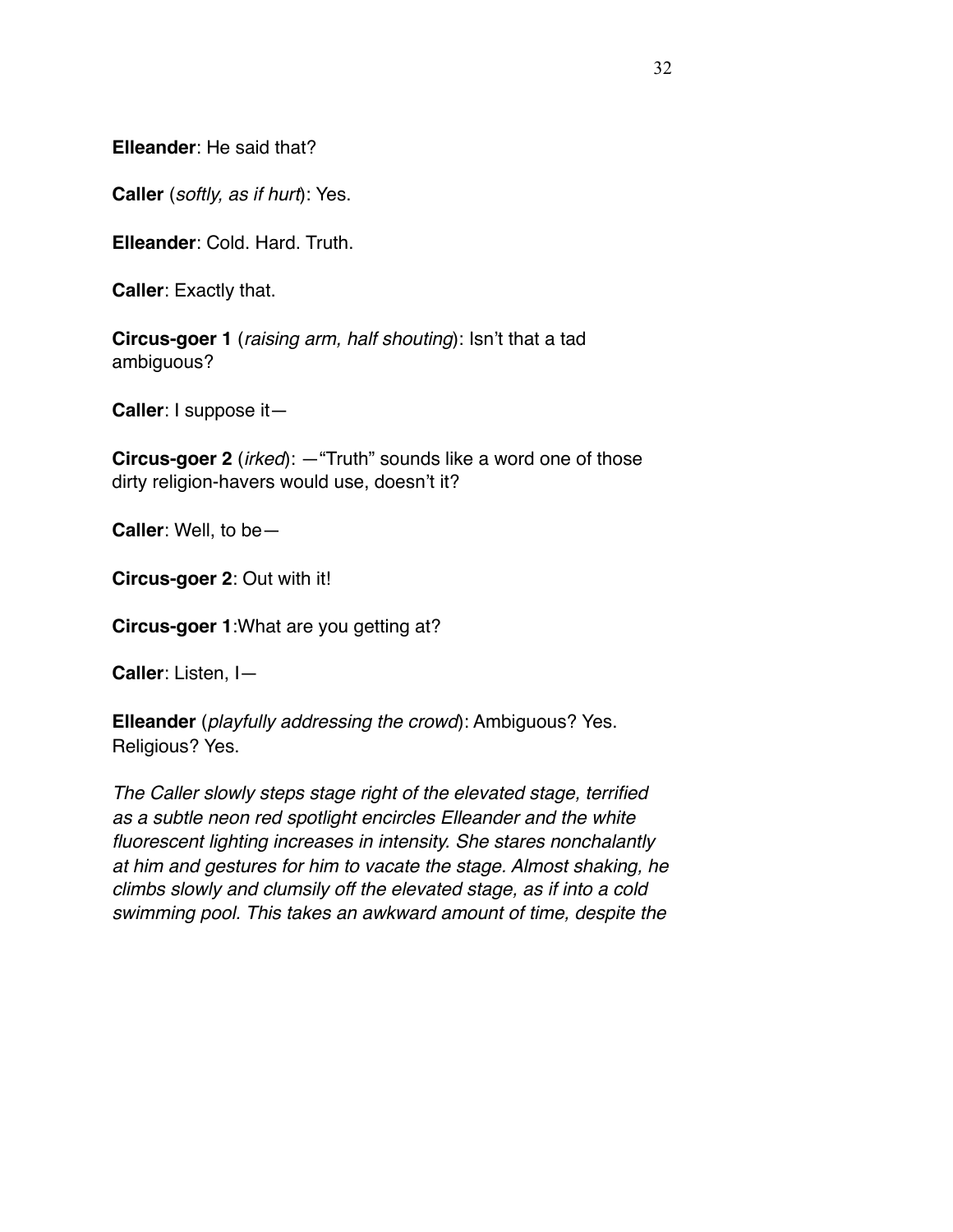*elevated stage being a short height. No one else moves. Once down, he gestures toward the stage emphatically.*

**Elleander** (*Beat. With cheerful gusto, moving about the stage increasingly like The Caller, but still more fluid*): IF we use science to *find* some greater truth, wouldn't that presuppose that the greater truth exists? (*Beat*.) Science as a discipline wasn't created to find some greater truth or a set of finalized answers about the natural world. The whole point of science is for people to come to tentative answers for generally unanswerable questions; science is a process that leads to answers that are *correct* in the sense that they explain things in the way that makes the most sense at the moment, but by definition, could not possibly be some definite answer. There is a certain lack of certainty that is supposed to be built into the scientific process, (*Beat.*) which is just that, a process, one of doubt and inquiry. By assuming that science is some undeniable truth, one would be undercutting most of the principles that science actually stands for.

**Circus-goer 1**: So science is a religion when it is regarded as undeniable truth because (*a slight pause*) the various assumptions that must be made in order to believe?

**Elleander**: I suppose, yes.

**Circus-goer 2**: But there's a distinction here, right?

**Elleander**: Between?

**Circus-goer 2**: (*spitefully)* Pseudo-science and (*pridefully*) *true* science. The faulty (*spitefully*) truth seeking science versus (*with gusto*) the questioning, denying, methodological, non-absolutist science.

**Elleander** (*condescending*): Ohhhh. No.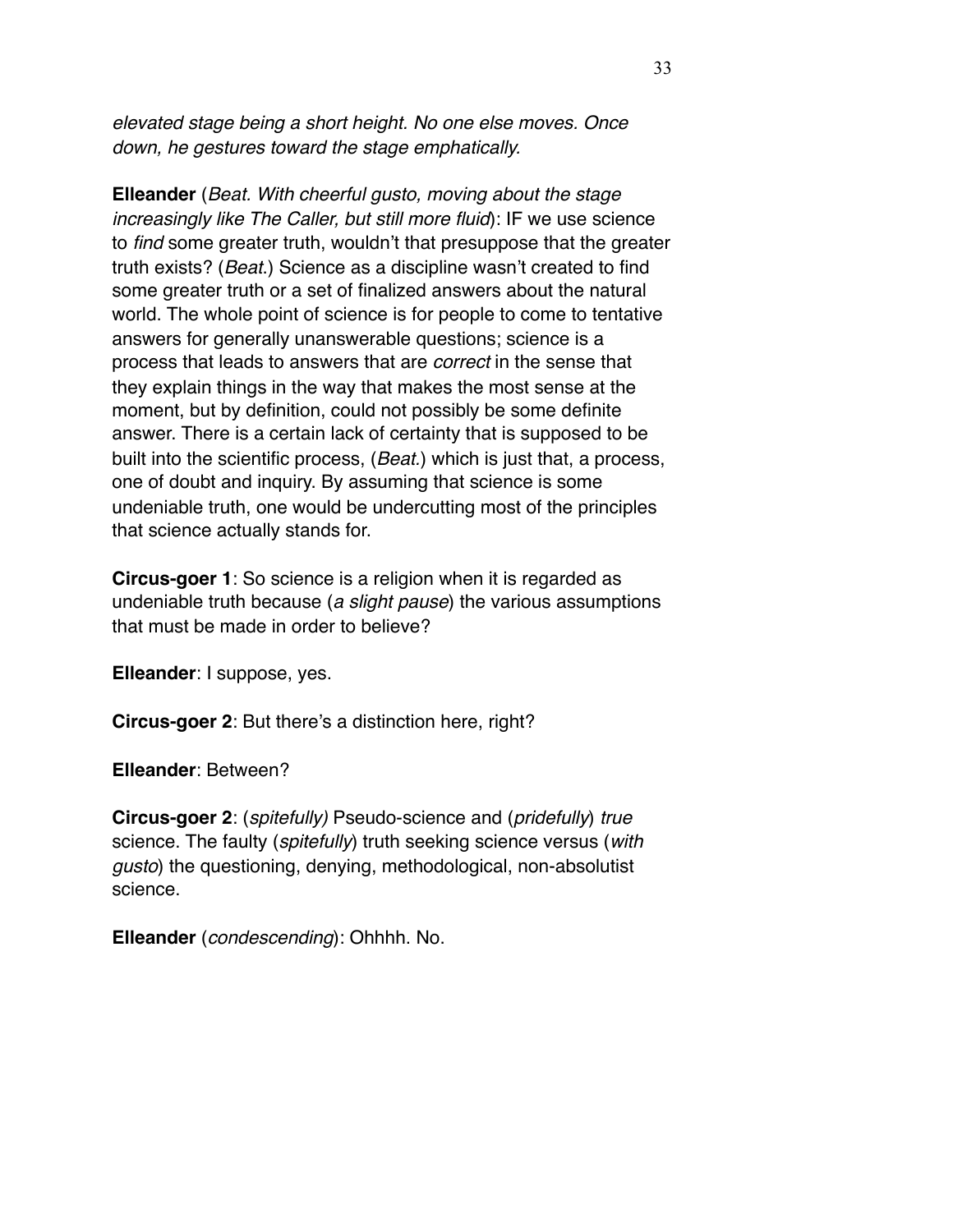**Circus-goer 2**: But surely true science isn't a religion!

**Elleander** (*squatting a bit as if trying to speak at eye level*): Nice try, but the ideal form of science isn't any less of a religion than the more stylized version. Science, like all religions, is a narrative. It tells a story from creation, to now, to what the future will probably look like. (*Beat. Stands tall*) This story includes how and why everything has happened the way it has as well as the way it will. While much of this story is *true* or *factual*, there are gaps interspersed with conjecture.

**Circus-goer 1**: Conjecture?

**Elleander**: Maybe myth might be a better word. Yes. Myth.

**Circus-goer 1**: But science isn't mythic…is it?

**Elleander** : There is a fair amount of the past and present that humans don't know about and can never know about; of course, these unknowable phenomena are estimated in a very carefully calculated sort of way…(*Beat. Sits gracefully on the edge of the stage*) They then become pseudo-facts; they *might as well be true*. People believe this uncertain knowledge as though it were fact. For example, much of what humans know of past conditions of the earth comes from the studying of chemical isotopes. However, these isotopes have tens to hundreds to thousands of years of uncertainty. Again, this uncertainty isn't necessarily bad. It's certainly the most *reasonable* information we can obtain, but it means that the gaps in knowledge must be filled in a way that can only be described as mythic.

**Caller** (*from somewhere in the crowd*): Just because science doesn't have all of the answers doesn't mean it can't guess at what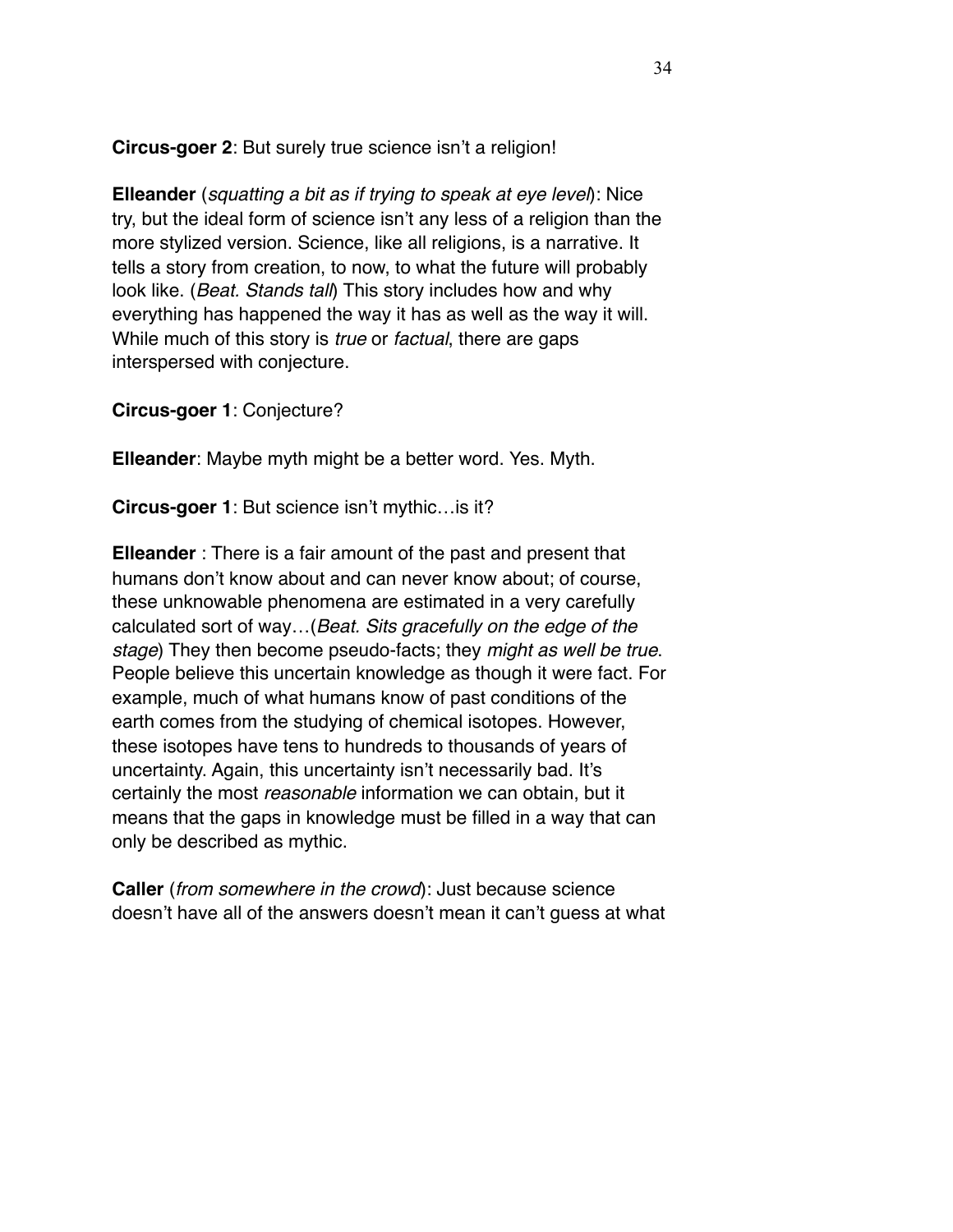it doesn't know. As long as people recognize the uncertainty of the process, the guesses—

**Elleander**: —Calculated estimations.

**Caller**: …or estimations if you prefer…science isn't as mythic.

**Elleander** (*surprised*): That's a good point.

**Caller** (*equally surprised*): Really?

*The neon red spotlight very slowly fades out. The Caller makes his way back to the stage. He climbs up quicker than he exited, but still with enormous effort.* 

**Elleander**: Yes. It is primarily when people take these uncertainties as truths that science's mythic nature is comparable to a religion's. (*Beat.*) That is not to say that there aren't still myths embedded into the narrative. All narratives are mythic in some way, especially grand narratives, which arguably, science as an ideologic framework is.

**Caller** (*pacing slowly, energy drained*): So, you would say science as a discipline is primarily religious in its status as a story, as a way of seeing that is not entirely *true* that influences people's thoughts and behaviors in particular ways. And more so, that people tend to buy into that story as though it were unquestionable fact?

**Elleander** (*Beat*.): The religious nature of science extends much further than the story it is telling; science is a belief system that rests on certain assumptions that people…well…assume to be true despite the existence of a wide variety of available assumptions. (*Beat*.) For science to make sense one must first have certain beliefs about how the world works.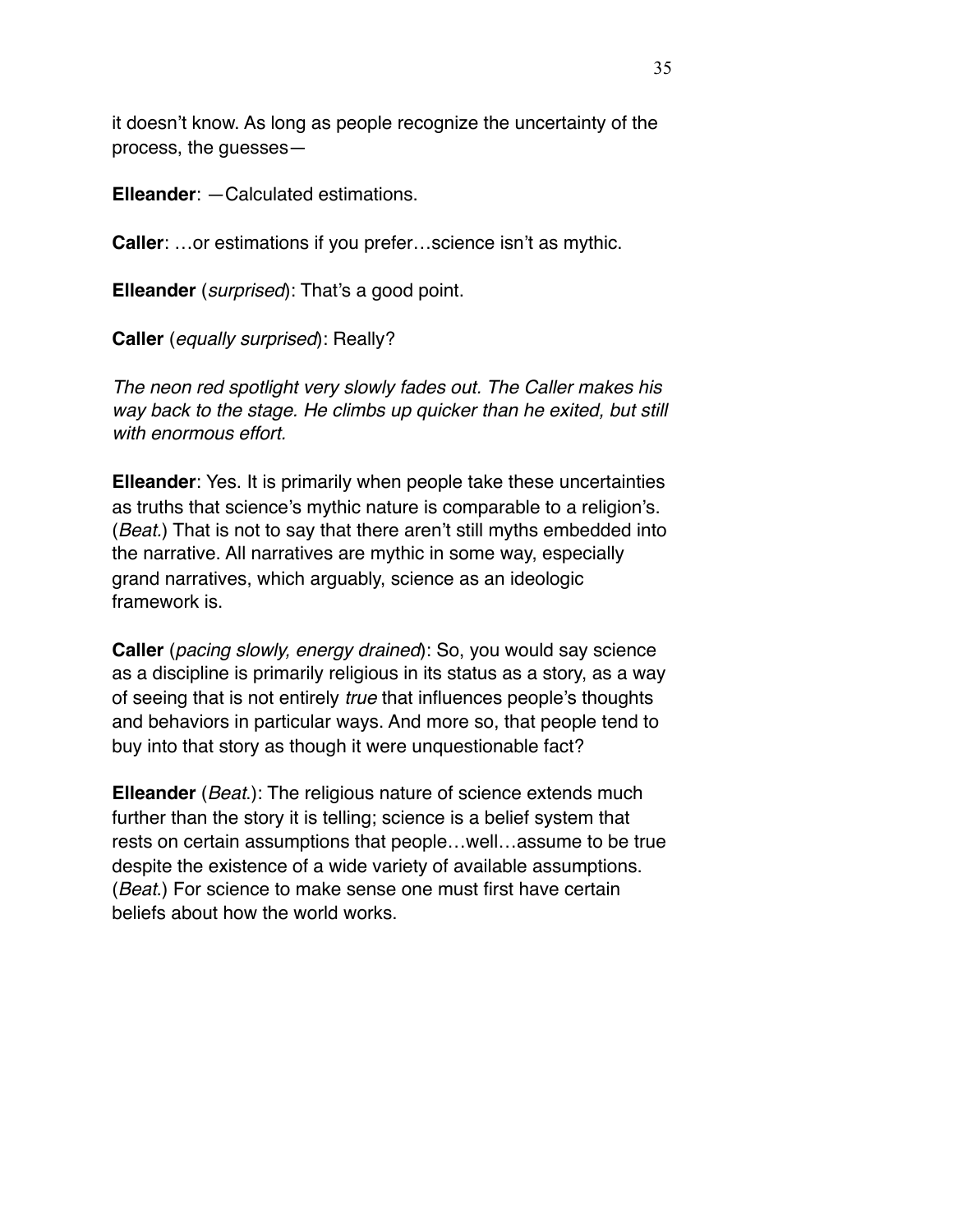**Circus-goer 2**: But what would those even be?

**Elleander** (*with immense gravity*): Most importantly, to buy into the religion that is science, one must believe that everything has a meaning, a purpose. Not in the metaphysical purpose sense, but more in the sense that all events have natural causes. If a ball falls from your hand, there is a reason. If ice is hard to walk on, there is a reason. Everything has a cause, a reason for happening.

**Circus-goer 1**: What about all that science (*a slight pause*) can't explain?

**Elleander** (*as if in a day-dream*): The assumption is that if we don't know how or why something happens now, we can eventually figure it out. We just can't explain the phenomenon *yet*.

**Circus-goer 2** (*frustrated*): That sounds just like when religionhavers say "god works in mysterious ways"!

**Circus-goer 1** (*frustrated*): Or "god has a plan"!

*The remainder of circus goers, except for Circus-goer 1 & 2, appear somewhat frustrated or annoyed and start, not all at once, but instead 1 or 2 at a time, making their way off stage.* 

**Elleander** (*with a sigh*): It should. (*Beat*.) The idea that nature has meaning and further, that we can understand that meaning is not self evident. But, they are taken as givens in the grander scheme of the scientific discourse.

**Caller** (*sits gently by Elleander's side, softly*): Is there anything else that one needs to believe to buy into science as a discourse?

**Elleander** (*as if an afterthought, bored of the conversation*): I mentioned earlier that science seeks to find mini-truths, or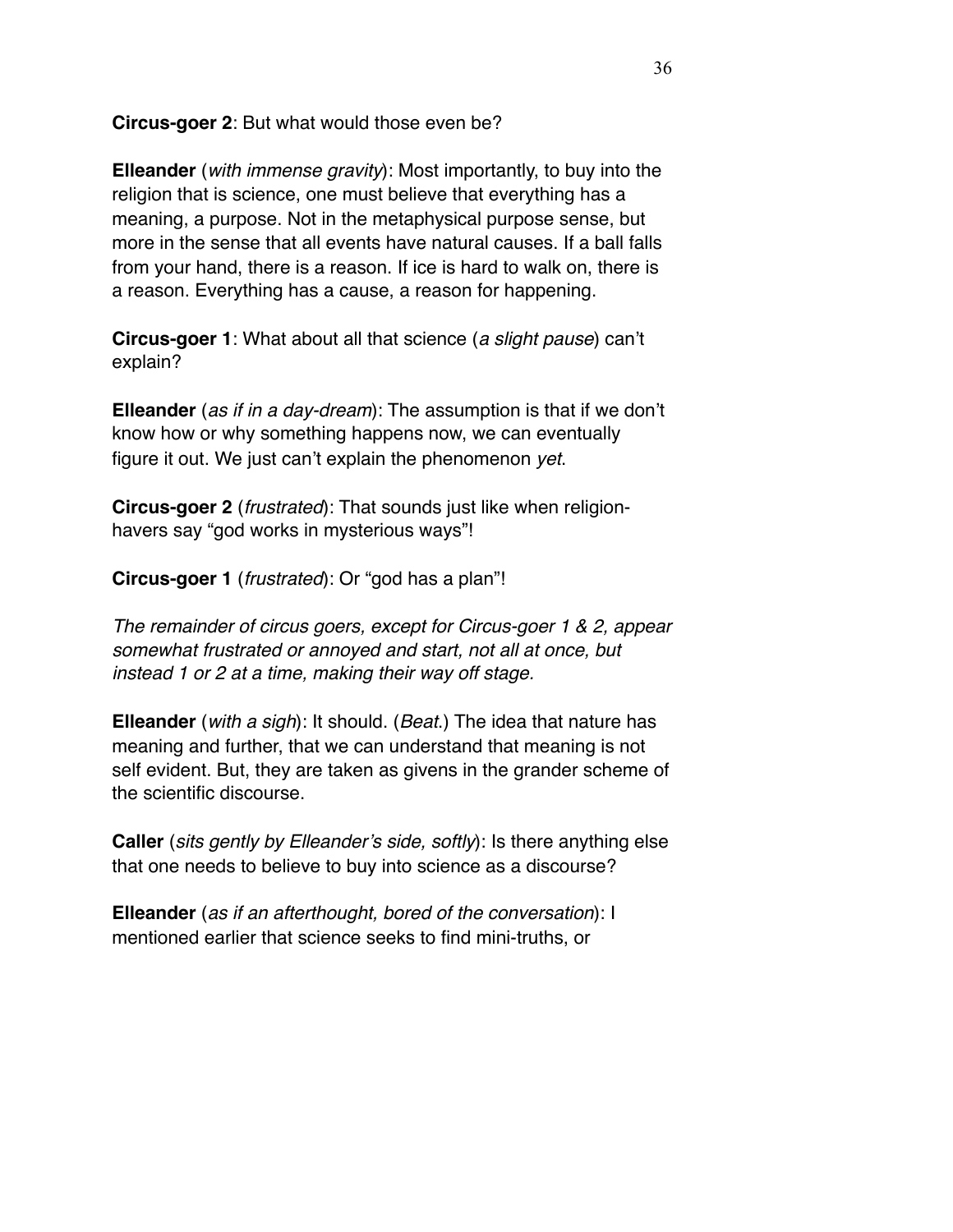changeable understandings of the world. Generally, followers of science tend to agree that logic and observation are the best ways to determine these mini or tentative truths. However, there are arguments to be made about, say, faith as a better framework within which to understand the world than logic.

**Caller** (*attempting cheerful gusto but falling flat, a hint of desperation*): Reason! Logic is the tool that can bring us closest to a true understanding of the world.

**Elleander** (*laughs to self for a moment, almost falling from stage*): There you go again; "true understanding?" Obviously, good arguments can be made for both. (*Beat.*) But science is only better than, say, Christianity, if logic is indeed a better way of approaching and understanding the world than faith. There's no fixed rule about the lens through which the world should be understood. (*Beat*.) The whole valuation of questioning and desire for tentative answers, the belief system that is science, rests on assumptions that aren't necessarily *true*. Even the quest for knowledge isn't in and of itself a good thing.

*The white lighting becomes oppressive; it should be difficult to make out individual's faces on stage. An increasingly obnoxious high frequency noise is played. The Caller squints his eyes and winces in pain from the sound. No on else reacts to the change, they just look on at The Caller.*

**Caller** (*descending into a near mumble*): So…science tells us what to believe without being 100% truthful, it tells us how to look at the world, and rests on assumptions that are eerily comparable to the shaky assumptions most religions rest on…

**Elleander** (*as if she didn't hear anything The Caller said*): That sounds about right.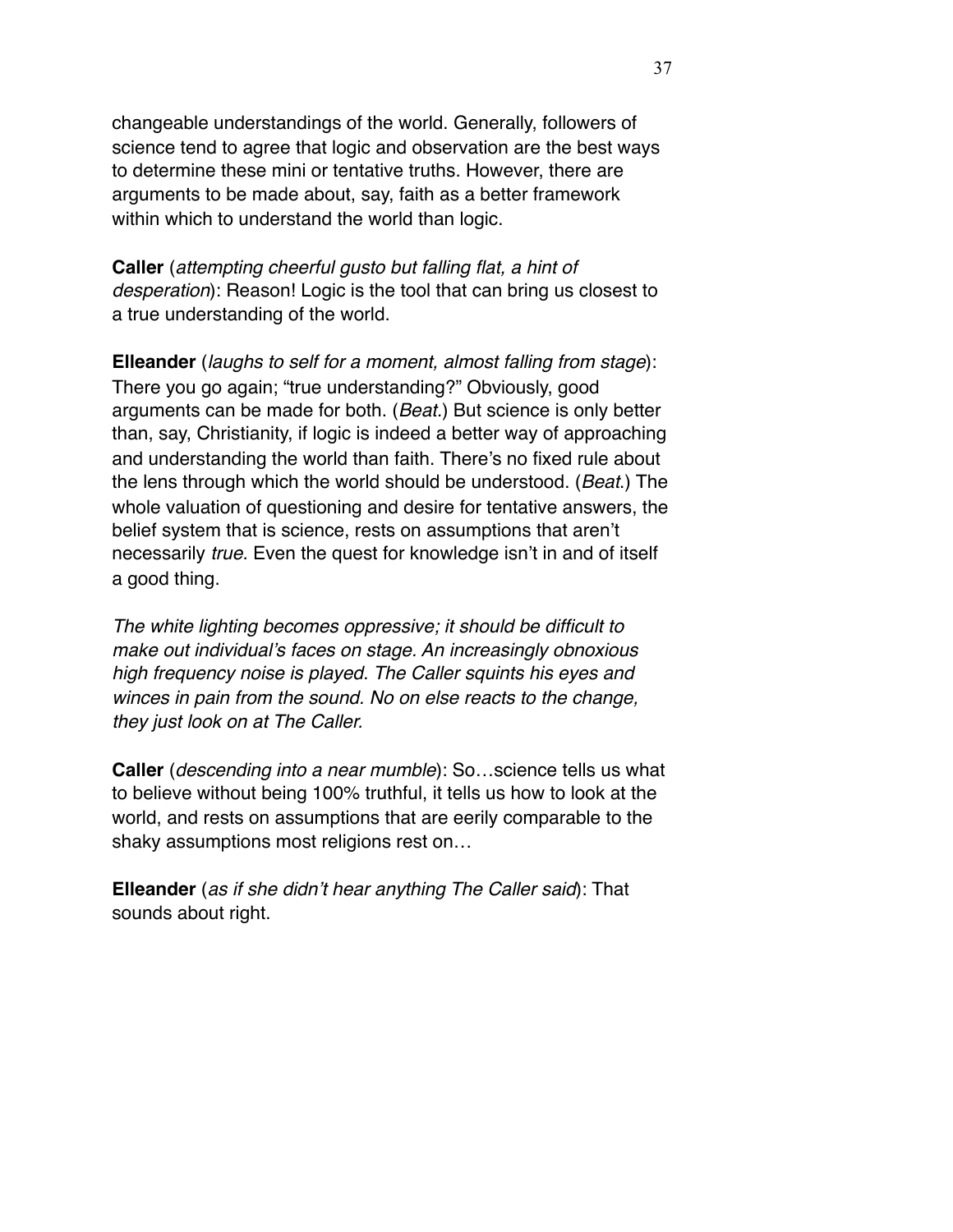**Caller**: …

**Elleander**: …

**Caller** (*with sad desperation, almost crying, still struggling from the noise/light*): Is anyone still interested in the Amazing Atheist?

*Lights and high frequency immediately cut. Black.*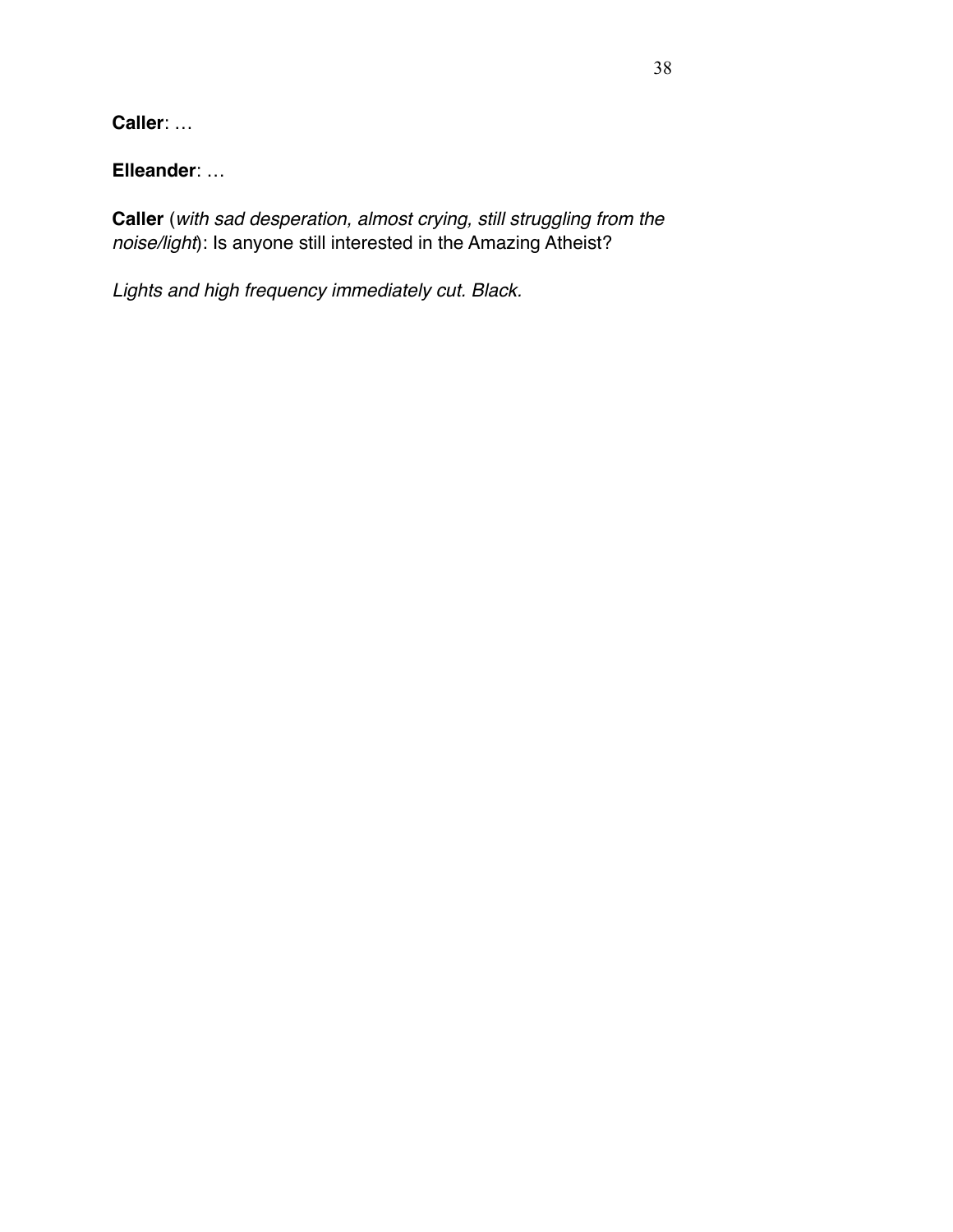### **Idol Talk**

*Over centuries, the grey clouds that have amassed in the minds of the people, my people, now percolate through the very holes they leave in each other. The miasma of anguish and heartbreak flows ferociously through the once blue skies, washing away the painted dreams that nature once provided. The water is brown. The grass is brown. Even death has rusted brown, rotting away in—* 

Okay, I'll ask again, what brought you in here today?

*Har Hermon cries icy tears as it observes the horrors that have befallen the chosen ones; it cannot help but turn its glance toward Damascus—not that such an action brings much relief—as the debts are supposedly repaid to the Bank. Generations' worth of screams echo through war-torn bodies, shaking their foundations more than any weapon ever could. What's left is but a—* 

Yahweh, we talked about this last time; people have a hard time understanding you when you're constantly speaking in abstractions.

*You're right. I apologize, Dr. Chaudrey.* 

Please go on*.* 

*The crushing weight of billions' dreams, desires, demands—sorry. I simply want to say that I deal with an infinitely vast amount of pressure, which is only exacerbated by the fact that people seem to have stopped believing in me. I try my best. I really do.*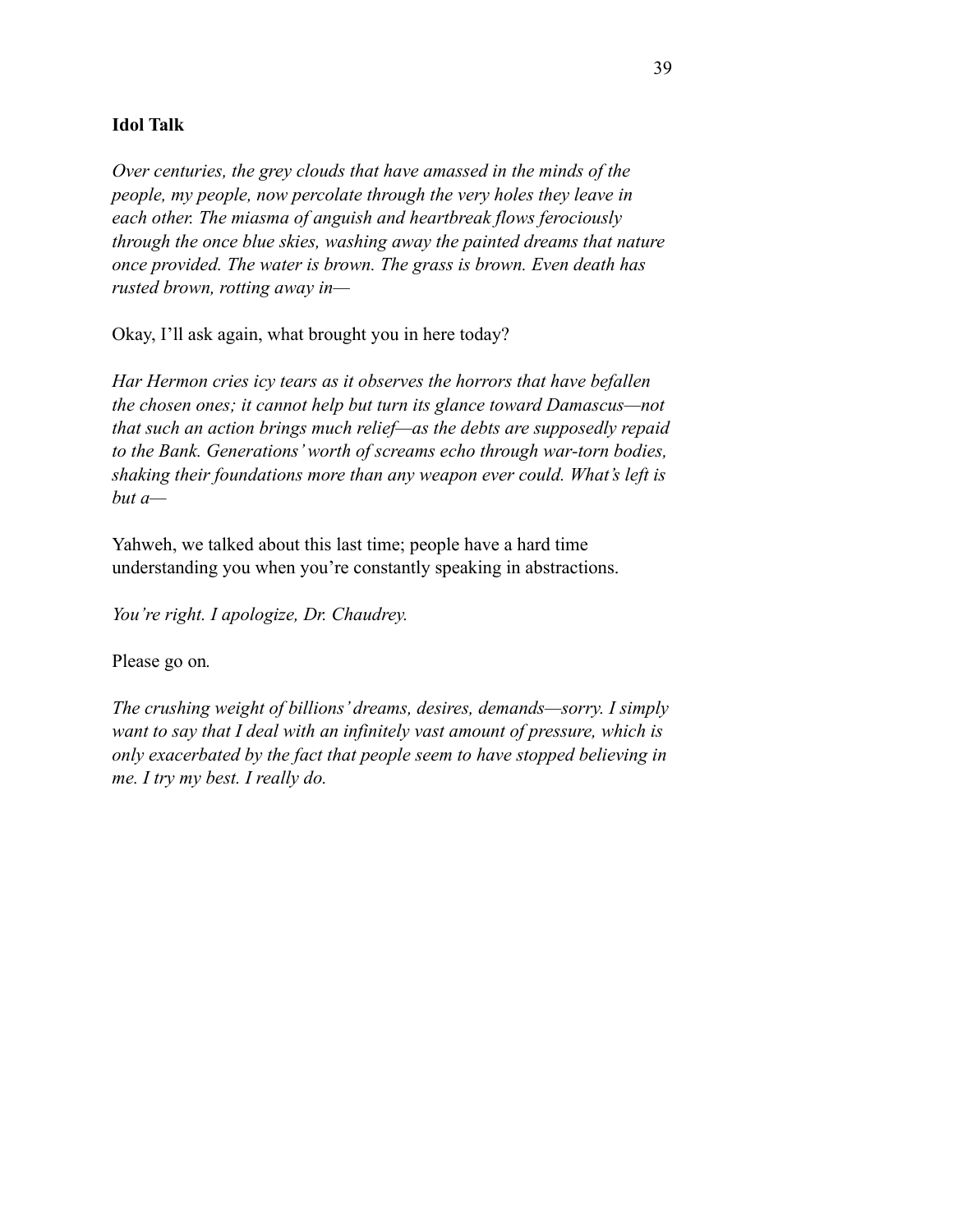### **Name Your Price**

Characters: **Kari Dreu**—game show host **Georgia Silve**r—deep voiced announcer, offstage **James Bishop**—contestant **Contestant 1 Contestant 2 Contestant 3 Ana**—backstage aid  $\sim$ ~

*A game show with a live studio audience. The theater-goers act as stand ins for the studio audience. There should be four seats scattered throughout the theater reserved for James Bishop, Contestant 1, 2, and 3 to sit in at the beginning of the show.*

*The walls of the studio are near vomit inducingly bright, almost as if a rainbow of crayons were melted onto the wall. Stage left and right sit large cameras pointed at center stage. Stage right are 4 small podiums facing diagonally so as to face the studio audience as well as the other half of the stage. Each podium displays a unique, obnoxious color. Stage left is a larger table with wheels.*

*On comes the overblown and childish theme song full of loud trumpets and a coffee shop style, jazzy baseline. Simultaneously, Ana runs on stage in black sweats/tights, a long sleeve black shirt, and a head set. She holds a sign that says "APPLAUSE" and encourages the audience to cheer; she does so until Georgia begins speaking. She then runs off stage. A few seconds after the music starts, Georgia, through a loudspeaker from offstage, begins speaking in a deep tone.*

**Georgia**: …Aaaaaaaand welcome everyone! From the Barbara Parker studio here in sunny Hollywood, California, it's Name! Your! Price!

*When the contestant's names are called, they massively overreact. They jump manically, wave arms, even cry. Contestants 1, 2, and 3*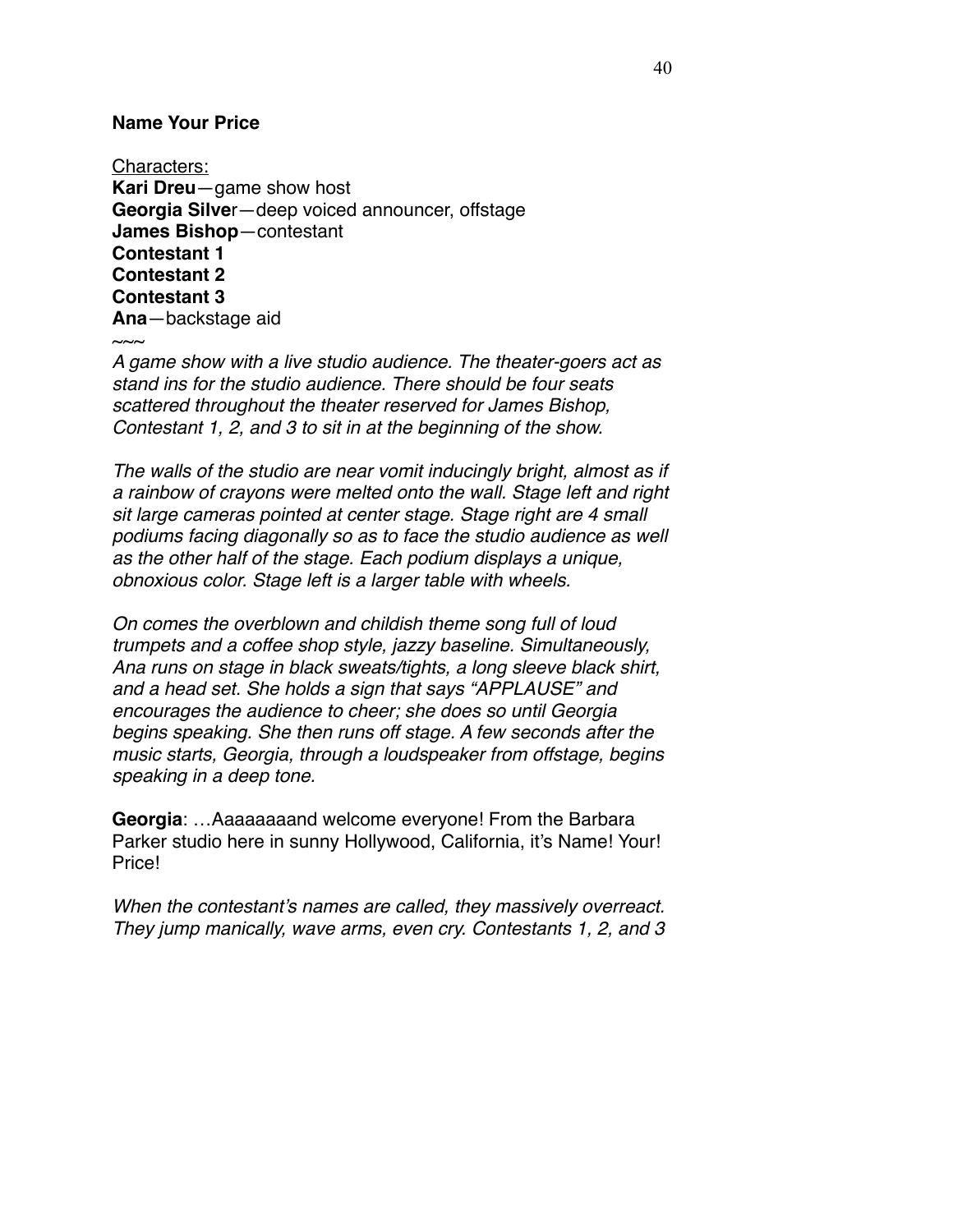*wear kooky clothes. James wears an ugly Christmas sweater with a deer. All contestants have large, blocky name tags with their respective names in bold. Additionally, the contestants constantly smile. There should be enough time in between the time each contestant is called for them to react and start heading up to the stage before the next name is called. Ana stands downstage of the cameras with the applause sign, encouraging clapping/cheering.* 

**Georgia**: Now, Contestant number 1, bring yourself up to the stage! Contestant 2, bring yourself up to the stage! Contestant 3, bring yourself up to the stage! James Bishop, bring yourself up to the stage!

*Once all of the contestants are behind their respective podiums— James should be on either the near or far podium—Kari walks out into the middle of the stage. She wears a full black suit with a red checkered tie. Her glasses are ridiculously large. She never stops smiling and speaks as though nothing bad has ever happened. The music cuts out sloppily mid note.* 

**Kari**: Please, please. Thank you, everyone. You're all too kind.

*Ana darts off-stage.* 

**Kari**: All right folks, let's get a look at the next prize up for bid.

*Ana runs out awkwardly with the large bundle of items. She sets up the prayer table: lays down the cloth, sets up candles and incense, lights them, sets up pictures and statues, and sprinkles flower pedals sarcastically on her way out. Silence and no movement from others while she does so. Georgia should start once Ana is almost finished.* 

**Georgia**: Everyone get excited, because the next prize is a Buddhist prayer set from SSPEEX, a better home and garden! Are you looking to finally put those finishing touches on your drab room of worship? Now you can! This set comes complete with cloth, candles, incense, flower pedals, an offerings bowl, as well as a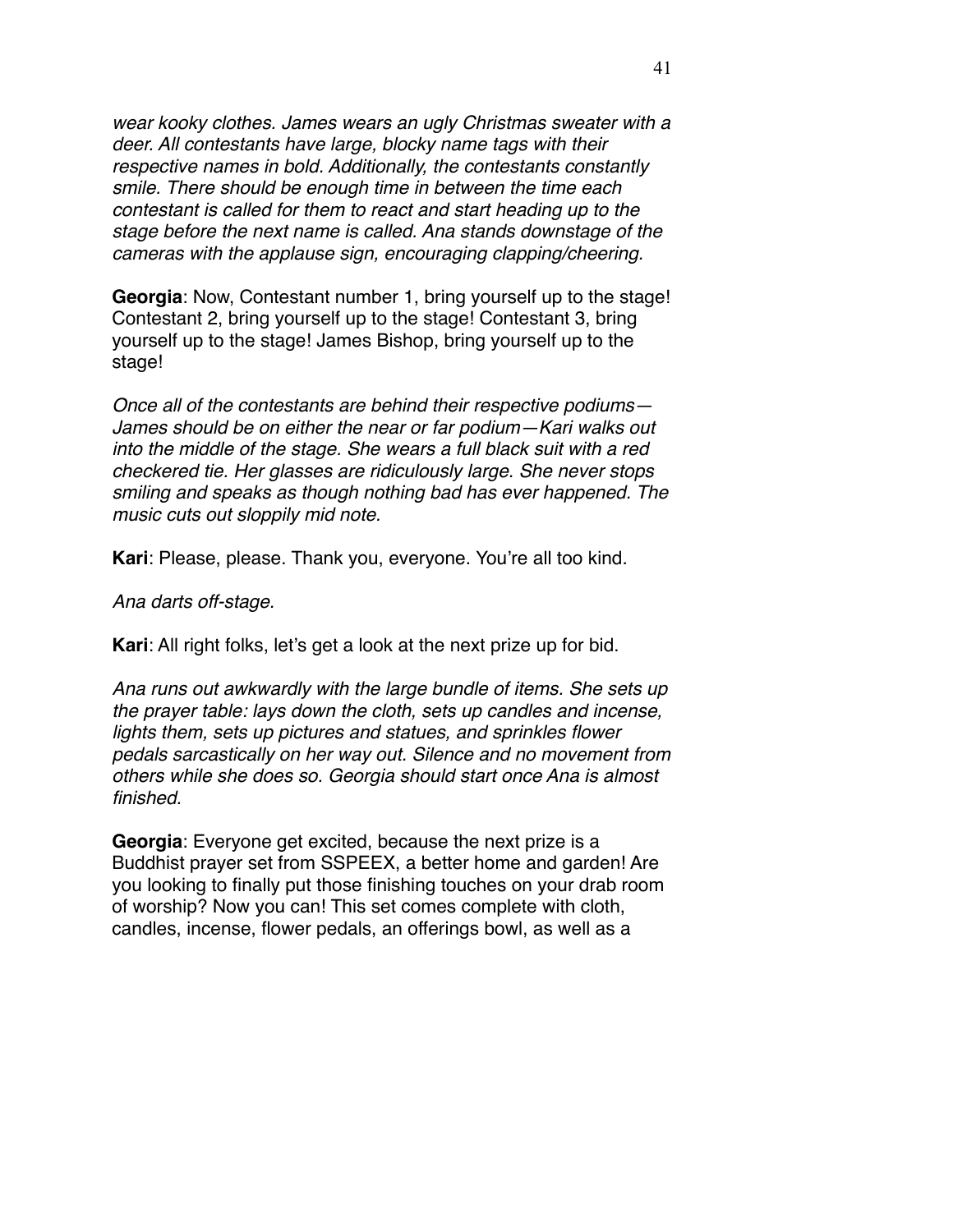carved, wooden statue of the Buddha himself! The closest to guessing the price without going over wins this lovely set and gets a chance to play for yet more prizes.

**Kari**: You heard her! Guess as close as you can to the actual price of this beautiful set, courtesy of SSPEEX, without going over, for your chance to continue playing! Well, it only seems fitting that you go first, Contestant 1.

**Contestant 1** (*offended*): Ummm, okay? How about \$35?

**Kari**: Okay, great! What about you Contestant 2?

**Contestant 2** (*excited)*: I'll go with \$10!

**Kari**: \$10? Interesting. Now to you, Contestant 3.

**Contestant 3** (*nervous*): How about \$50, Kari!

**Kari**: I'm loving the enthusiasm! That just leaves you, James.

**James**: \$51?

**Kari**: Wow! That was absolutely ruthless! It looks like the actual price is \$54.61, so congratulations to James. Why don't you walk over here and we can play the next game.

*Same music as before while James dances to center stage where Kari stands. Contestants 1, 2, 3 and Kari clap with the music, but out of sync with each other. Ana runs out, drags the table of items off stage.* 

**Kari**: Georgia, what will James be playing for today?

**Georgia**: James, we'd like you to have an all-expenses-paid journey to the beautiful city of Mecca! You and the spiritual guest of your choice will fly first class to Mecca, Saudi Arabia for a one week stay at the Hillont Inn, which features a prime location in the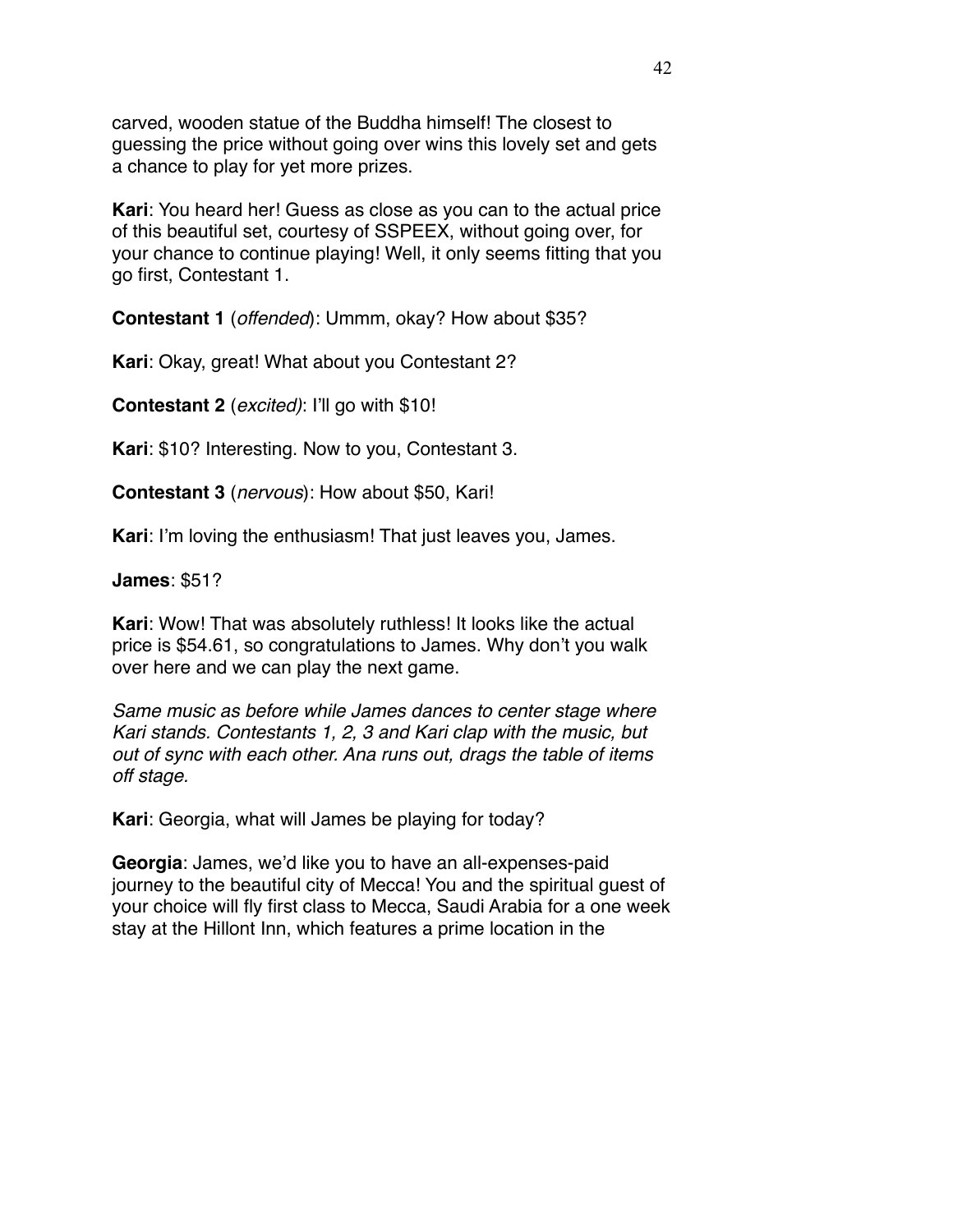accident-free center of the beautiful metropolis, a beautiful pool, and two free meals per day.

**Kari**: That certainly is worth playing for. James, what do you think?

**James**: Yea! It sounds/

**Kari**: /So, the game you will be playing is called "higher or lower?" It works like this: first, we'll show you five items. Then, all you have to do is pick the four items with the lowest retail price. Pretty simple right? Georgia, let's hear about those items!

*As Georgia introduces the items, Ana brings them out one by one. She brings a small stand and the item. When she places the stands, they are close to being in a straight line, but are visibly off the mark. Despite rushing, she cannot quite keep up with the pace of the announcer.*

**Georgia**: You got it, Kari! First up we have an omamori. This little amulet is a blessed, Shinto good luck charm that can help keep you protected when you need it most. Next we have a custom, white satin yarmulke, complete with gold stitching around the edges. For more information about designer yarmulkes, visit our friends at customkippahs.com! Next in line is a rope necklace with a beautiful Ganesha metal pendent; stunning isn't it? Then, a box of Chlew's delicious fruit snacks. Chlew's made the perfect fat free snack that you can take on the go and enjoy anytime, anywhere. Finally, a bottle of holy water straight from the famous Jordan River! What a lovely set of prizes we have today.

*Everyone stares at Ana as she rushes to finish; she eventually does so.* 

**Kari**: Great, thank you, Georgia. Now, James, since we have everything out in front of us, what will your choices be?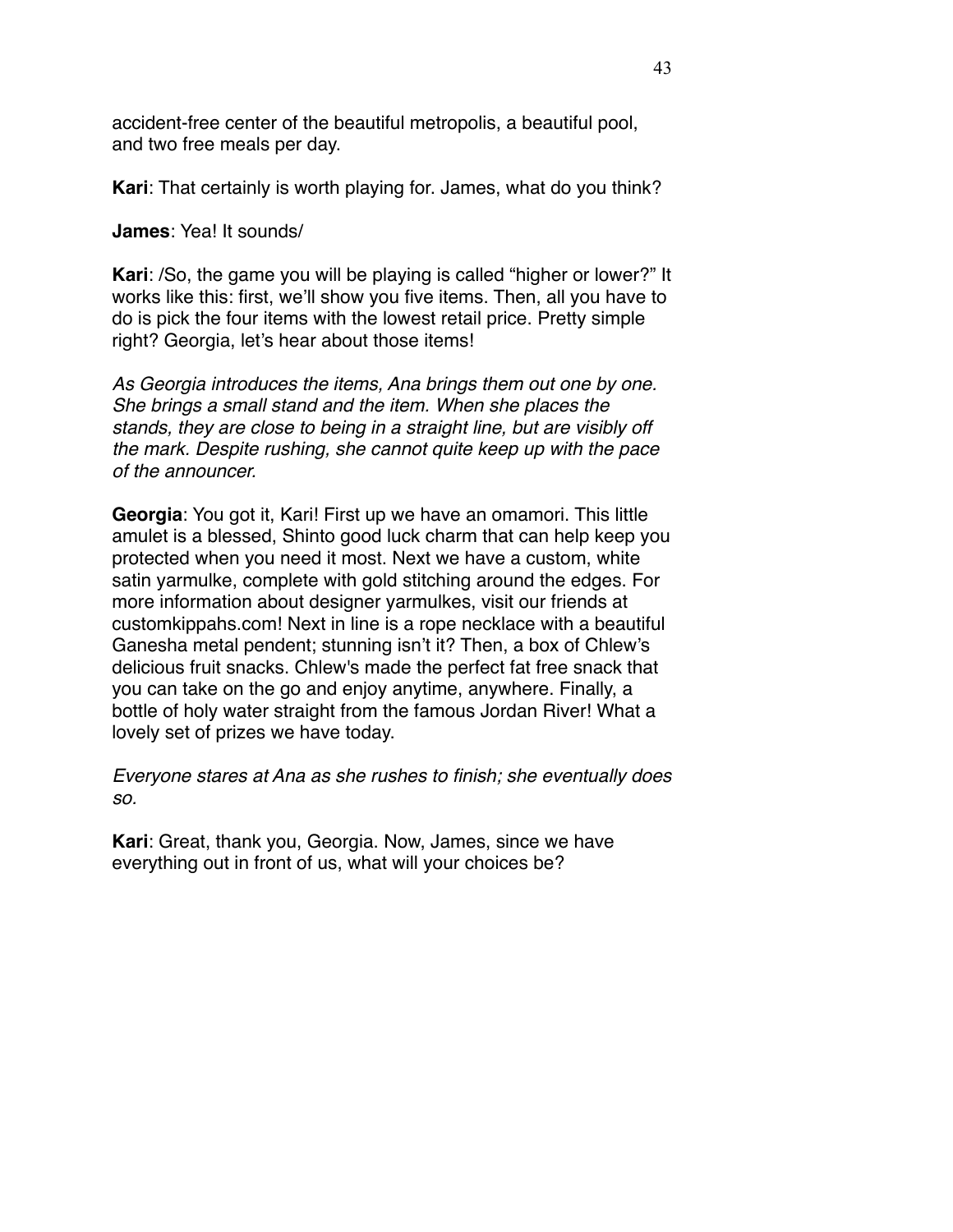*After each correct answer, Ana runs out to grab the item and the stand, and then runs off stage. The dialogue moves on independently of Ana; they don't wait for each item to be removed.* 

**James**: Well…I think the Ganesha necklace is the most expensive, so I'm going to rule that out now.

**Kari**: Good choice! The necklace is the most expensive item at \$15.99.

**James**: Phew! Next…the two cheapest items have to be the holy water and the fruit snacks.

**Kari**: Are you positive?

**James**: Positive!

**Kari**: Correct! They are \$5.43 and \$3.99 respectively. With only two options remaining, James, which is the cheapest?

**James**: Wow, this is tough. I'm not one hundred percent sure, but my gut tells me the omamori is more expensive. So, I guess I'll go with the yarmulke as the cheaper item?

*A red light turns on, a buzzer noise is heard, and a sad tuba riff plays. James drops to his knees*.

**Kari**: Oh, James. I'm so sorry. The custom yarmulke is \$12.50 and the omamori is only \$7.99. Hey, maybe you'll have better luck making the pilgrimage next year!

*Same music plays softly. Lights dim, still red. Kari barely visible.* 

**Kari** (*excited, with some malice)*: Thanks for joining us today everyone! And don't forget to vaccinate your children to help stop the spread of infectious diseases!

*Black. Music continues playing until audience exits the theater.*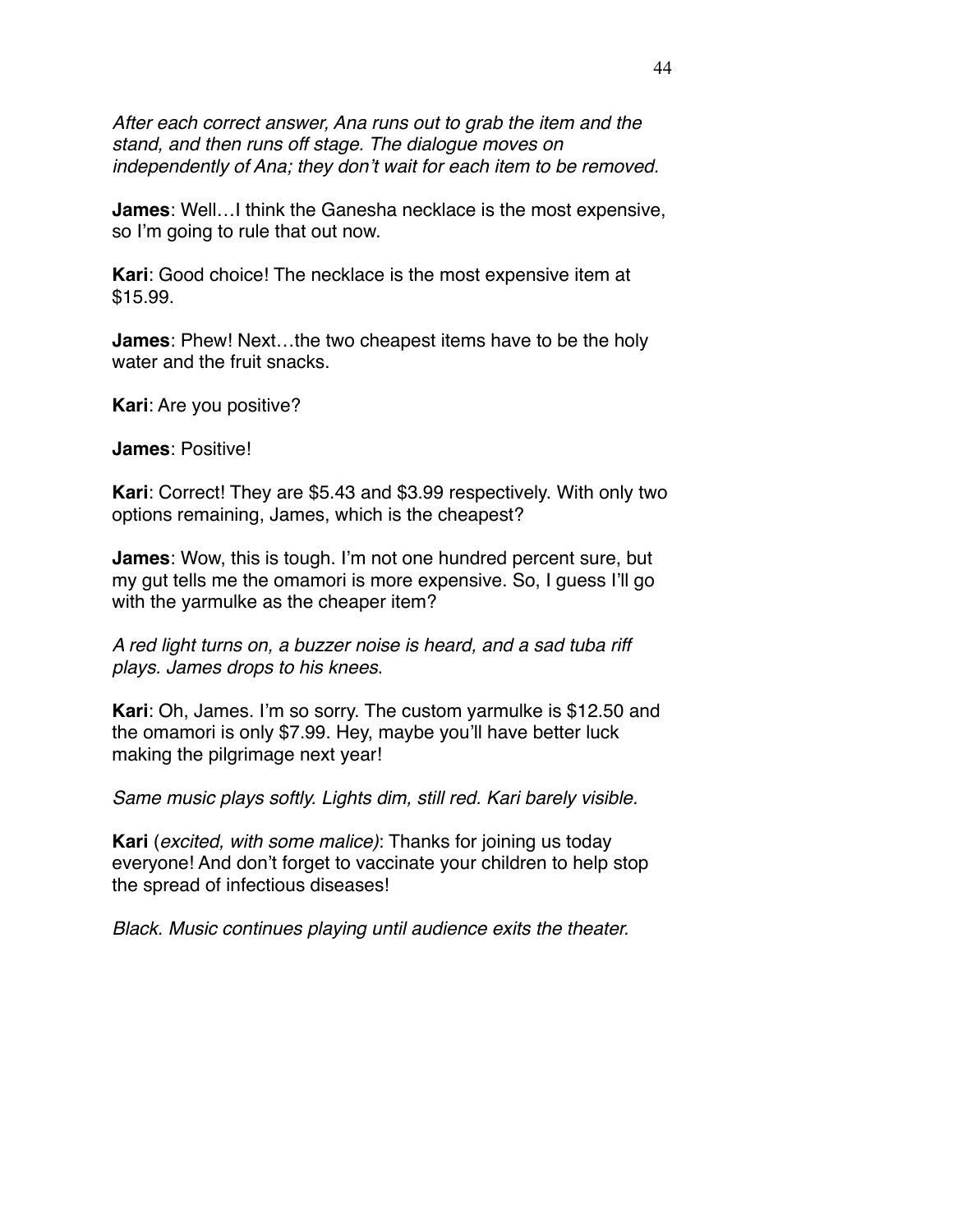# **Best Buy (Black Friday)**

Hungry is the human who must wait for salvation! Hungry, I am now? Always? Hungry crowds wait.

in line for anything! that can quell their hunger/appetite. Famished feet shuffle forward in unison empty toward empty promises! of fulfillment Hungry people will do for what? Hunger advances the line step after step, after step after step after step after; step. Hunger strikes, and bites, compels— Hunger strikes again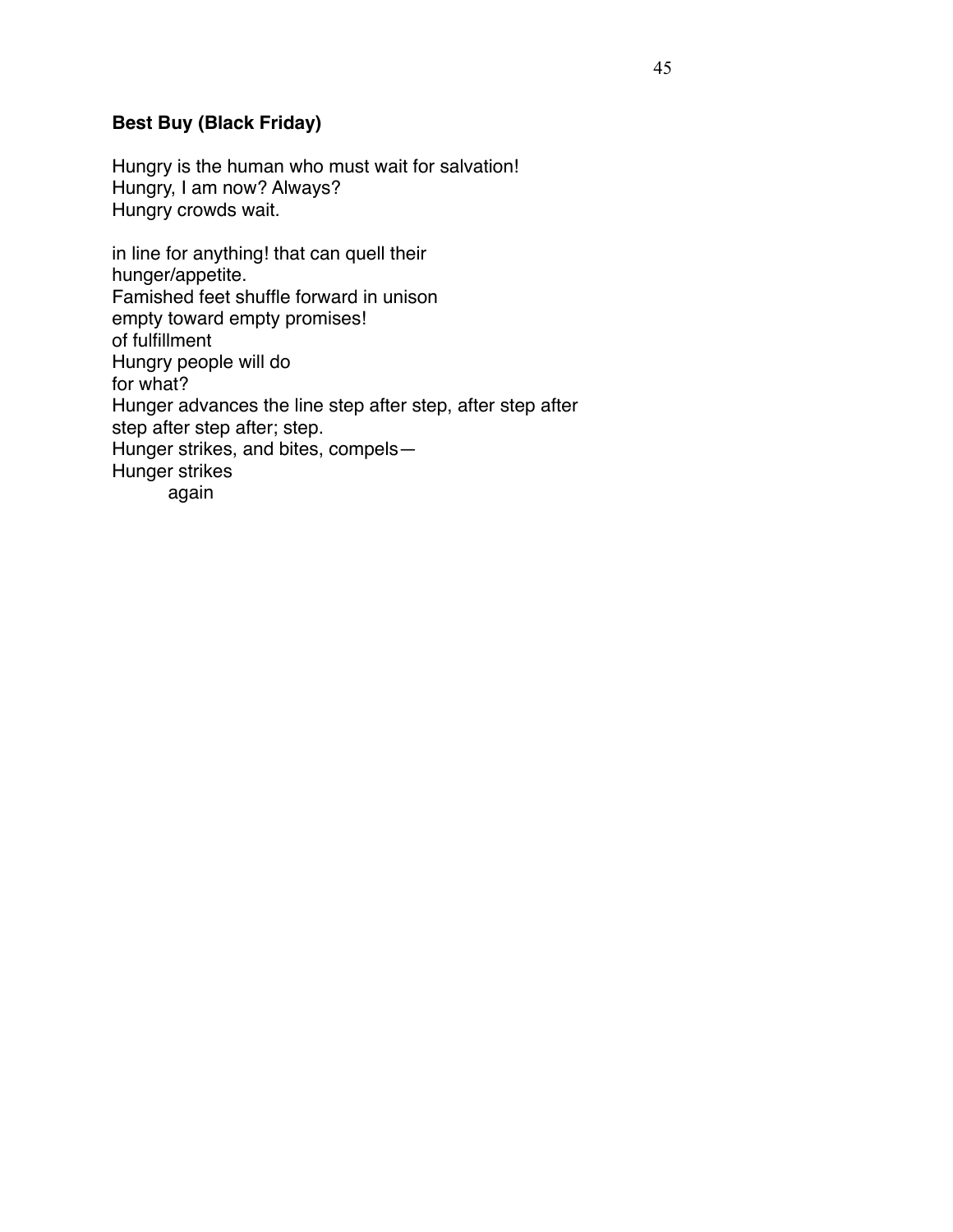## **S†. Pe†er's Ca†hedral:**



We here at S†. Pe†er's Ca†hedral are excited to announce the opening of the S†. Pe†er's Ca†hedral Gift Shop®. Come peruse our vast selection of affordable rosaries, crosses, pictures with the likeness of St. Peter, postcards with the historic and picturesque S†. Pe†er's Ca†hedral, and much much more!

All you need to do is head across the street from S†. Pe†er's Ca†hedral in historic downtown New York City [8th Ave., New York, NY 10022] for merchandise you won't find anywhere else, at sacrilegiously low prices.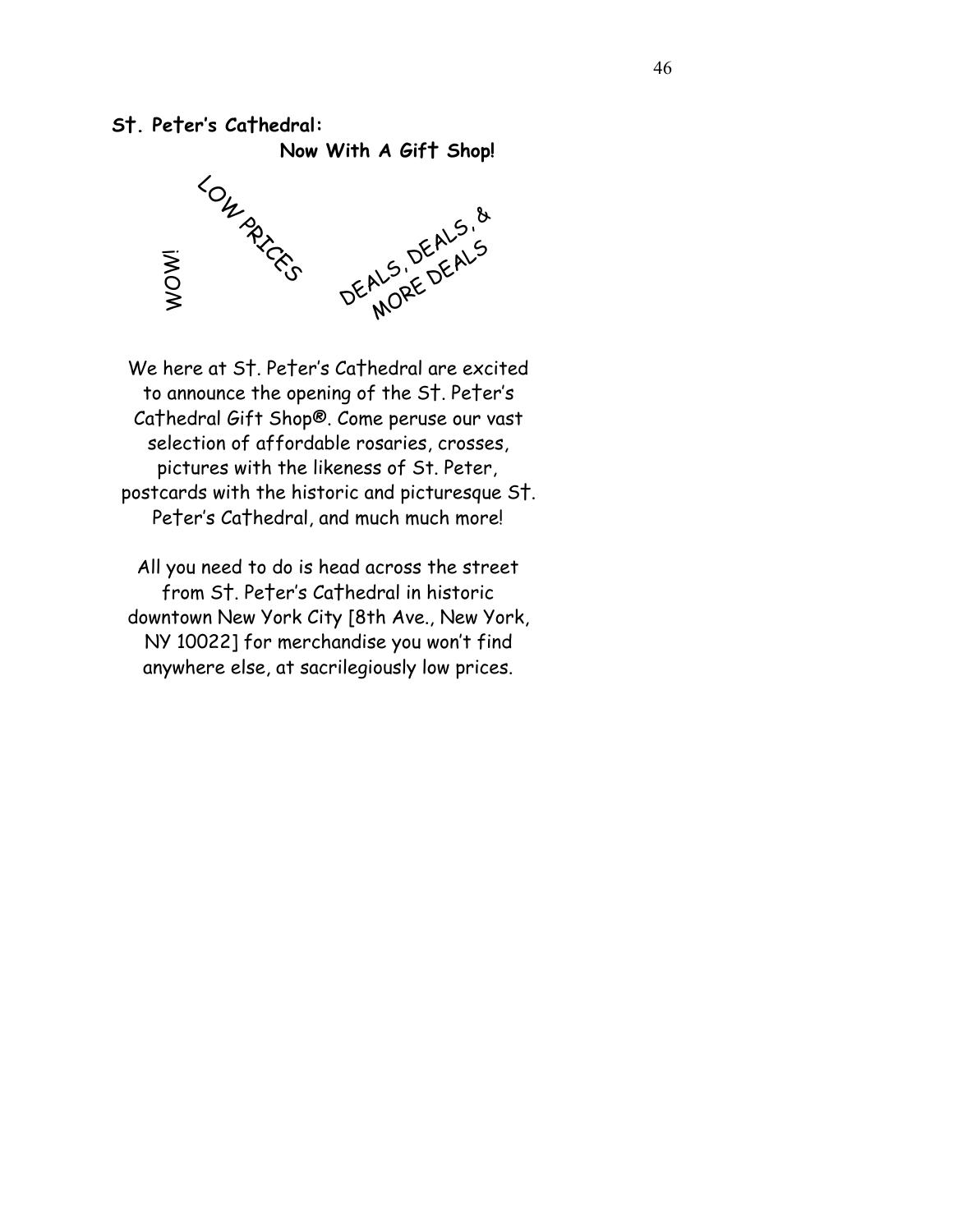### **this is a poem where the dog dies at the end**

the Man. woke up took good care to kick his shit eating dog directly in its jagged rib cage the resulting yelp gave the Man a weak but still impressive erection the Man then went about his multi-step morning routine ingurgitate heap of dripping pig flesh with a handful of antacids watch news cover bulging stomach with blotched greasy butcher apron head to work

the old bitch lumbered over to the window to watch the small car pull away her gut rumbled she could not remember when she last ate feeling weak she made her way to the kitchen

upon return the Man gave the dog another swift kick to its ribs just for good measure the Man went to grab a beer from the fridge only to find bags upon bags of food empty strewn about the Man's sty of a kitchen

the vein that interrupted the Man's forehead pulsed with his waxy cholesterol-filled broth an uncomfortable amount of slobber writhed its way over the knots in the Man's beard between the intermittent twitches of the mouth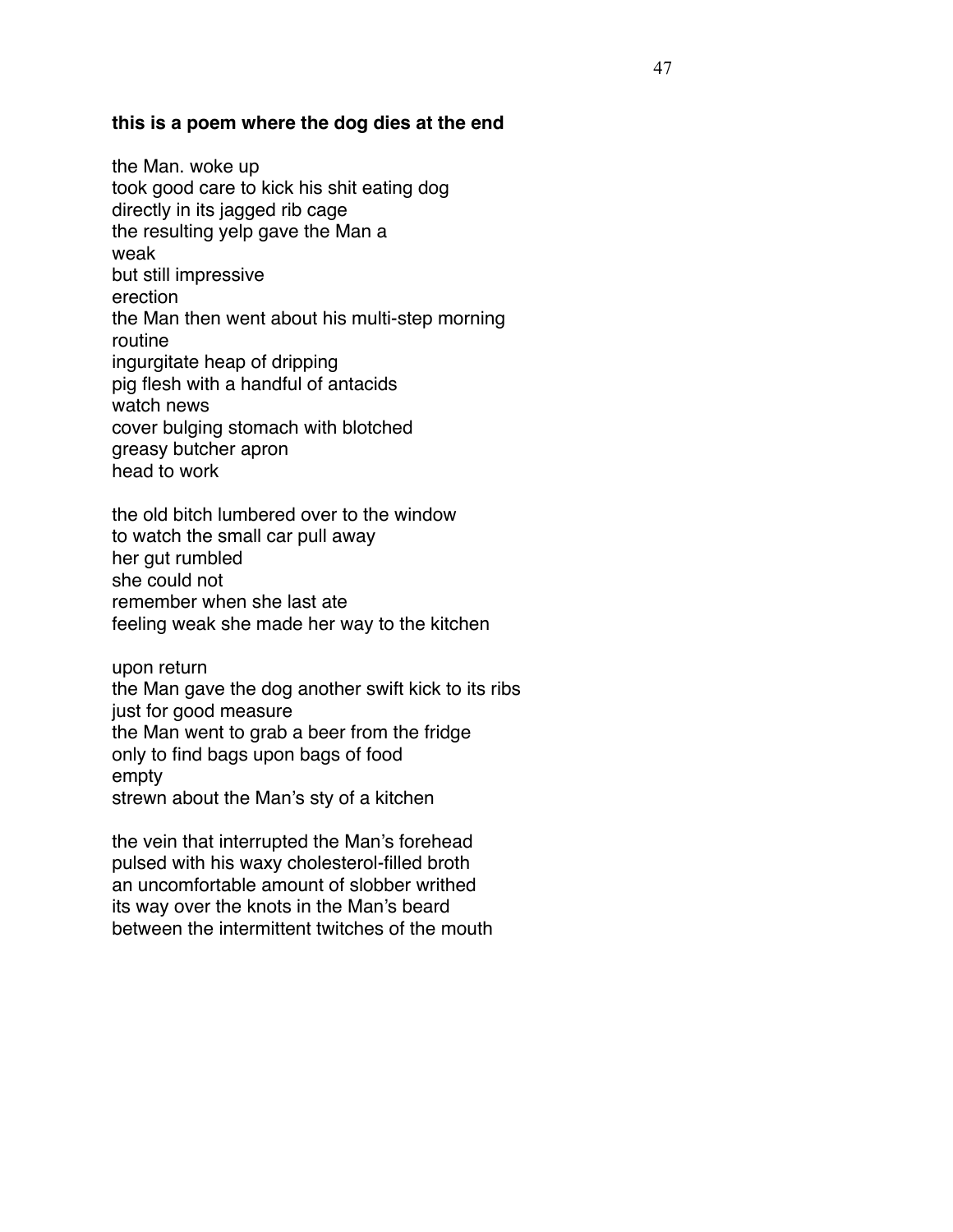the Man managed to stutter y-y-y-y-you l-l-l-l-little f-f-f-f-fuck

the Man grabbed the first glass in sight shattered it over the bitchs pleading face now angered by the blood stains that entrenched the carpet the blitzkrieg continued

the hammer dug into her back the Man wanted it to know what it had done the blows rained down like acid onto this withering heap of dripping creature the Man turned the hammer around looked into her eyes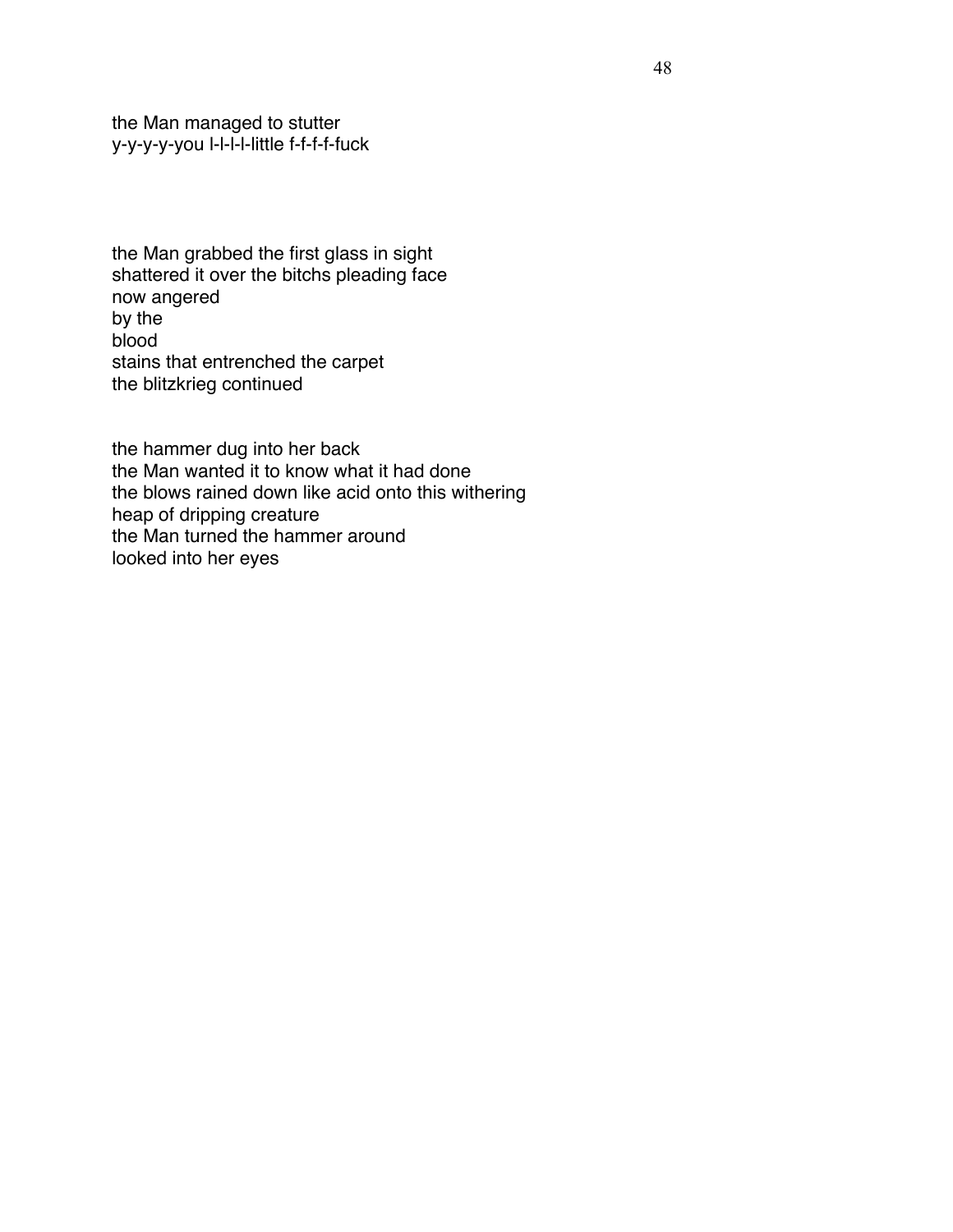#### **Doves**

There's something hauntingly off-putting about watching doves peck and claw one another to death. Watching eyeballs being gouged out of their respective sockets. Watching wings being torn apart in a frenzy of soft feathers and blood. Watching beaks shatter under heavy strain. Watching the winner, olive branch in tow, lurch into the murky blue sky with all of the grace of a thrown fish.

The eery discomfort comes from the deconstruction of the dove as a symbol, an ideal. Take for example religious killings: shocking, disgusting, terrifying, abhorrent. But why do people react so strongly to religious killings as opposed to more run of the mill murders? Religion is an ideal, an ideal that couldn't possibly perpetuate actions such a murder, because by definition, it would no longer be that ideal. It's bad enough that so many are dying; adding religion to the mixture doesn't feel right. But why?

Viewing religion as an enabler of death is uncomfortable because it serves as the point of breakdown, the moment an ideal is deconstructed. Religion cannot be involved in killing because religion is an ideal, and by definition, cannot be anything but the ideal it supposedly represents. This reasoning, this symbolic status, is why the church can do no wrong. Any deviation from the ideal is written off as an anomaly, one that could not possibly be associated with the church, the symbol, the ideal.

Take for example the disturbingly large number of cases dealing with children being molested by clergymen of the Catholic church. Did the church endorse those behaviors? Of course not. But did the church's leaders perpetuate a system that allowed such criminal actions to occur? Many would claim that these isolated individuals acted according to their own perverse morals and have nothing to do with the church or its teachings. Again, it would be damnable to claim that Catholicism's teachings say that such deplorable actions are acceptable in any way. However, these men were and are ranked members of the system that is the Catholic church. Furthermore, these incidents are far from isolated; there is enough of a trend for there to be a clear systemic problem, a problem that the church is at least tacitly responsible for.

The Catholic church being at some level responsible for children being molested is an uncomfortable thought. There is a certain cognitive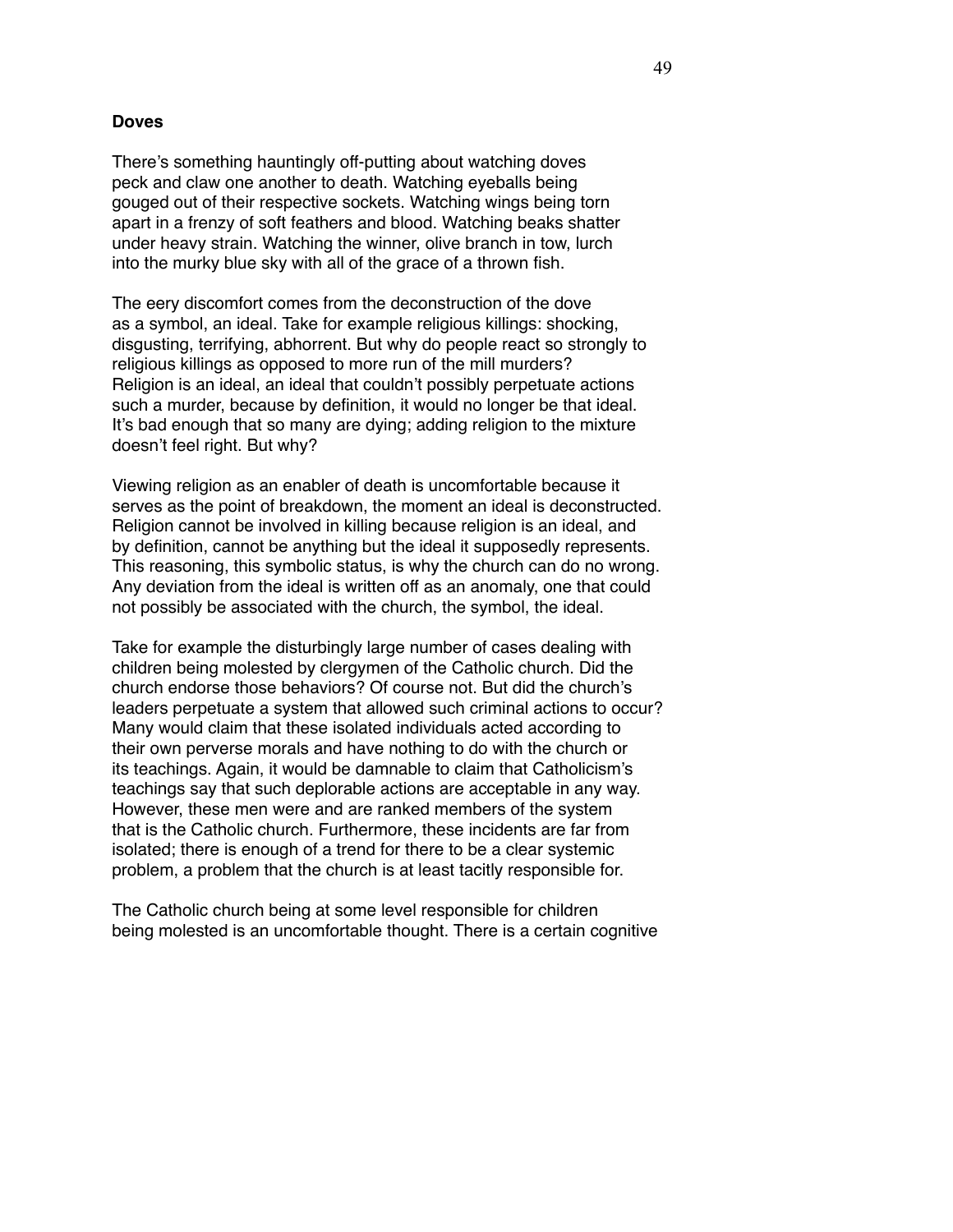dissonance that is created as the church, the symbol, crumbles. In its symbolic status, the church is good, a vessel for good or an educator to the masses of what is good. Certainly, it can serve both of those roles and many more. But because the church has become synonymous with good, by definition, it cannot be bad, cannot do wrong.

The problem with symbols, though, is that they can be misrepresentations, regardless of how much we want them not to be. Religion should not be associated with murder. Churches shouldn't allow, systemically, the abuse of children. Doves, the harbingers of peace and tranquility, should not be dismembering other doves. But in reality, it is only the idealized dove that cannot rip another apart over a scrap of soft pretzel.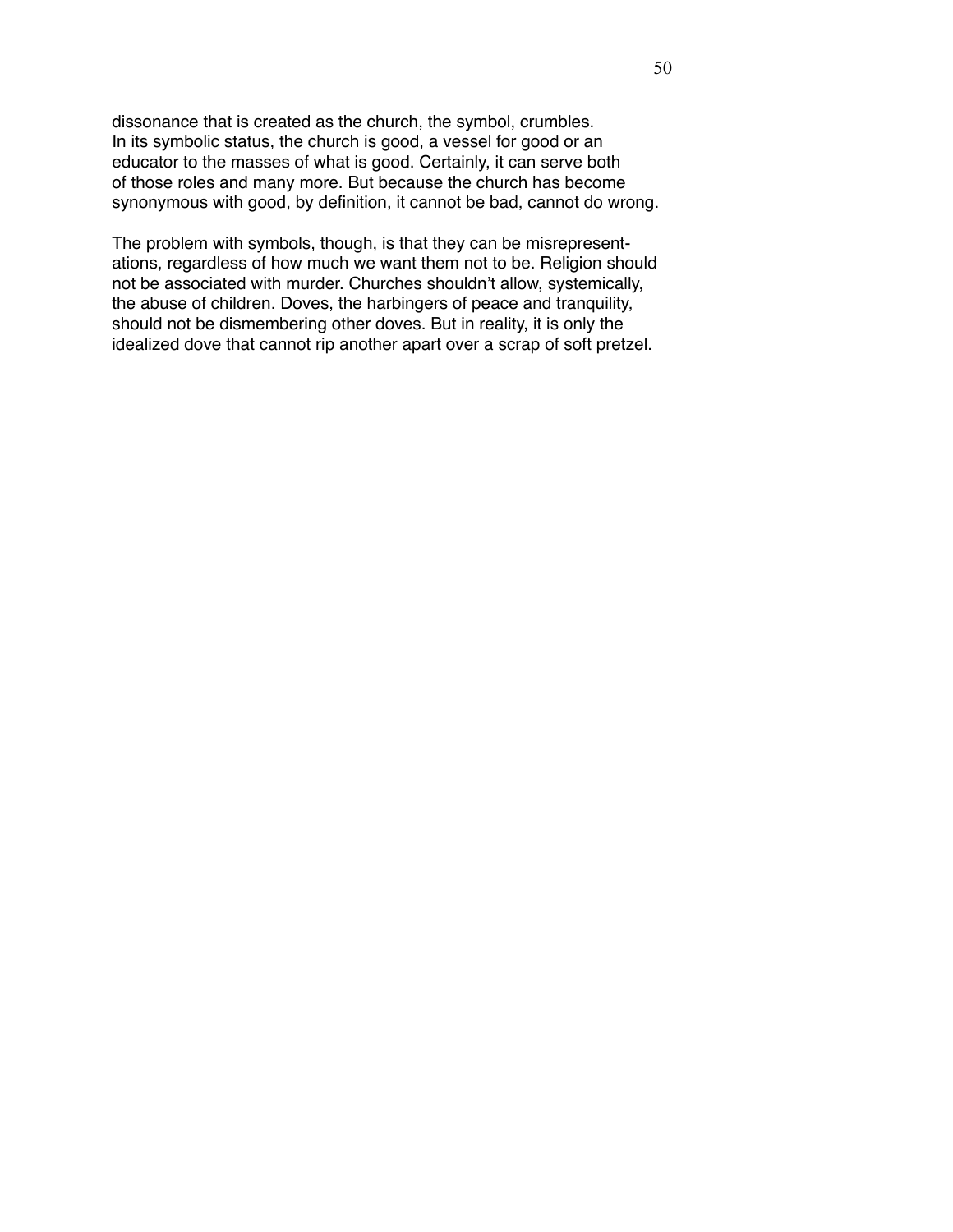#### **The Neon Gods We Made**

I wake up and can't help but smile when I turn on the television. I see evangelic preachers review all the rules I need for salvation: false starts, offsides, and foul balls.

Above the television hangs a black and white poster. It depicts my savior with his arms outstretched as if to say, "You are always welcome here, my child." The center of his chest boasts an angelic #23.

Lately, it seems like there are many more nay-sayers that feel the need to voice their discontent with the gods that I have come to know and love. "They are dishonest," they say. "Rapists" and "abusers."

But what of the Greek gods? Zeus killed his father, slept around, and even consumed his first wife. Yet, he is the most revered of them all. His flaws made him more human, more accessible.

We worship gods because they are better versions of ourselves, who we want to be. But who's to say there is actually a perfect version out there? Why not worship our imperfections, those which make us human?

People are scared. Too distracted to see who we really are.

Next to my television sits a computer with one open window. On it, I see the holy trinity that is my fantasy football offense, defense, and special teams. I say a special prayer to these players: "Please play well," I want to feel good inside if not for a moment.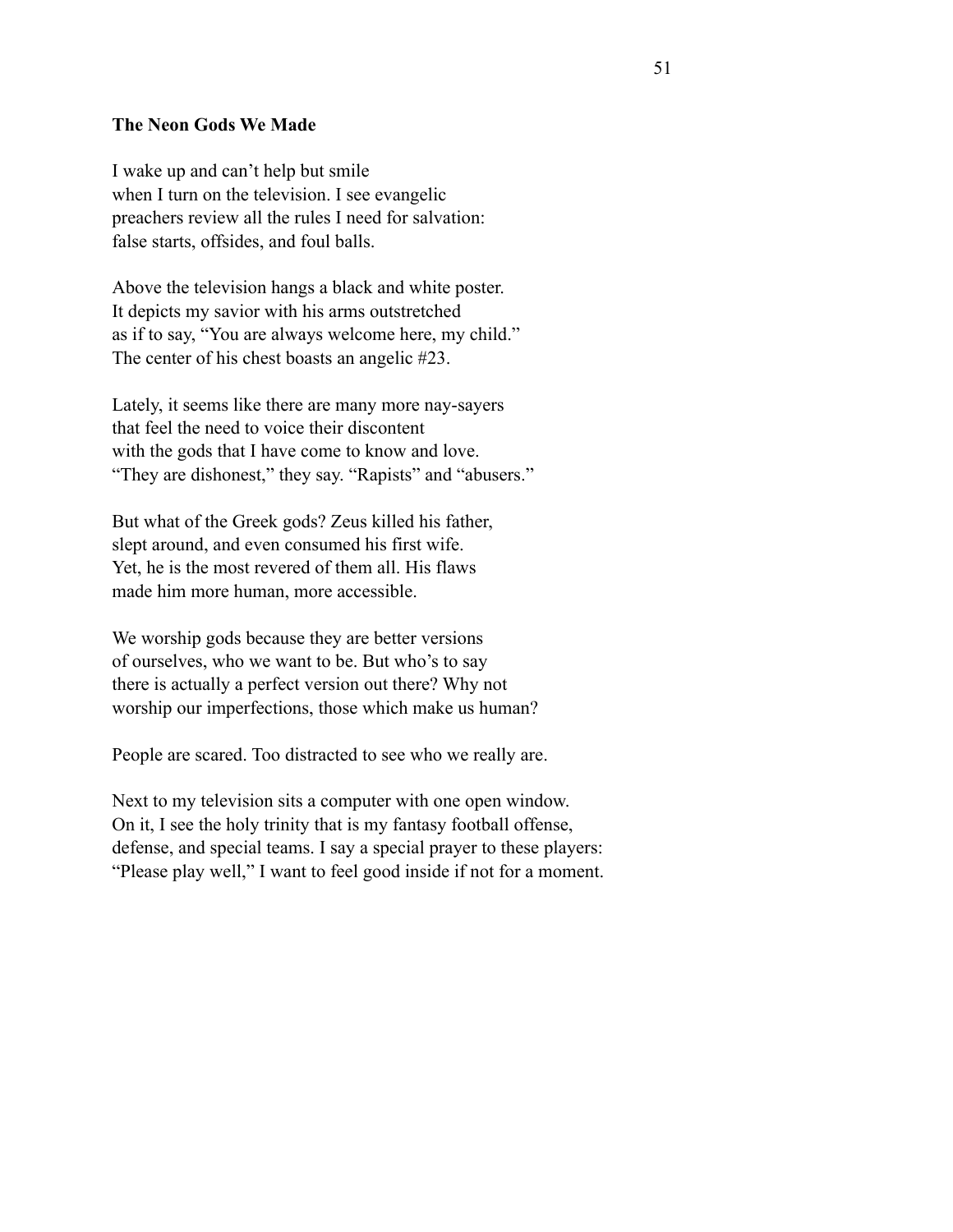# **S†. Pe†er's Ca†hedral:**

 **We're Going Digi†al!**

Come create an account at www.s†P†c†hd.com!

For only \$7.99 a month, you gain access to:

-Live-streamed sermons from the comfort of your own home -YouBible, our exclusive digital bible that provides services such as highlighting, margin notes, and detailed annotations by our trained clergymen

-JCRadio, where you can listen to all of your favorite faithbased music and podcasts online

-Your very own page on the S†. Pe†er's Ca†hedral community site

But that's not all! For an extra \$3.99 a month you can become a gold member, giving you access to:

-24/7 confession in our confidential chat-room confessional -Archived sermons from affiliated parishes

-Free shipping on orders over \$7 from the S†. Pe†er's

Ca†hedral Online S†ore™

-Christify, where you can stream any faith based tunes and podcasts you desire

And be sure to help us recruit followers for Christ by following us on Twitter and Instagram and by giving our Facebook page a like!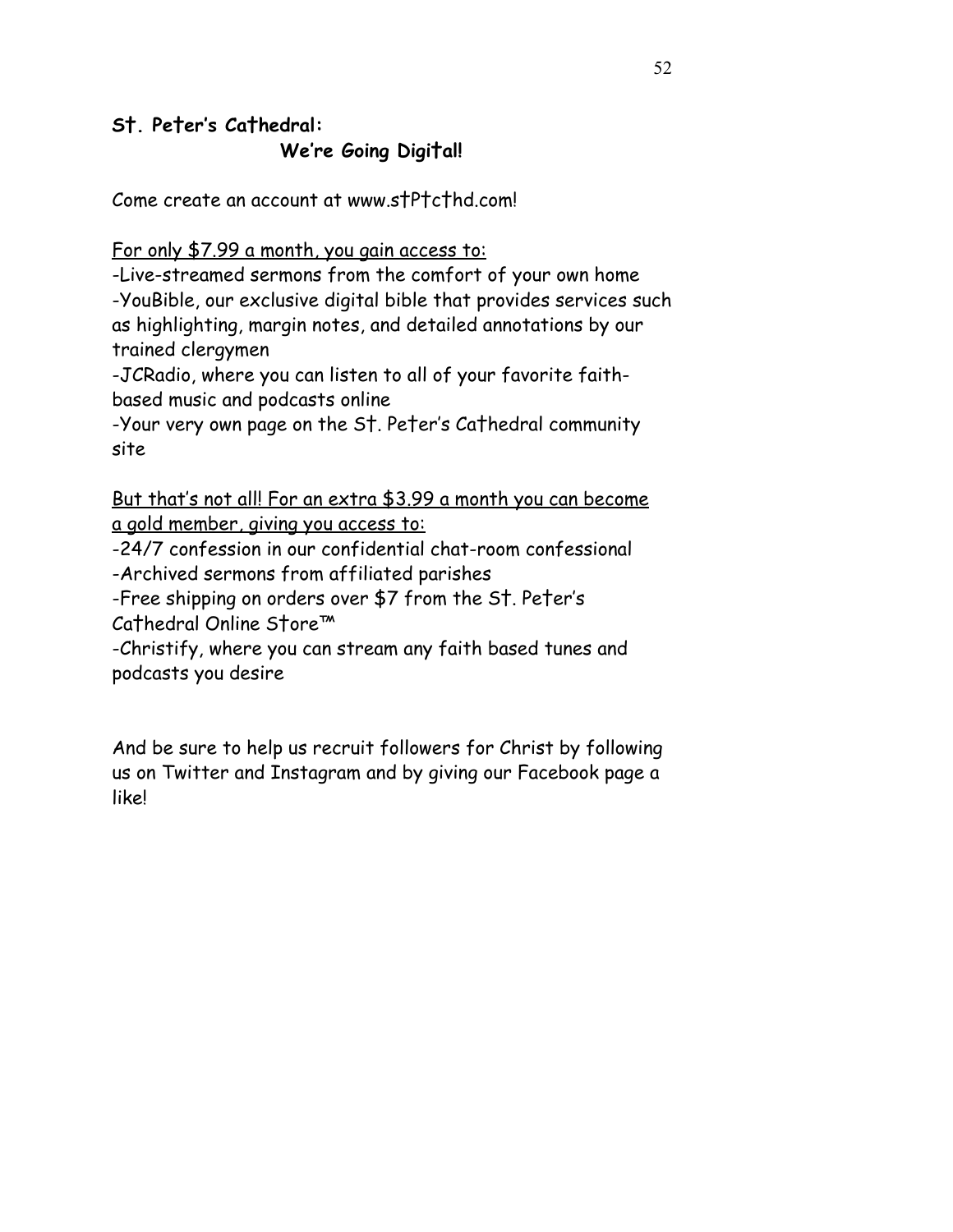### **What Gets Me Through**

Life is agonizing. And regardless of its accuracy, religion helps. World views that involve justice that exists only in works of Shakespeare lessen the depth of life's numerous wounds. But what's left for the rest of us, those of us who don't believe that life ever works out quite that cleanly? Well, there's the ability to laugh at the disturbing cruelty. Not long ago I heard a story about a portion of the Atacama desert in northern Chile; it is typically one of the driest areas on earth. The citizens of the area longed for rain, which is natural when it is so terribly dry year-round. Rain came. But what came was amounts of water the area hadn't experienced for years, which resulted in massive flooding, which resulted in mudslides, which resulted in millions of dollars in property damages and over one hundred people missing or dead. It would be a comfort to know the event was part of some plan. Or to call some mystic figure who may or may not be at fault cruel. Or to believe there is any sort of reason for such an event. But what if there is no reason? What if these people's lives and livelihoods were swept away by nothing more than an excess of wet mud? How could anyone without a stable worldview not break down just thinking of such a sick, twisted event? I've found that it's necessary to appreciate the sad, chaotic irony that is life. The people received the gift of water they craved, and life is still laughably terrible. Sarah Kane captured this essence. How can something as outwardly twisted and dark as "Cleansed" be so overwhelmingly bright, romantic, and even funny? It's because life's darkest features are so absurd that they can't be anything but comical.

Otherwise, what's left?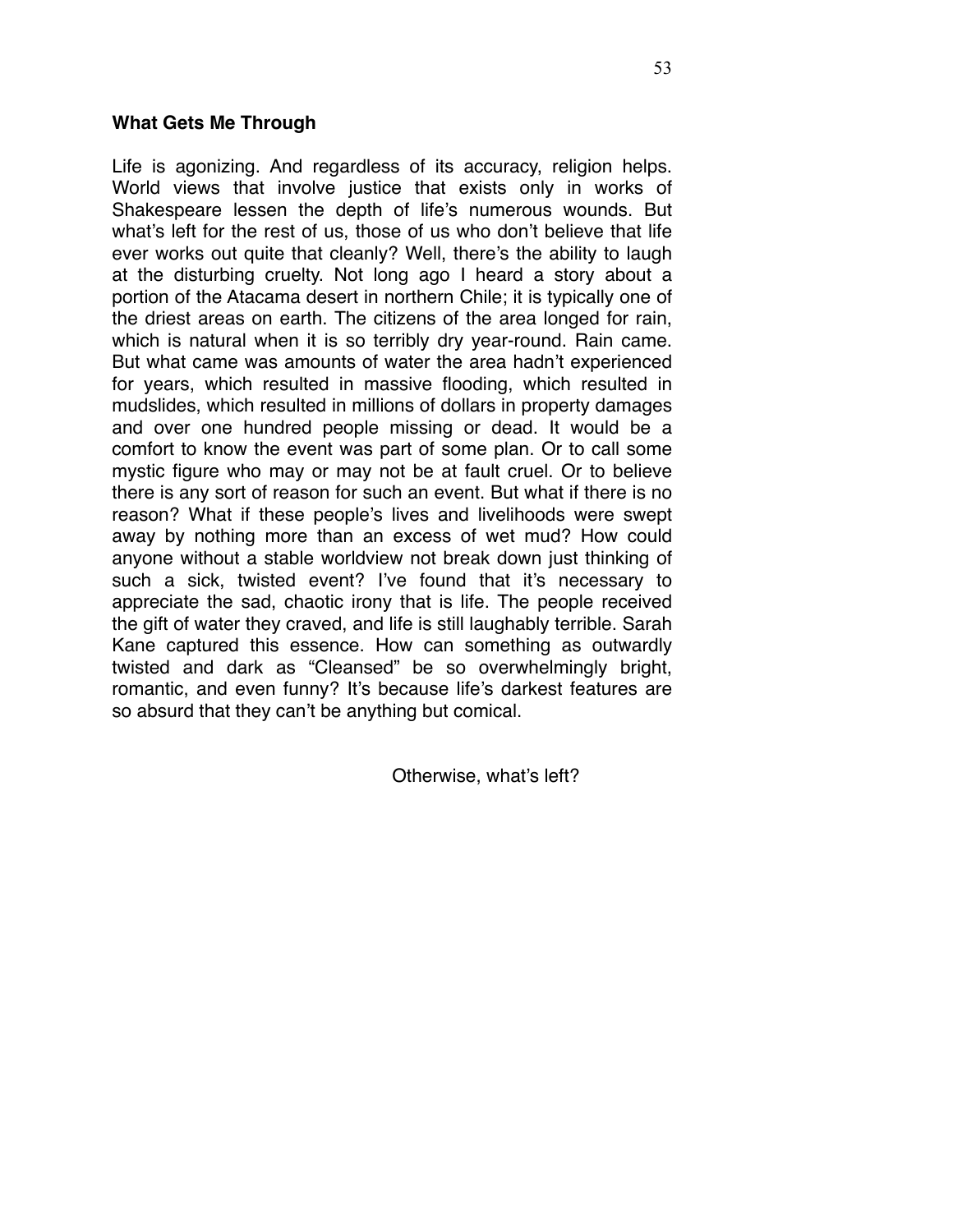# **Religious State Apparatus**

by: Max Funk

Characters:

**Karl**—26. Brash; like a professor giving a lecture. Well trimmed beard, wears casual (but nice) pants/sweater with tie. Leisurely. **Jenny**—31. Calculated, guarded, speaks with passion. Hair in an elaborate bun, wears casual (but nice) dress that widens toward the bottom. Moves with purpose.

Author's note: Punctuation indicates how a line is being said. A "/" marks a point of interruption.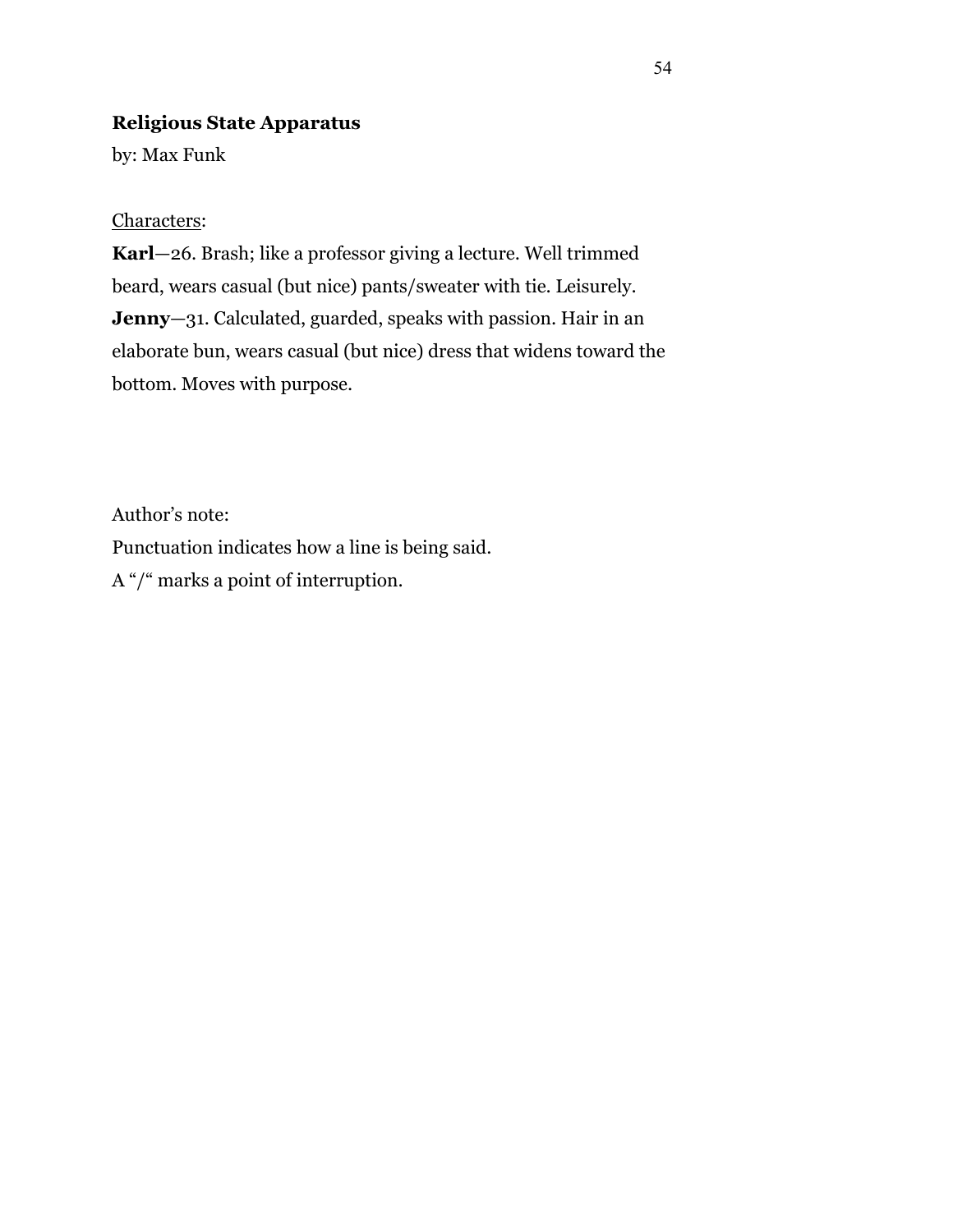### ACT I

*Paris, 1845* 

*Curtains open.* 

*Inside the study of Jenny and Karl's home. A window upstage left provides a glimpse of their street. It consists of long, white buildings that stretch for entire blocks. The architecture is incredibly simple and dull; there is no differentiation from habitation to habitation.* 

*The floor of the study is a light colored hard wood. The walls of the study are lined with bookshelves; the books are haphazardly organized on them. Upstage center is a large brick fireplace with a medium burning fire. The mantle above it is bare, bar one small vase with a few measly looking flowers. Stage left of the opening in the fireplace, leaned against the fireplace, rests a stoker, a bellow, and an ash pan. There is one medium-sized circular table downstage right. On the table is a scattering of papers, articles, and books. Two red, padded chairs are drawn up to the table. Karl sits hunched over the table writing at a moderate pace. A door-less entry way is centerstage left; no other rooms can be seen through the opening. Upstage right, in the corner, sits a small stack of non-symmetrically shaped logs.* 

*The lights are warm, nostalgic, and inviting with a subtle orange or sepia tint.* 

*\*Enter Jenny, wiping ink from the knuckle of her pinky finger with a kerchief.*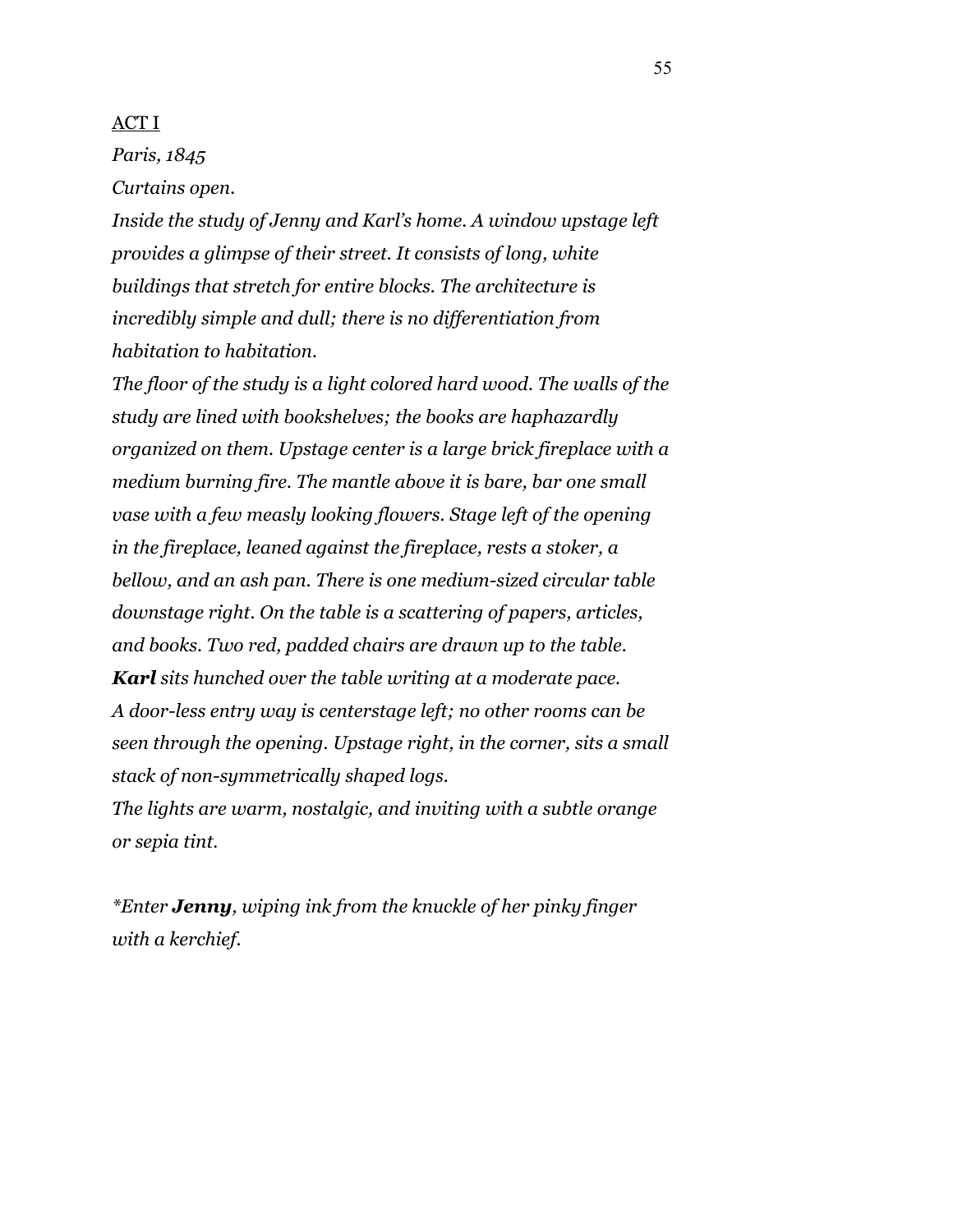**Jenny**: What are you up to now? **Karl**: I am working. *\*Jenny walks up behind Karl, gently tussles his hair.*  **Karl**: An essay. **Jenny**: Right...what is the essay about? *\*Beat. \*Karl slowly sets down his pen, takes off his glasses, turns to look at Jenny.* **Karl**: Look…it would take a while…you would not/ **Jenny**: /I would not what? *\*Beat. \*Karl reclaims his glasses and the pen, continues writing. \*Jenny crosses over to the other side of the table, leans in with both hands on the table.*  **Jenny**: Please? \**Beat. \*Karl sets down the pen again.* **Karl**: Fine. If you really must know…I suppose to put it into simp other words…what I am writing about is religion.

**Jenny**: But you still/

**Karl**: /More specifically, what I am thinking about right now, is that religion is an opiate for the masses.

*\*Jenny sits down opposite Karl, crosses her legs and holds her* 

*hands in her lap as if in prayer.* 

**Jenny**: A bit strong…

**Karl**: Sorry?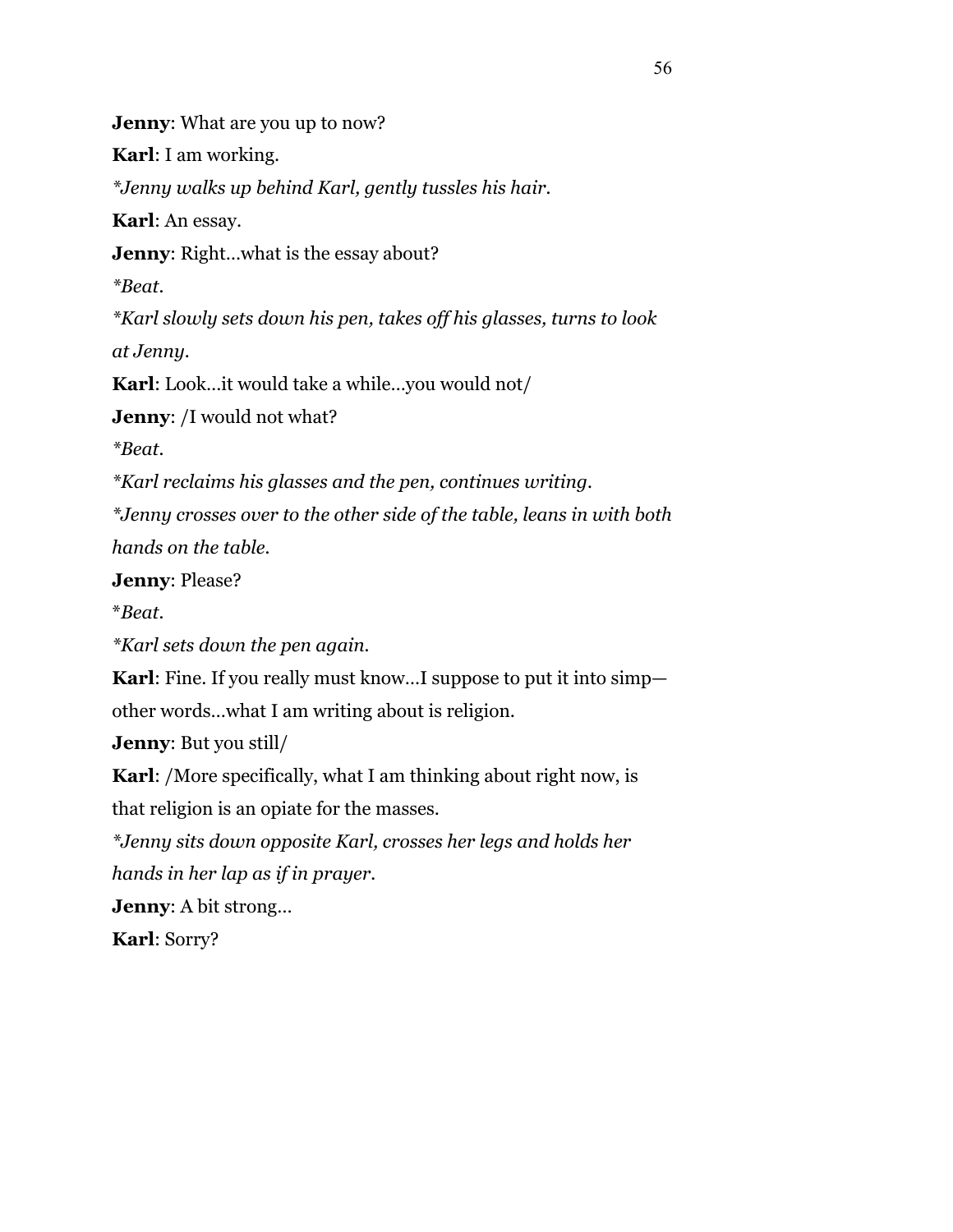**Jenny:** "Opiate" is a bit of a strong word, that is all.

**Karl**: That is the point…

*\*Beat.* 

**Karl**: Do I need to explain myself?

*\*Beat.* 

**Karl**: As I was saying, religion is an opiate/

*\*Jenny softly chuckles.* 

*\*Karl smiles.* 

**Karl**: …an opiate, yes, meaning…that…much like the drug, religion

stupefies those who are helplessly addicted to it.

*\*Beat.* 

**Karl**: Still with me?

**Jenny**: …I suppose, somewhat. I/

**Karl**: /And this is why I did not want/

**Jenny:** /No, it is just...you said "opiate" as though it were an

entirely negative word.

**Karl**: Well you see, religion/

**Jenny**: /No, that is not what I mean. I am talking about the

metaphor.

*\*Karl holds back a grin, crosses his arms.* 

**Karl**: Are you suggesting that opium, the highly addictive and oft

lethal drug, is "*not all that bad?*"

*\*Jenny sighs, leans back in the chair.* 

**Jenny:** Why do you suppose people use opium, Karl?

**Karl**: Because they are addicted to it and cannot help but take the drug.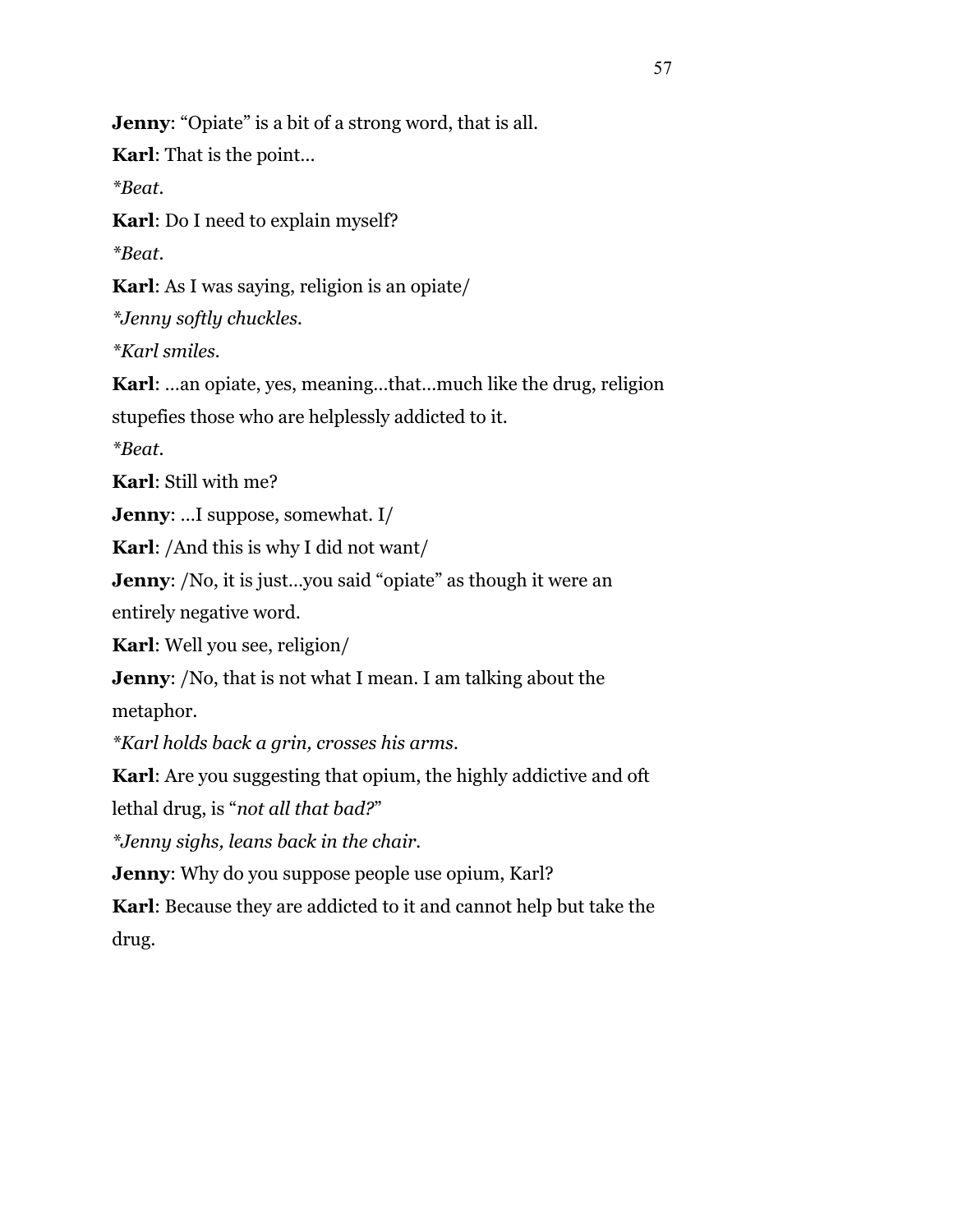**Jenny**: Before that, though.

*\*Beat.* 

**Karl**: Well I suppose I could see two main reasons.

*\*While speaking, Karl stands up and walks over to the fireplace. He examines the fire which could be lower if effects allow.* 

**Karl**: First…to mentally escape from unfavorable physical living conditions. Or even mental conditions I suppose. Second…would be for enjoyment. In these cases, people enjoy taking drugs…and opium would be another option for merriment.

*\*Beat.* 

*\*Karl saunters upstage right to the pile, picks up a log, and places it in the fireplace. The flames gradually rise back up. He leans against the mantle.* 

**Jenny**: And do either of those reasons seem "*all that bad"* to you? And what about the medicinal purpose of the drug?

**Karl**: Well…/

**Jenny:** /Or, are you forgetting that you have regularly taken opium?

*\*Beat.* 

**Jenny**: Simply put, the reasons people take opium are not *that* bad. I would even say opium, dangerous though it may be, helps some people, if not for medicinal purposes, then in a twisted way. It has to. Why else would people willingly take the drug? *\*Beat.* 

*\*Karl stares into the fireplace with his back to Jenny. He grabs the stoker and pokes at the logs in the fireplace.*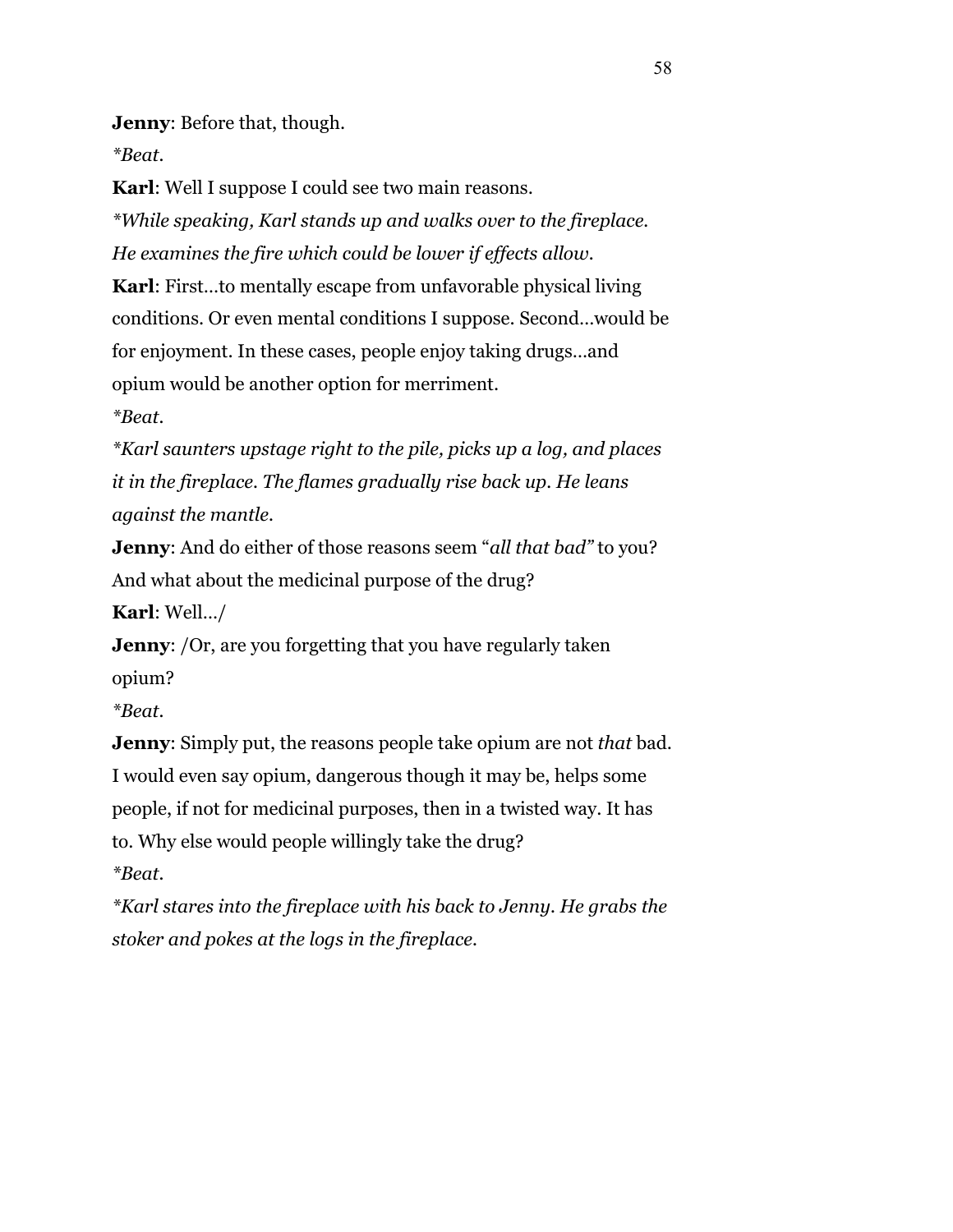**Jenny**: Karl?

*\*Beat.* 

*\*Karl continues looking into the fireplace.* 

**Karl**: Yes…of course!

**Jenny**: What?

**Karl**: It is so obvious!

*\*Karl turns.* 

**Karl**: There is of course another reason, one that led me to use the

opiate metaphor in the first place.

*\*Jenny smiles, rubs her chin as if stroking a beard.* 

**Jenny**: Mmm.

**Karl**: It is all about choice! What about those who do not choose to take opium?

**Jenny**: Maybe once they are addicted but…/

**Karl**: /Yes, of course. But, does anyone ever really *choose* to take opium?

*\*Beat.* 

**Jenny**: …yes. You for ex/

**Karl**: /Of course…of course…but if we were to ignore the medicinal uses…/

**Jenny:** /Still yes. And I am not sure that ignoring the medicinal uses is a fair/

**Karl**: /People are operating as cogs/

*\*While making this point, Karl's arms move downward with excited force. He drops the stoker, making it seems almost as if the stoker is thrown to the ground. Jenny winces, not out of fright, but*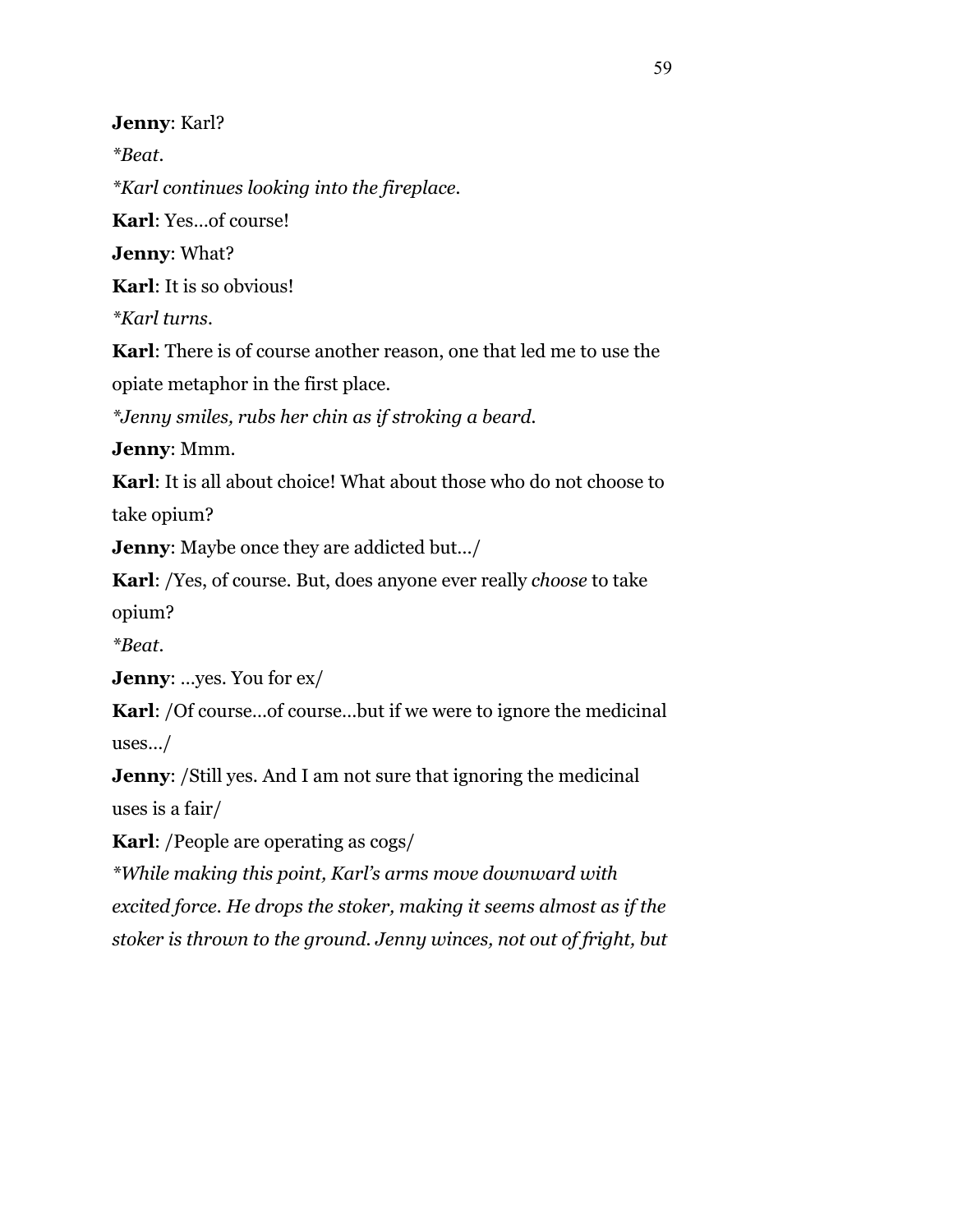*as though a vase she liked was dropped and broken. Karl grimaces and goes to his knees to inspect the damage.* 

**Karl**: Cogs…in one big machine, Jenny.

*\*Karl takes the stoker back to its original position; he places it as gently as possible. He stands leaning against the fireplace.* 

**Karl**: Whether it is family, or friends, or a terrible boss, or hating work, or having nothing else…the point is…opium is thrust upon people.

**Jenny**: I understand what you are saying...but...people choose.

They seek out opium, buy it, and then do whatever it is they do with

it. No one literally forces the drug down their throats.

**Karl**: Ohhh, if only that were the case. Obviously people are not being force fed…but the process is not far off!

**Jenny:** You really believe that?

**Karl**: I do. People's minds are being sedated without their full consent and there is not a way for them to go back, to say no. There is not a real choice before being addicted and there certainly is not a choice afterward.

*\*Karl rushes back to his seat. He snatches the pen and franticly writes. This goes on for some time while Jenny looks on with a contorted facial expression.* 

**Jenny**: This is ridiculous.

*\*Karl looks up over his glasses while hunched over the paper, in a way that suggests he is being torn from something important.*  **Jenny:** You cannot seriously be implying that people do not choose their religions.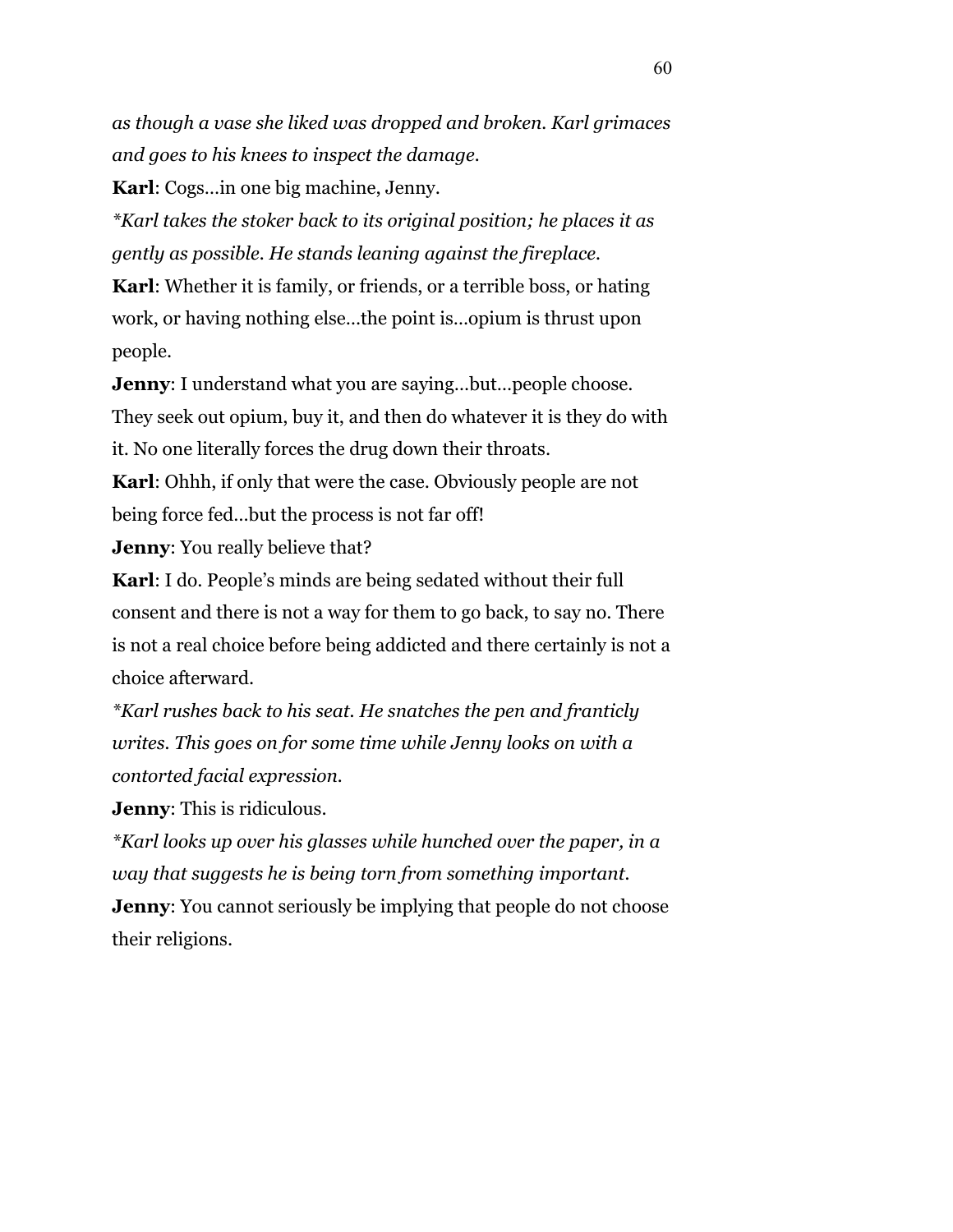*\*Karl leans back, adjusts his glasses.* 

**Karl**: Far from implying. I would say directly claiming. **Jenny:** Then tell me, who are the people that choose for us? **Karl**: Those in power of course. *\*Jenny throws up her arms.*  **Jenny**: And who the hell might that be? **Karl**: Follow the money; those who control the bulk of the money, ultimately, are the ones who have the choice. *\*Shaking her head, Jenny stands up, pushes her chair in, and places both hands on the back leaning in toward Karl.*  **Jenny**: So some rich, business mogul decided what I/ **Karl**: /Do not be an absurdist, Jenny. **Jenny**: Then who/ **Karl**: /I am not talking about some rich, secret, powerful individual. I am talking about the ruling class in general. The aristocracy. Those, collectively, who control the money in our state. **Jenny**: So some rich business *collective* decided what I believe?

*\*Beat.* 

*\*Jenny walks over to the bookshelf farthest from Karl. She begins organizing the books shelf by shelf. She periodically glances over at Karl.* 

**Karl**: Again, you are missing the point. In a sense, although you are still being…only to mock me…you are right. No *one* person nor any elite group specifically sat down and decided what you, Jenny, would believe. Nor were there any such meetings for the general population. It is a bit more indirect than that.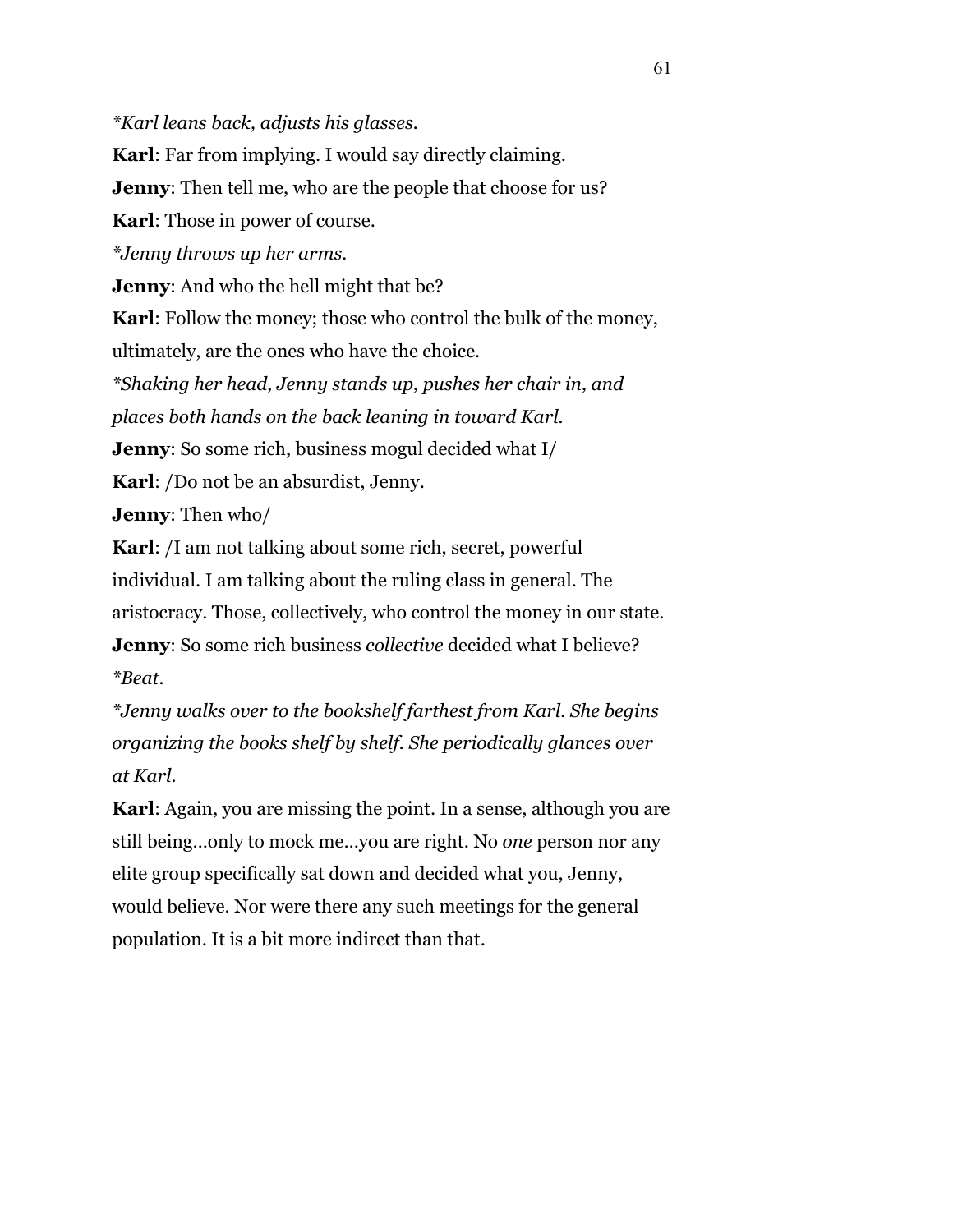## *\*Beat.*

**Karl**: It starts at a more local level…with parents. Parents tell their children what to believe, both explicitly and indirectly. Children are incredibly easy to mold…they do not know what opium is, nor do they realize once they are addicted.

**Jenny**: So parents are the ones who truly have the power then? **Karl**: In the household, yes…but a…well…a chain of power leads back to the elites.

**Jenny**: Chain…of…power…hmmm…

**Karl:** Okay, so it is not my best metaphor. But if you follow the... *\*The two make eye contact, smile as if holding back a laugh.* 

**Karl**: …so…parents tell you what to believe, but who told *them* what to believe?

**Jenny**: Their parents.

**Karl**: Right. And them?

**Jenny**: Their parents.

**Karl**: And so on. Great. But where do the parents get their ideas? If this line of reasoning/

**Jenny**: /Or chain of reasoning?

*\*Beat.* 

**Karl**: Right…where…oh yes. At some point there would have been a first set of parents, but that is not important and a bit redundant. There must be something else that informs them from outside the family structure that allows certain beliefs to flourish.

**Jenny**: Society?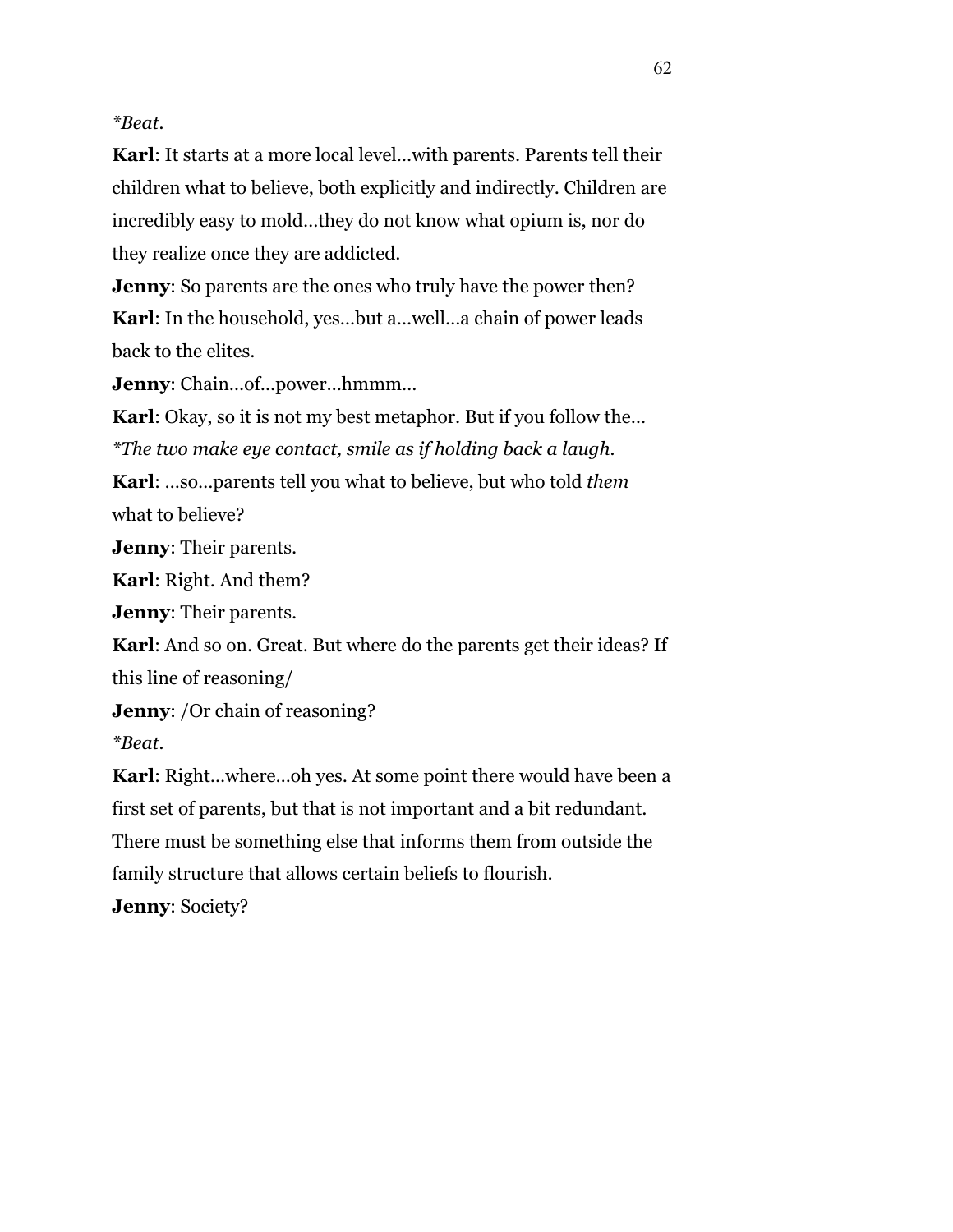**Karl**: Society is only a group of people. Generally undereducated and poor people at that. Where are these people told what to believe?

**Jenny**: What about the church? The institution, not necessarily one specific parish.

**Karl**: Yes, obviously the church plays a crucial role. They create and spread the religious discourse, of course, generally out of earnest rather than for more covert purposes.

**Jenny**: A role?

*\*Jenny walks back to the table and takes a seat. She starts organizing the mess of papers on the table.* 

**Karl**: Do not get me wrong, the church is great at indoctrination, but they are very direct about the process. It is when people do not know they are being taught when they learn the most. *\*Beat*

**Karl**: And generally the church acts on its own. Maybe in accordance with what benefits the aristocracy, but the church has enough power to conduct its own business.

**Jenny:** So you are talking about something that can be regulated by "those in power…"?

**Karl**: Correct.

\**Beat.*

**Jenny:** The only medium I can really think of is formal education. **Karl**: That is it exactly. Where else could those in power possibly reenforce the ideas and "facts" they want the masses to believe? Schools are regulated. Certain ideas, religion being the relevant one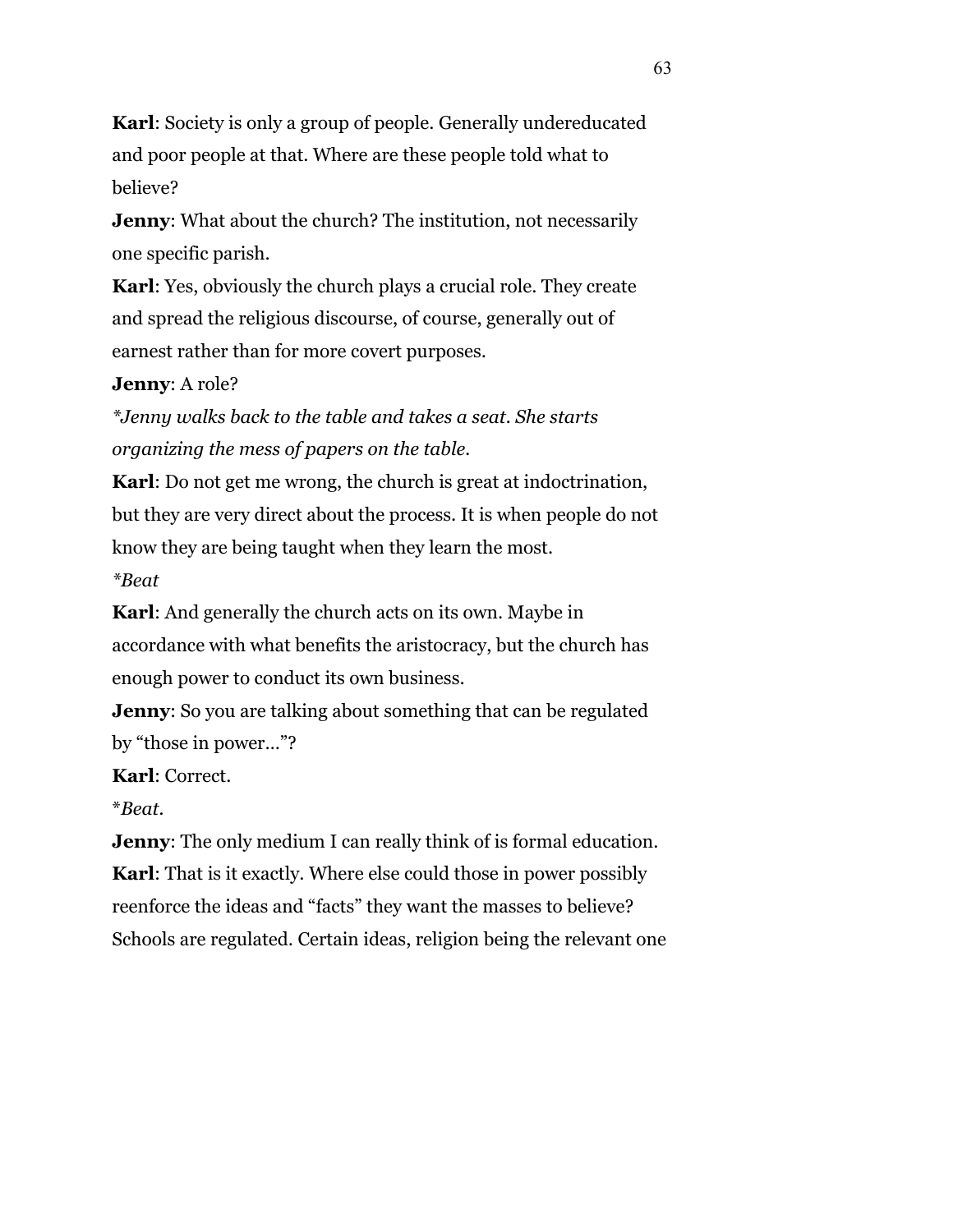to this discussion, must be taught, and taught in a certain way at that.

**Jenny:** But... it is not like anyone is born with religion.

**Karl**: Meaning?

**Jenny**: Obviously religion is taught in schools. People need to learn it somewhere, do they not?

**Karl**: But do the masses "need" to learn whatever form of religion the aristocracy deems permissible for them to learn? Do they "need" to be told what to believe and how to believe it?

**Jenny**: But/

**Karl**: /No. No is the answer here.

**Jenny**: I just do not think that/

**Karl**: /The state influences the church and schools and workplaces and homes…they have the money that these institutions need and crave. Thus, all of the institutions have no choice but to submit to the regulations of the state; they are all working together to subtly promote the same state-sponsored, religious, cultural agenda. *\*Beat.* 

**Karl**: And aristocrats do not dole out their money for nothing. There is a reason they invest in schooling and promote whatever discourse they deem "necessary."

**Jenny:** And what might that underlying purpose be? **Karl**: To pacify the general population! Religion is nothing more than a tool, one used by those in power on those who are not in power.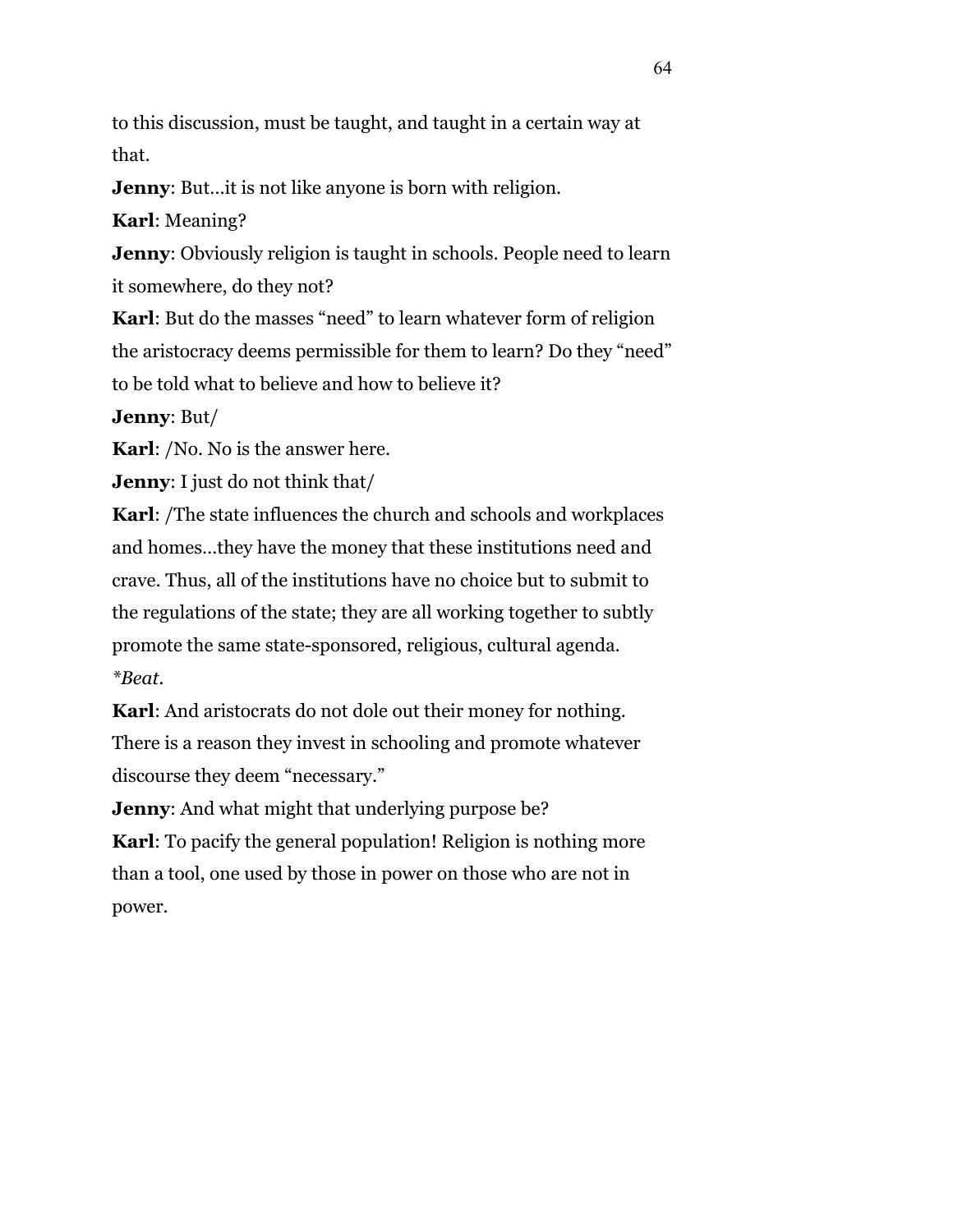*\*The medium sound of a baby crying heard; Karl and Jenny look at each other and then toward the door. The baby almost immediately stops crying but they continue staring at the door for a few moments longer.* 

**Jenny**: But...if... religion is an opiate...one imposed by the state on the unsuspecting masses to pacify those common people…how would you explain the fact that a majority of the aristocratic class practices the same religion supposedly used to stupefy those practicing it?

*\*Beat.* 

**Karl**: That is a fair question…

*\*Karl picks up and examines a newspaper from the table, stalling.*  **Karl**: …but…you see…it is not that the upper class cannot be religious. No…rather, it is that they benefit from keeping the lower class religious. Yes, so, it does not really matter what the upper class *actually* believes.

**Jenny**: Why not?

**Karl**: The main side effect of the opiate named religion is that those using it remain both distracted and content.

**Jenny**: And?

**Karl**: It does not matter for the aristocratic class if they are distracted and content, because, quite frankly, they should be! They are born with money and power…what is there to worry about? **Jenny**: So/

**Karl**: /Religion keeps the masses happy with a promise of rewards later, when in reality, they should be demanding rewards now.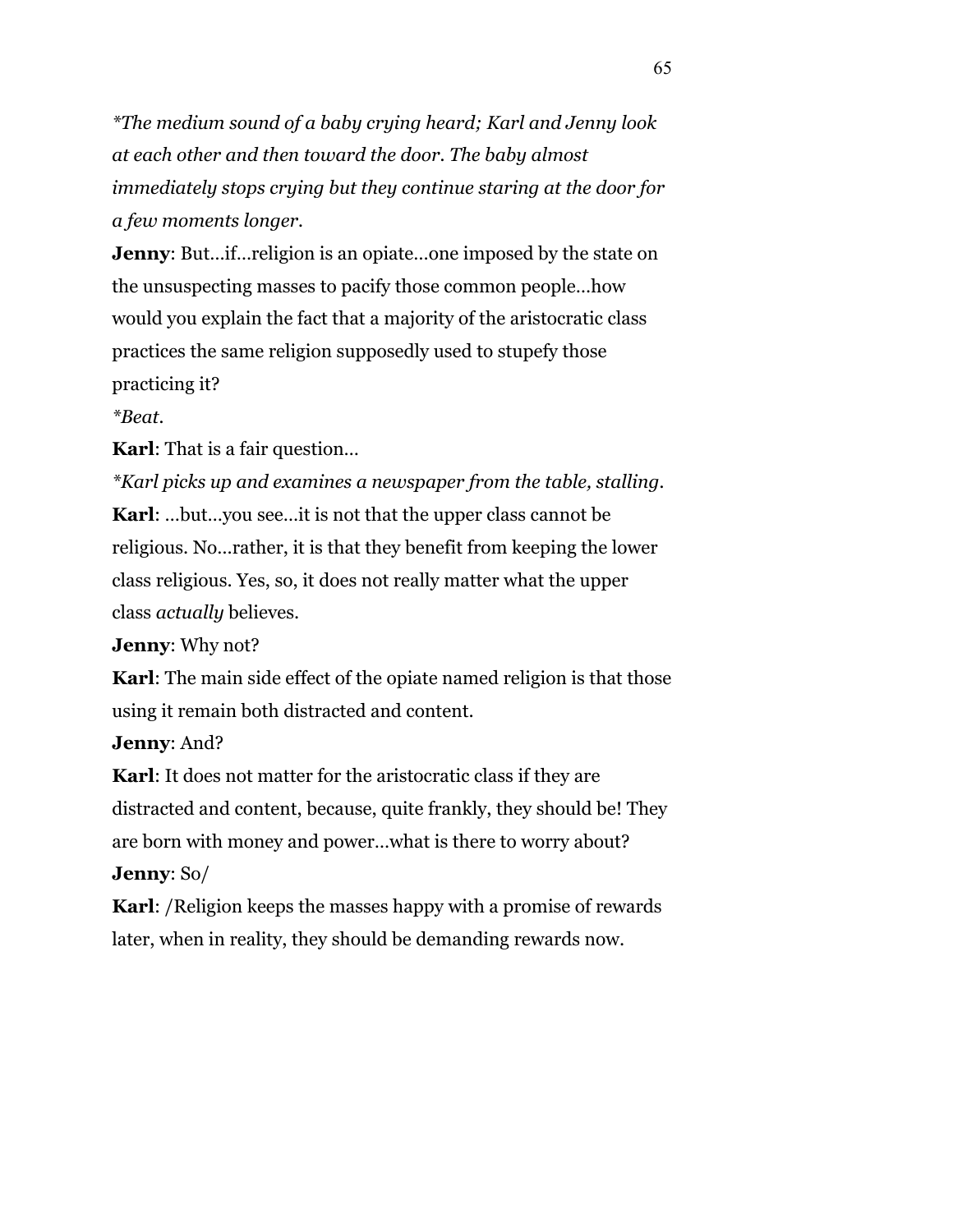*\*The baby's cry can be faintly heard; it crescendos to a medium level by the end of Karl's dialogue. Jenny rubs her temple with one hand, leaning on the side of the chair.* 

**Karl:** Unlike the aristocracy, and even the bourgeoisie, the majority of society cannot afford the luxury that is distraction. People live miserable lives, barely affording their accommodations, barely scraping enough together to eat, toiling away for countless hours in conditions that are terrible for their health. And why? All to make money for those who already have more than they know what to do with! People do not understand that there is no reward coming to them!

*\*Beat.* 

*\*The crying continues. Karl stares at the door.* 

**Karl**: Or maybe there is, maybe I am wrong…But that would not mean people cannot, or should not, demand a reward now as well. *\*Beat.* 

*\*The baby's crying heightens. Karl looks at Jenny, the door, back at Jenny.* 

**Karl**: Religion only perpetuates the unfair societal system that keeps the poor destitute and makes the privileged more privileged. *\*Beat.* 

*\*The baby's cry is unbearably loud. Both Karl and Jenny wince.*

**Jenny**: So when you say/

**Karl**: /Jenny…

*\*Beat.* 

**Jenny**: So, when/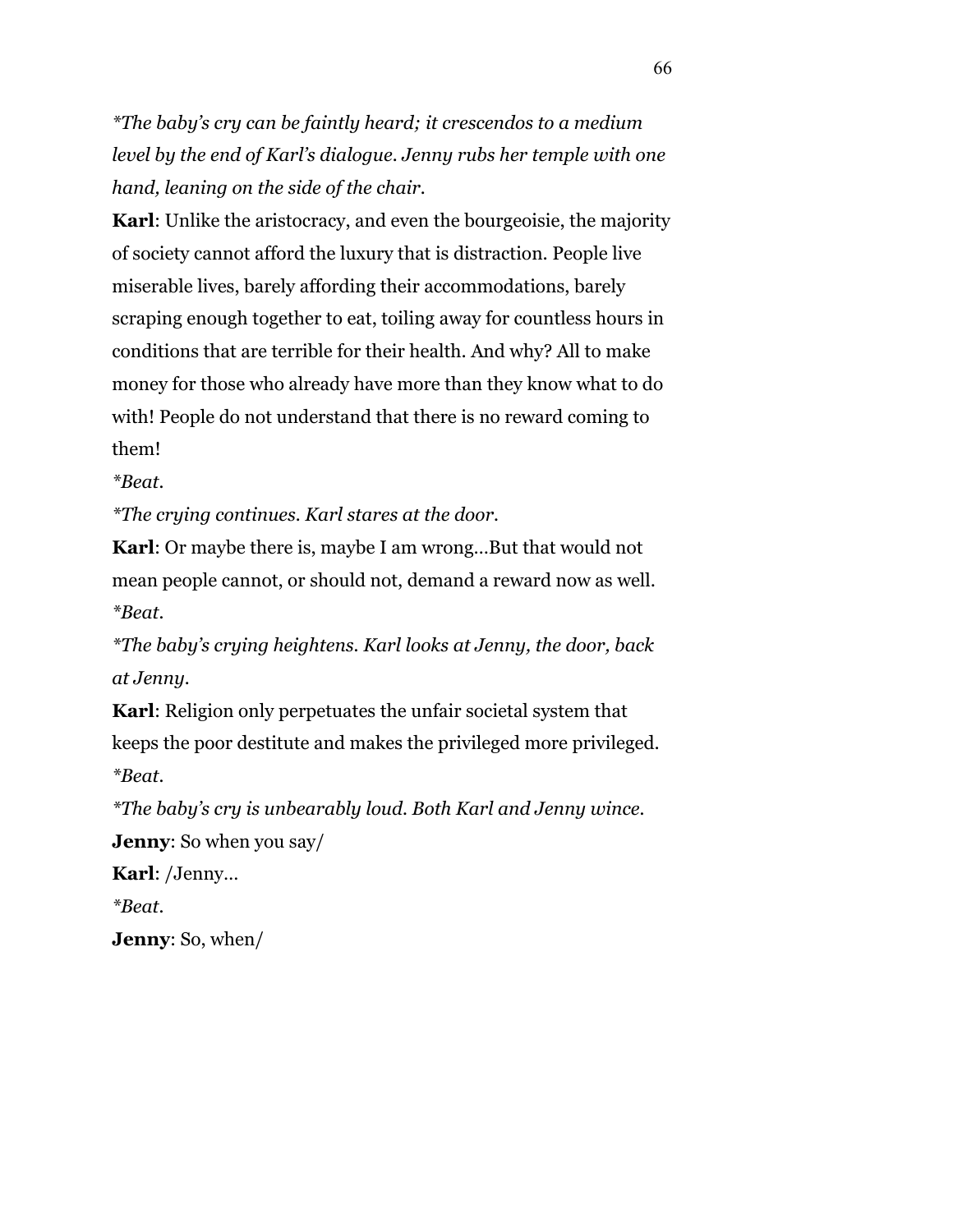*\*Karl and Jenny now speak simultaneously, almost at a shout.*  **Karl**: /Well? Are you going to attend to that? **Jenny:** /you say that religion is simply a tool for.... *\*Beat. \*Jenny slowly, mechanically removes her hands from the table,* 

*pushes her chair out, stands, pushes her chair back in. She looks at Karl for a moment and then walks stiffly out of the room. \*Curtain.*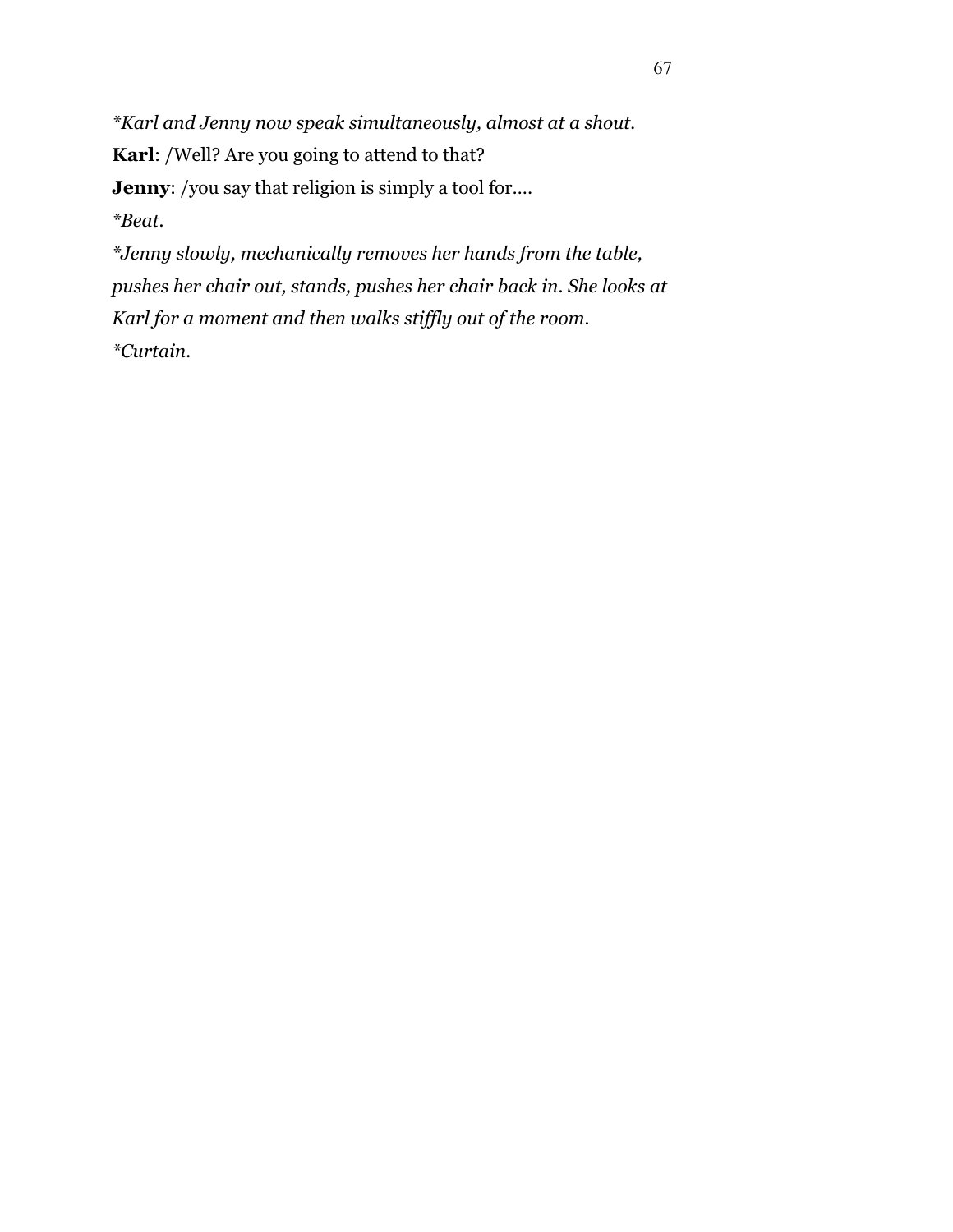## ACT II

*\*Same setting as Act I.* 

*\*Curtain drawn.* 

*\*Karl sits in a chair drawn next to the fireplace smoking a pipe.* 

*The chair faces the door. The fire has almost died out.* 

*\*Enter Jenny holding a baby swaddled in a large pink cloth. She is* 

*gently rocking the baby from side to side. Karl and Jenny talk* 

*slightly softer than the level of the first act.* 

**Jenny**: I was not quite finished.

**Karl**: With?

**Jenny**: Our conversation earlier.

**Karl**: Oh. Right. Okay.

*\*Beat.* 

*\*Karl pulls up the other chair to the opposite side of the fire place and sits back in his own chair. Jenny sits, still rocking the baby.* 

**Jenny**: So...you claimed before that religion was a tool used by the

aristocracy to keep those below distracted or pacified…right?

**Karl**: Yes, I would say/

**Jenny**: /Rhetorical. That was/

**Karl**: /Yes, of course.

*\*Beat.* 

*\*During the following monologue, Karl stares intently at Jenny. He takes periodic tokes from his pipe.* 

**Jenny**: As I was saying….yes…you said religion is a tool. But you completely ignored the definition of the metaphor you used to make your point! Again!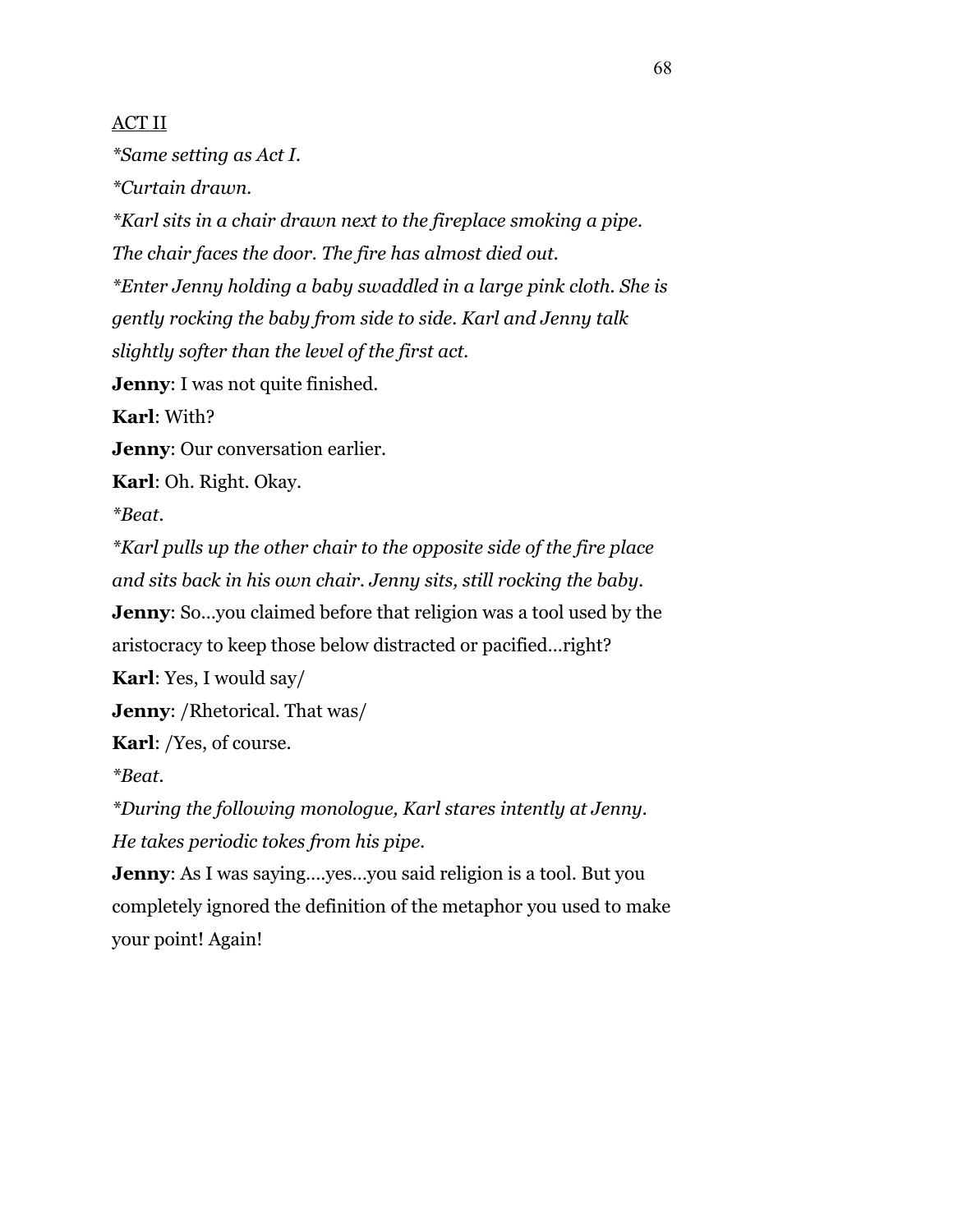## *\*Beat.*

## *\*Jenny sounds weary.*

**Jenny:** What is a tool? A tool is some device, or more generally, some *thing*, that is used to carry out some specific *function*. Maybe it is the more powerful people in our society who use this particular tool most effectively. Maybe the powerful even created the tool; I do not know. But what I can say is that they sure as hell are not the only ones who are using that tool. A tool is something that can be used by *anyone*; further, it is not like every tool can do but one thing. What I am getting at is that the poor, the working class, the masses, the unprivileged…they use religion too. They are not forced into religion, nor do they then passively continue their practice of it. No, religion, as a tool, is, by definition, useful! And the masses *use* this tool, Karl. For good I might add. Sure, the promise of reward in the afterlife might make the desire to fight for rights, or better conditions in certain areas of society less necessary; not completely unnecessary, but less, definitely. But *how* can a doctrine that says one should be friendly to fellow humans, that one should not steal from others, that one should not murder, be all that bad? Huh? Look at the *good* religion has done, Karl! Sure, masses of people live in poverty, but, religion helps them deal with that. You may say that religion is not doing much more than distracting them, but what else can they do? Do you think that social and political revolutions can take place over night? No! Of course they cannot. It takes time, and that is if change is possible at all. So, while the people organize, or while they wait, unable to start some sort of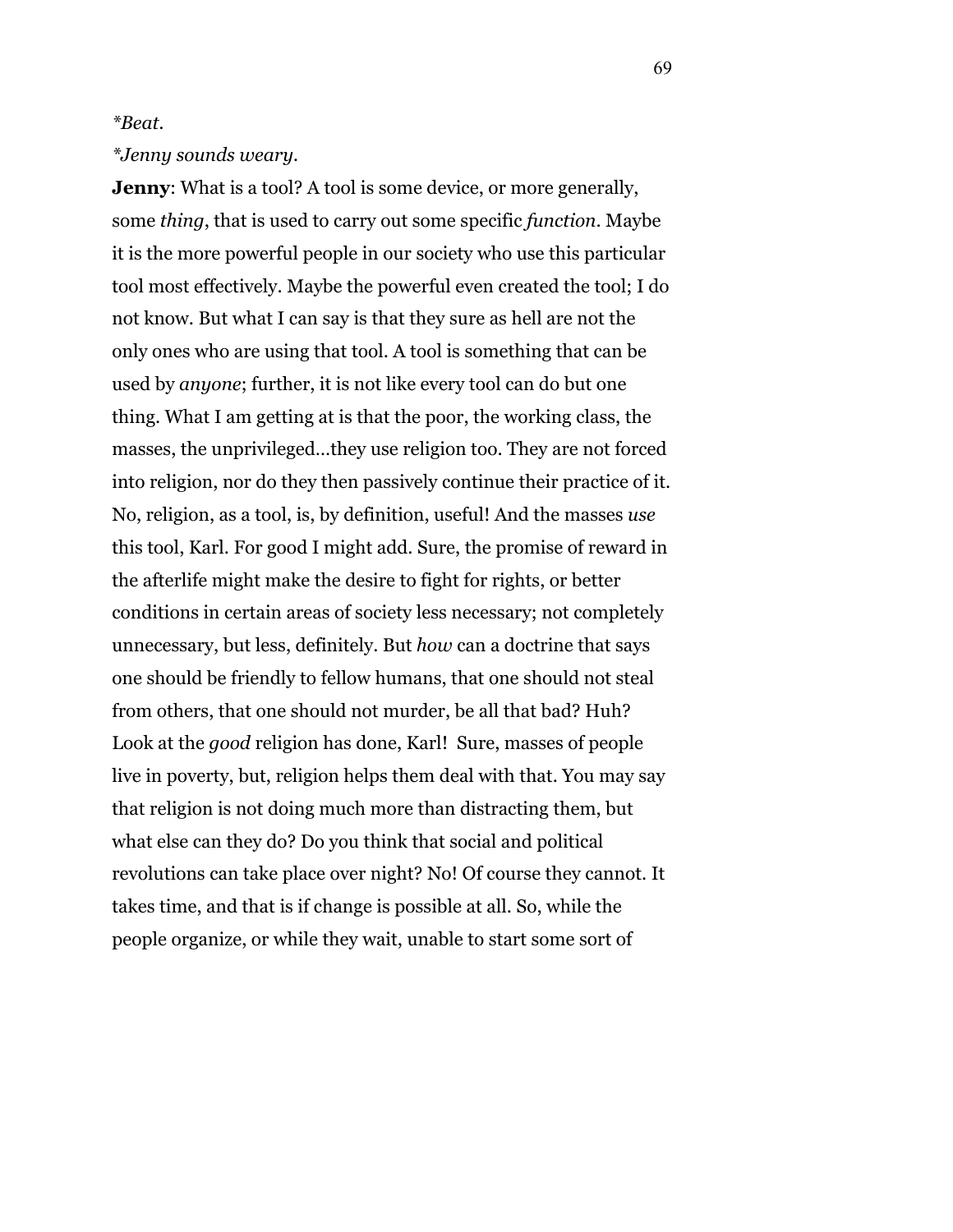violent revolution, what is there to hold on to? What is the point of even trying? Where does the hope come from? *Religion*. *Religion* is a tool that people use to give them hope. And beyond the mindset that the tool can provide, people use the tool for real, concrete good. While people live in poverty, unable to change their situations, *who* is there to provide shelter? *Who* is there with food? With actual care for both the spiritual *and* physical side of humans? *Who* is there with advice and guidance? The answer is the church. The church is there! And you said it yourself, it is not like the church is *always* trying to push some agenda. No! The church actually believes people matter! Religion says that people deserve to be saved, Karl. Religion helps people. Sure, religion may be an opiate of sorts, but if it were entirely bad, people would leave; or, they would not practice religion in the first place. People take the opiate that is religion voluntarily.

## *\*Beat.*

*\*Jenny gently rises and walks over to Karl. She slowly extends the pink bundle to Karl. He initially does not react. She waits. He reluctantly accepts the bundle and cradles it in one arm. Jenny proceeds to pace tiredly around the room during the following dialogue. She uses increasingly frequent and increasingly violent arm/hand gestures. Karl continues smoking the pipe with his free hand. He focuses on the baby and occasionally the fireplace, but does not look at Jenny.* 

**Jenny**: Maybe people *want* to be distracted; have you considered that? Maybe they realize that stupefaction is the best way to live.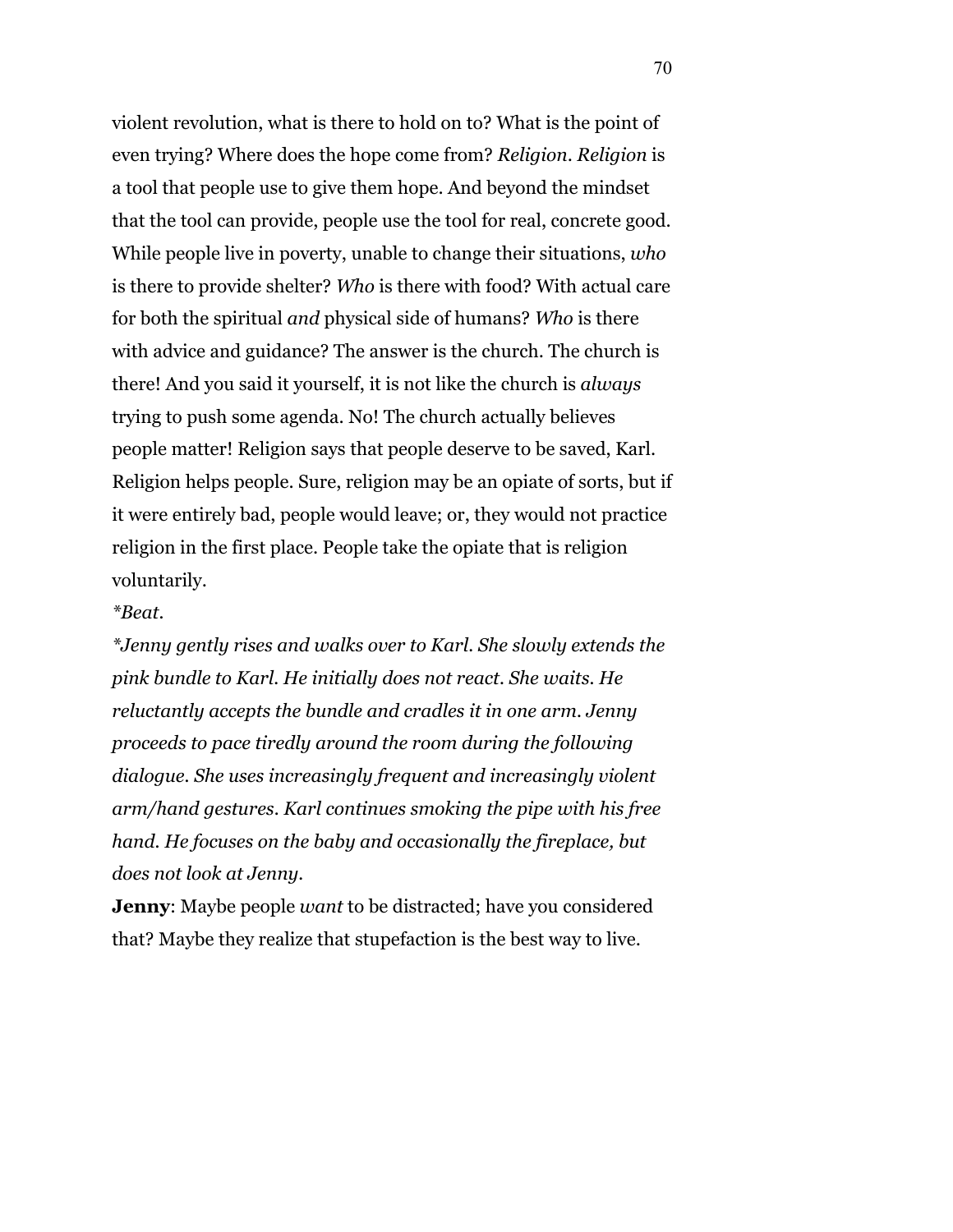The point stands: people want opium. There are obvious benefits, otherwise, no one would take it!

*\*Beat.* 

**Jenny**: Sure, religion is a tool. Okay. I get it. But a hammer can be used to build someone a house as much as it can be used as a weapon against that person.

*\*Beat.* 

**Jenny**: It is not like a tool can carry out only one function, even if that one function was the original reason the tool was made. Tools are multipurpose and can be used by whomever for a plethora of reasons.

*\*Beat.*

**Jenny:** Religion can be, or rather, is, a tool used by "the masses" for reasons that are *incredibly* beneficial to them.

*\*Beat.*

**Jenny**: Do you *seriously* think that people's miserable lives would actually be any better without religion?

*\*Beat.*

*\*The last of the logs in the fireplace can be heard softly breaking apart.* 

**Karl**: Well….

*\*Beat.* 

**Jenny**: Well, what?

**Karl**: That was…rather…well…impressive really. You hardly seemed to take a breath.

**Jenny**: Okay, but what do you think about what I said?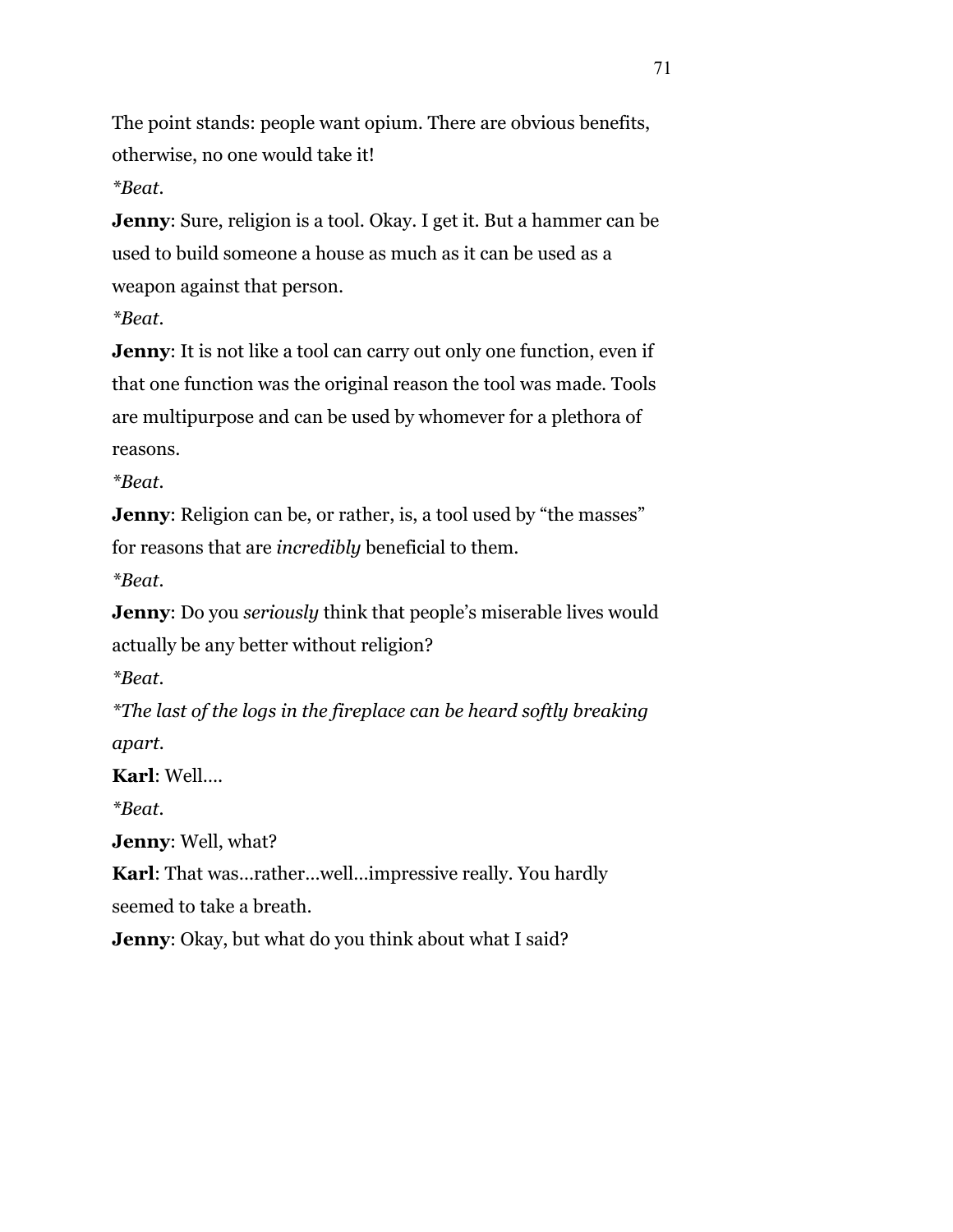*\*Beat.* 

**Karl**: You certainly made some interesting points… **Jenny**: Were you even paying attention? **Karl**: No, of course I was. It is…you simply…/ **Jenny**: /Out with it! **Karl**: I was a little…preoccupied. **Jenny**: Meaning? *\*Beat. \*Karl subtly glances down.*  **Jenny**: Seriously? *\*Beat.*  **Karl**: No…you are getting the wrong idea…it is simply/ *\*Karl and Jenny now speak simultaneously; Jenny is hardly audible.*  **Jenny**: /As if you suddenly could not follow/ **Karl**: /I have had a lot on my mind and I/ *\*They stop speaking, simultaneously. \*Beat.*  **Karl**: Jenny…do not be… *\*Karl struggles to finish the sentence. He stares apologetically at Jenny, who turns to look out of the window. They remain for a few moments until Jenny mutters, almost to herself:*  **Jenny**: I need some air.

*\*Jenny exits the room at a moderate pace. Karl stares after her for a few moments. A door slams offstage. He then looks down at the*